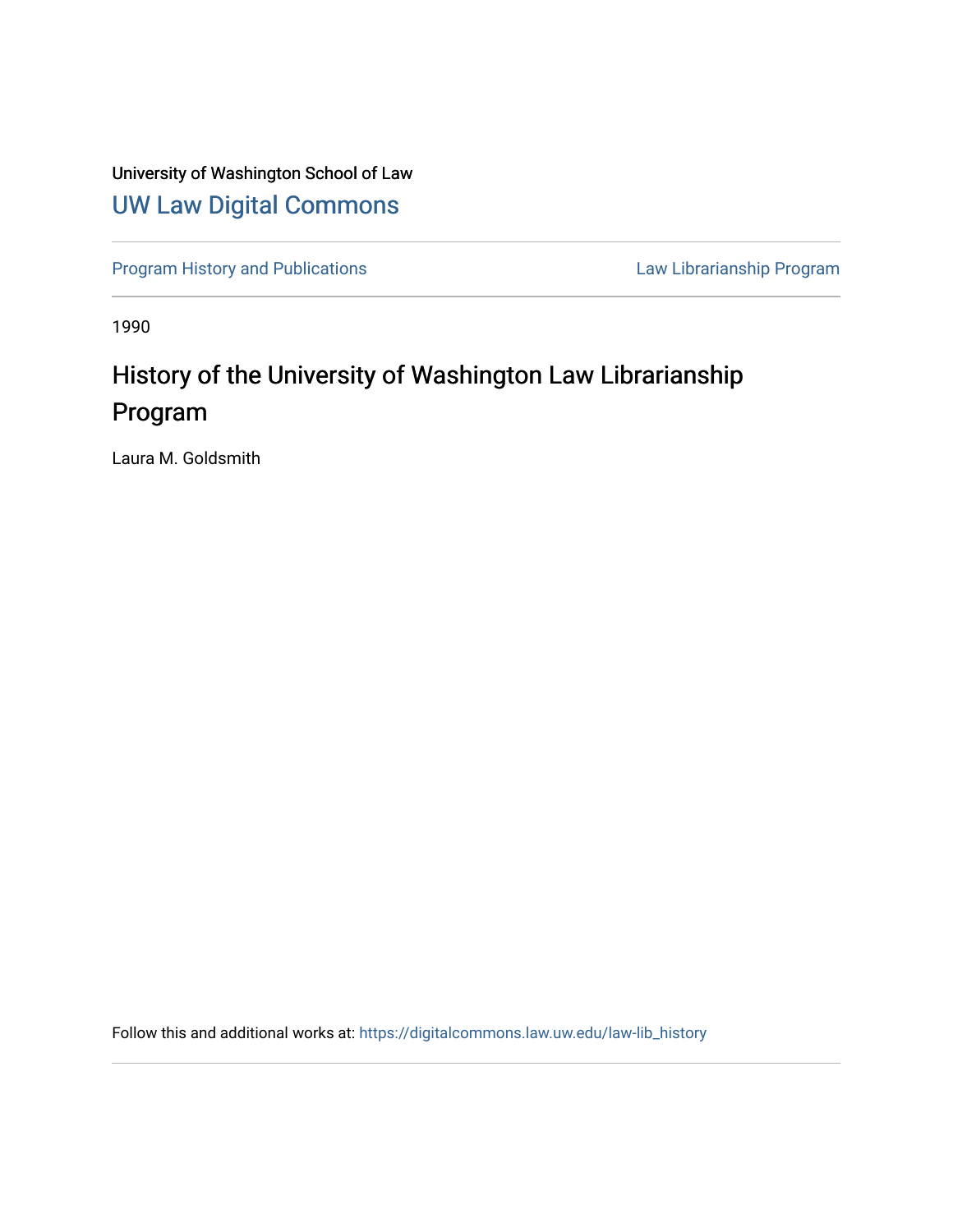## **History of the University, of Washington Law Librarianship Program\***

## Laura M. Goldsmith\*\*

For fifty years, the University of Washington's unique program in law librarianship has been turning lawyers into librarians and has produced many of the leaders of the profession. This article examines the program's beginnings under Arthur Beardsley, its ups and downs over most of the past half-century under Marian Gallagher, its present incarnation under Penny Hazelton, and the prospects for its future role in the education of law librarians.

## **Introduction**

Nineteen ninety marked the fiftieth year that the University of Washington's Law Librarianship Program has been taking in lawyers and turning out law librarians. The program was inaugurated in 1939 by University of Washington Law Librarian Arthur S. Beardsley and was carried on by Beardsley's protégée, Marian Gould Gallagher, who died last year. The current director is Penny Hazelton, U.W. Law Librarian and President-Elect of AALL.

The law librarianship program has had a profound effect on the profession, producing several generations of law librarians and law library directors. The program's graduates have worked in nearly every state in the union and in many foreign countries. Yet it all began as a twinkle in the eye of Beardsley. Perhaps the responses to his 1935 survey of the law librarianship profession prompted him to establish the U.W. program.

## **I. The Thirties**

## *A. Early Interest in Formal Education for Law Librarianship*

At the time of his 1935 survey, Arthur Beardsley was a member of the AALL Committee on Education for Law Librarianship. The Committee

 <sup>\* ©</sup> Laura M. Goldsmith, 1990.

<sup>\*\*</sup> M.Libr. (with Special Certificate in Law Librarianship), University of Washington Law Librarianship Program, Seattle, Washington. The author is grateful for the assistance of the staff of Be Marian Gould Gallagher low Library in preparing this article, particularly Vickie Moor, Janet Abbott, and of course, Penny Hazelton. Thanks are also due to the many graduates of the program, and others involved with it over the years, who responded to questionnaires and agreed to be interviewed. special gratitude goes to Marian Gallagher, who contributed much to this article and to the Program in general and who will be remembered fondly by a half-century of its graduates.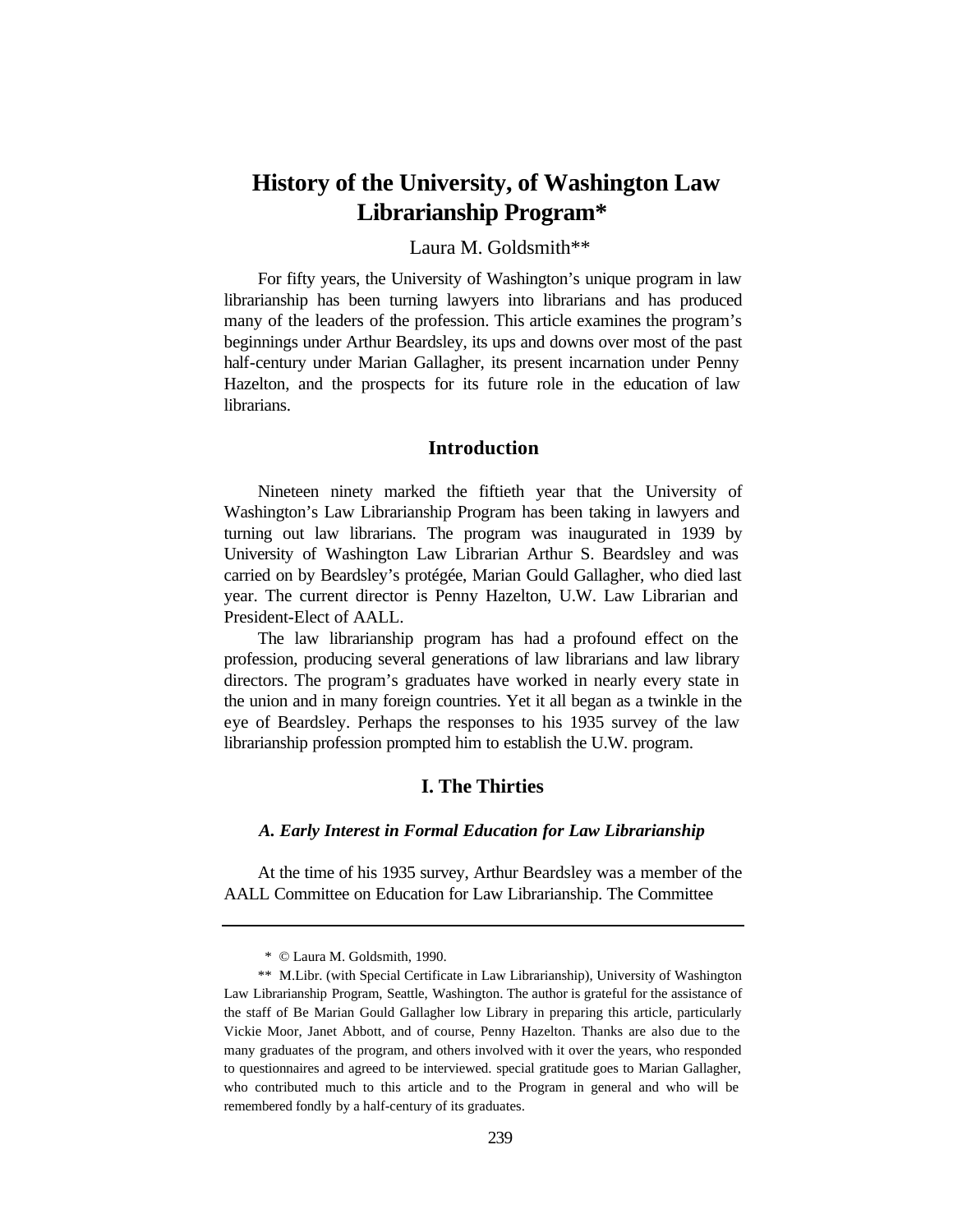was created in 1929, but it was not until the mid-1930s, under Beardsley's influence, that it began to have a real effect on professional training. One of the Committee's activities was devising and sending out a questionnaire to large American law libraries; 351 librarians from 121 law libraries respoonded to the questionnaire in  $1935$ .<sup>1</sup>

One of these was Edwin Gholson, librarian of the Cincinnati Law Library Association, who wrote to Beardsley in January 1936:

> I have one young woman assitant, and the unemployed time of one of the courthouse janitors, to aid me in running the library. Fortunately the janitor has been with the library for forty years or more, is thoroughly familiar with the arrangement of the books, and has an uncanny knack for tracing down authorities, but a lack of early education prevents hem from being of any great assistance in keeping library records.<sup>2</sup>

A few weeks later, Beardsley heard from Mary E. Marks, librarian at the University of Wyoming. She wrote that she was not sure she should return the questionnaire at all:

> The law library does not have a librarian in charge. I am law librarianonly by virtue of the fact that the books for the law department are purchased and cataloged by the University library. I know they keep no statistics of any kind. I believe that they do have a student in charge, but there is no systematic organization of the library. I think that Dean Arnold and acting Dean Morris feel that it is not necessary since the library is so small. For my part, I think that they should have a librarian, but the final decision does not rest with me.<sup>3</sup>

One can only imagine Arthur Beardsley's reaction to these letters. It is tempting to think of him sitting gloomily in the dark of winter in his office in Condon Hall, shaking his head and looking forward to August, when he would present the findings of his survey at the thirty-first Annual Meeting of AALL in Cambridge, Massachusetts.

At the previous annual meeting, Beardsley and the Committee had presented their report on the need for a formalized program of education for law librarians.<sup> $4$ </sup> Beardsley's "ideal objective" was that all law librarians be trained both in law and library science; he recommended that AALL

<sup>1.</sup> *Proceedings of the Thirty-First Annual Meeting of the American Association of Law Libraries*, 29 LAW LIBR. J. 95, 201 (1936) [hereinafter *Proceedings of the Thirty-First Annual Meeting*].

<sup>2.</sup> University of Washington Archives, Law School files [hereinafter U.W. Law School archives].

<sup>3.</sup> *Id.*

<sup>4.</sup> *Proceedings of the Thirieth Annual Meeting of the American Association of Law Libraries*, 28 LAW LIBR. J. 81, 224-29 (1935).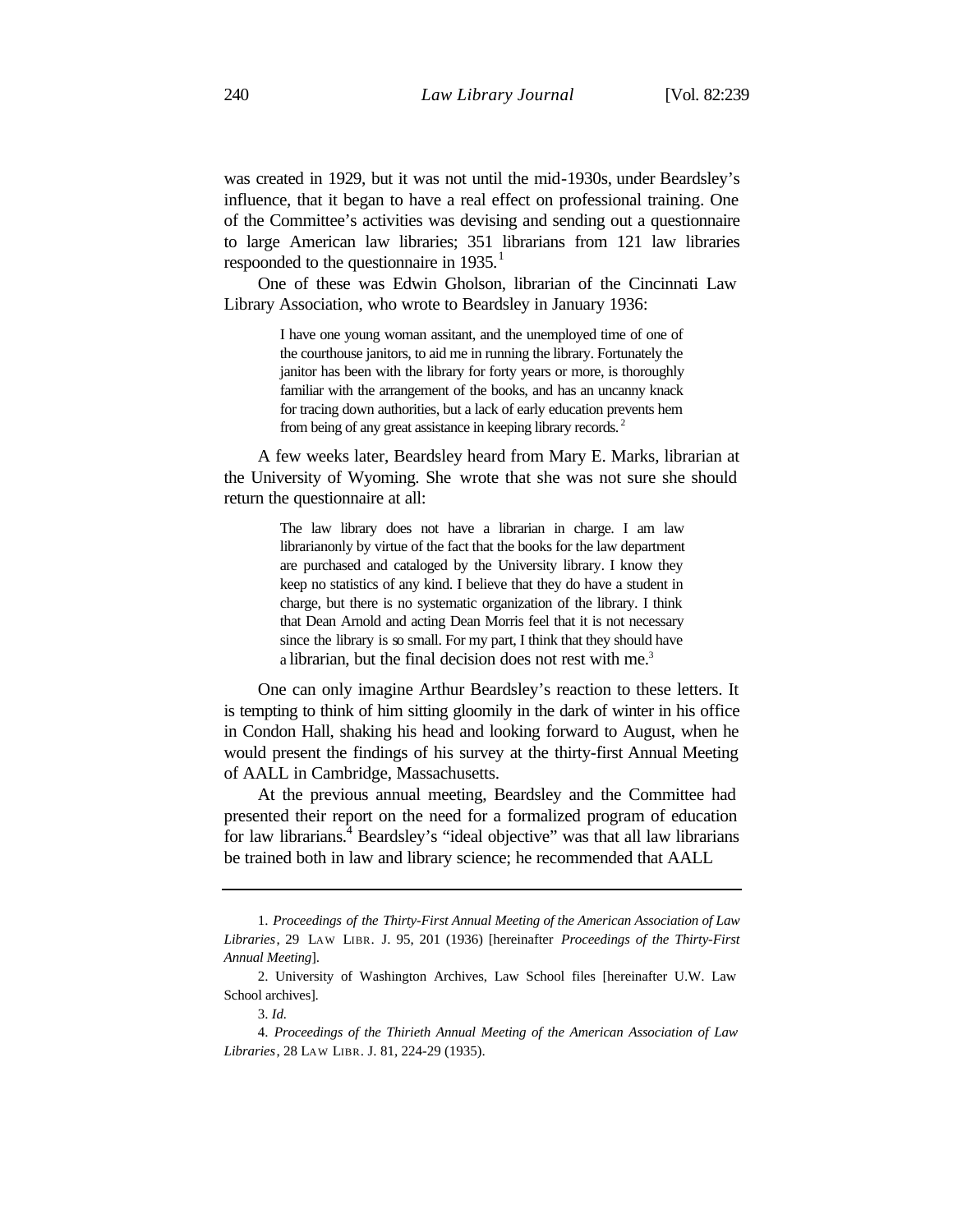work with the American Library Association toward development of courses in law librarianship at several approved library schools, along with apprenticeships in larger libraries and six-month "visiting librarianships."<sup>5</sup> The Committee "express[ed] doubts" about some of Beardsley's ideas, but recommended that the AALL Executive Committee "might attempt to induce" one library school to give summer courses in law librarianship, and suggested that AALL provide funding for a "student visitor" program, under which participating law libraries would exchange library workers.<sup>6</sup>

No action was taken on the Committee's 1935 report, but the new Committee on Education for Law Librarianship was charged, in the grand tradition of committee work, with further study of the question.

Beardsley went right to work devising and sending out his survey. When the responses began to arrive, he carefully cut out each question and answer, pasted them onto separate sheets with the name of the responding library at the top of each, and filed them by question. He then went about preparing his report. He wrote:

> For some years past, law librarians have talked about a program of educational training. At various times the matter has been the subject of discussion before the American Association of Law Libraries. Such talked have been dreams which have never materialized. Nothing has been done toward formulating and carrying out such a program. The reason therefore seems to have been an unwillingness to undertake the responsibility of providing professional training, and an indifference toward the opportunities which such a program might afford.<sup>8</sup>

Beardsley was accurate in his statement that the issue of education for law librarianship had been a subject of duscussion for many years in AALL. As early as 1912, remarks by John Boynton Kaiser on the subject of library school training for law library employees appeared in *Law*  Library Journal.<sup>9</sup> Kaiser posed the question whether library shcools ought to provide courses specifically geared toward training law librarians, then replied, "My answer is not 'Yes' categorically, by 'Yes' conditionally."<sup>10</sup> He recommended that most library schools should provide a few lectures on law librarinship, but only one or two should attempt to establish a specialized comprehensive curriculum, which he outlined, suggesting his own book on legal research as a textbook.<sup>11</sup>

<sup>5.</sup> *Id.* at 225.

<sup>6.</sup> *Id.* at 226-27.

<sup>7.</sup> *Id.* at 230.

<sup>8.</sup> *Proceedings of the Thirty-First Annual Meeting, supra* note 1, at 200.

<sup>9.</sup> Kaiser, *Library School Training for Law Library Employees,* 5 LAW LIBR. J. 52 (1912).

<sup>10.</sup> *Id.* at 52.

<sup>11.</sup> *Id.* at 52-53.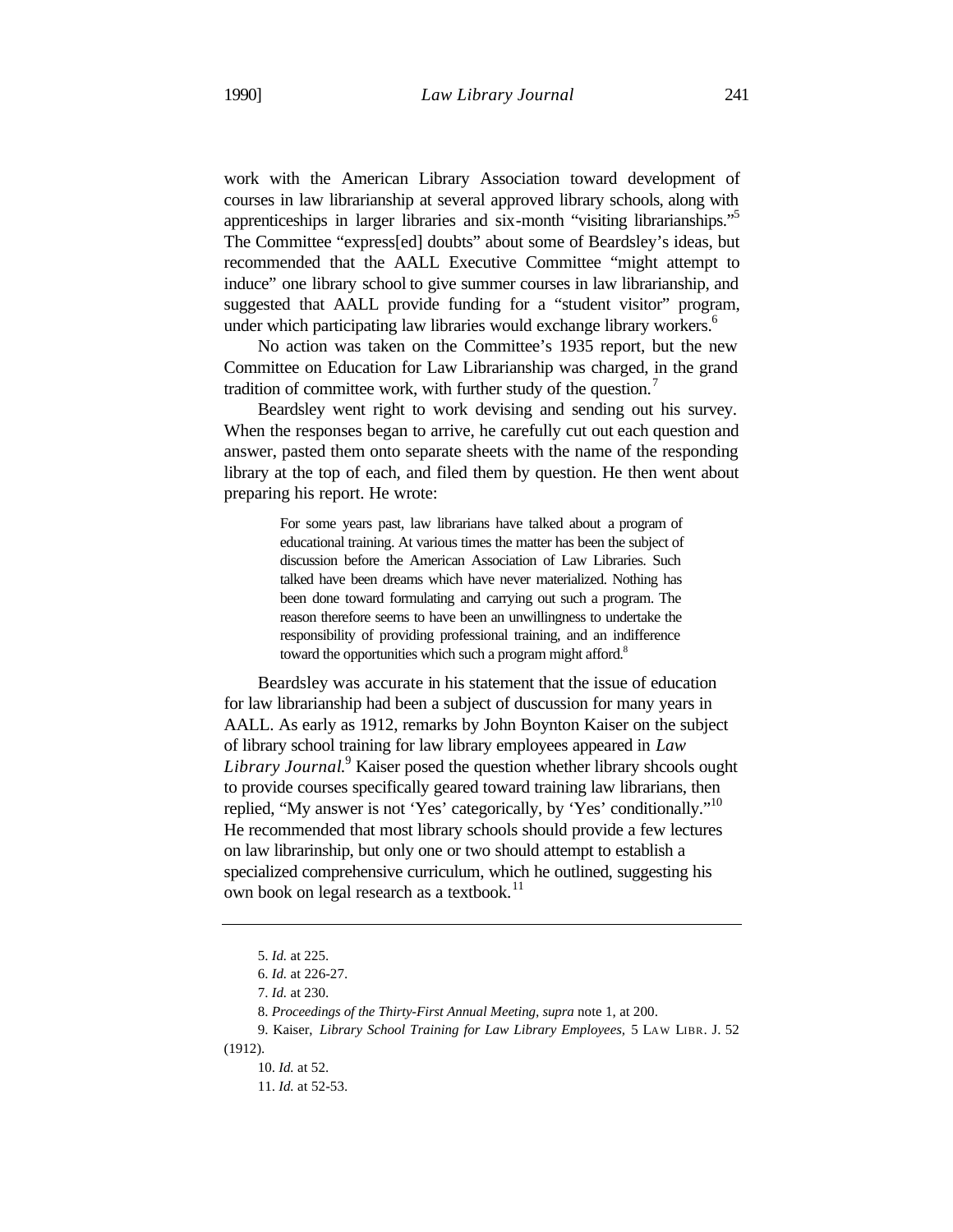The training of law librarians in law, library science, and "business efficiency" was discussed at the AALL Annual Meeting in  $1914$ <sup>12</sup> Miss E. M. H. Fleming of Indiana said, "The time is here when we must vaunt law librarianship as a permanent profession," rather than having it be a stepping stone to the law.<sup>13</sup> She emphasized the importance of library training over law training, noting that "[t]he temptation to a mild practice of law is strong with the librarian in a small community. This is because of the money question. I believe it is a mistake. Remember always to be a bibliophile. You lose caste when you practice law ..."<sup>14</sup> There were those who disagreed with Miss Fleming, and a lively discussion ensued, but no definite action came of it.

In 1926, Frederick, C. Hicks, law librarian at Columbia University, made reference to Charles C. Williamson's 1923 report on training for librarianship, posing the rhetorical question: "[H]as not the time come for definite attention on the part of this Association to the problem of training for law librarianship?"<sup>15</sup> Hicks announced that Columbia was planning to offer a course of study in legal bibliography and law library administration, "if a sufficient demand for them appears."<sup>16</sup>

An extended discussion led by Hicks took place at the Twenty-Fourth Annual Meeting in June  $1930$ .<sup>17</sup> Frederick Schenk, then President of AALL, stated that "the library schools should have a combination course in which the law librarian is recognized to some degree."<sup>18</sup> The Association voted to appoint a committee to confer with the library schools and to work out a course of preparation for law librarianship.<sup>19</sup>

In April 1932, Rosamond Parma, a member of the AALL Executive Committee, was on her way to New Orleans for the annual meeting when she ran into a library school director on the train. They discussed the possibility of a specific library school course in law librarianship. Ms. Parma was eager that such a course should be started, as "it would be a distinct recognition of law librarianship."<sup>20</sup> The Committee on Education for Law Librarianship had that year sent out a survey, which Parma

18. *Id.* at 60.

<sup>12.</sup> *Minutes of the Ninth Annual Meeting of the American Association of Law Libraries* 7 LAW LIBR. J. 37, 42 (1914).

<sup>13.</sup> *Id.* at 43.

<sup>14.</sup> *Id.* at 45.

<sup>15.</sup> Hicks, *The Widening Scope of Law Librarianship*, 19 LAW LIBR. J. 61, 64 (1926). 16. *Id.* at 66-67.

<sup>17.</sup> *Proceedings of the Twenty-Fourth Annual Meeting of the American Association of Law Libraries, Fifth Session*, 23 LAW LIBR. J. 45 (1930).

<sup>19.</sup>*Id.* at 6 1.

<sup>20.</sup> *Proceedings [of the] Twenty-Seventh Annual Meeting of the American Association of Law Libraries*, 25 LAW LIBR. J. 133, 175 (1932).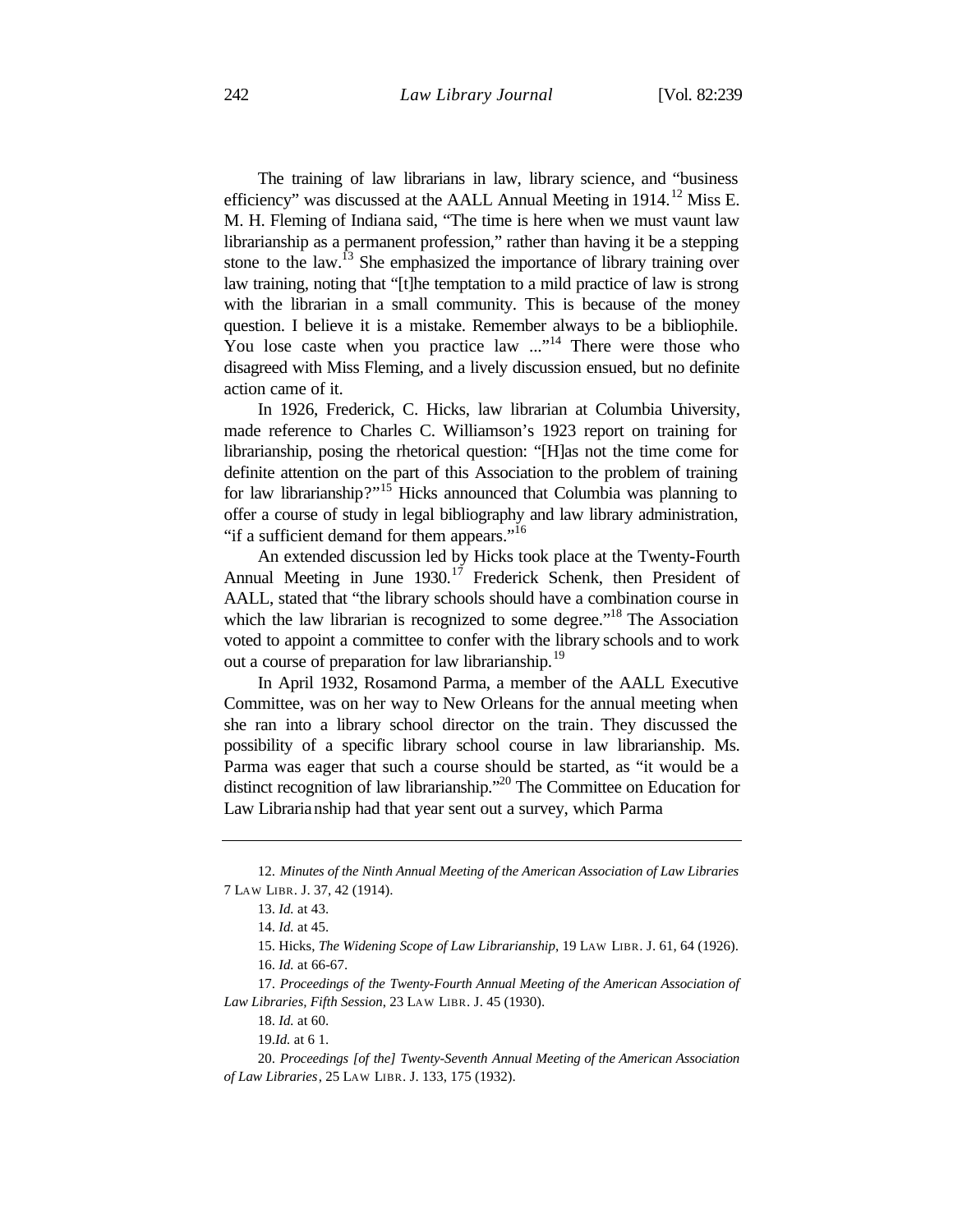presented at the meeting. She remarked that "each law librarian does a little musing when asked what is a proper education for law librarianship, and then offers an idealized autobiography."<sup>21</sup> Parma went on to note that the librarian who falls into law librarianship must necessarily learn something about the law, whereas the lawyer who ends up in law librarianship "is inclined to get along without learning anything about the librarian's technique."<sup>22</sup> This situation, she noted, was part of the reason why the Education Committee had been formed, although the survey and report were inconclusive, recommending only "some of both" types of training.<sup>23</sup> Parma rejected as "drastic" a suggestion that every law librarian should be a graduate of an accredited law school. $^{24}$ 

Thus, the stage was set for Arthur Beardsley, who, by the time of the 1936 Annual Meeting, had become chair of the Committee on Education. His report set out two alternative methods for educating law librarians: either a formal course of study centered around a library school curriculum, or an annual AALL institute in law library service, supplemented with home study courses, internships, and exchange and visiting librarianships.<sup>25</sup>

The Committee's 1935 survey showed that, of the 351 librarians responding, fourteen percent had law degrees and forty-three percent had no law training at all.<sup>26</sup> Beardsley commented:

Those who maintain that the law course is not the essential training, but who feel that the library training is the more important type of training, cannot receive very much consolation from the survey which shows that forty-eight per cent of the law librarians reporting have had no library training whatever, and only sixteen per cent are graduates of a library course. 27

Most of the respondents supported some sort of formalized program for training both prospective law librarians and those already working in the field. However, there were a few opposed to the idea, including one librarian who advised the profession to "Get 'em while they are young schools are not necessary."<sup>21</sup>

Beardsley consulted with a number of library educators, including the president of the Association of American Library Schools, Ralph Munn,

<sup>21.</sup> *Id.* at 171.

<sup>22.</sup> *Id.* at 172.

<sup>23.</sup> *Id.*

<sup>24.</sup> *Id.* at 175.

<sup>25.</sup> *Proceedings of the Thirty-First Annual Meeting, supra* note 1, at 199-213.

<sup>26.</sup> *Id.* at 202.

<sup>27.</sup> *Id.*

<sup>28.</sup> *Id.* at 204.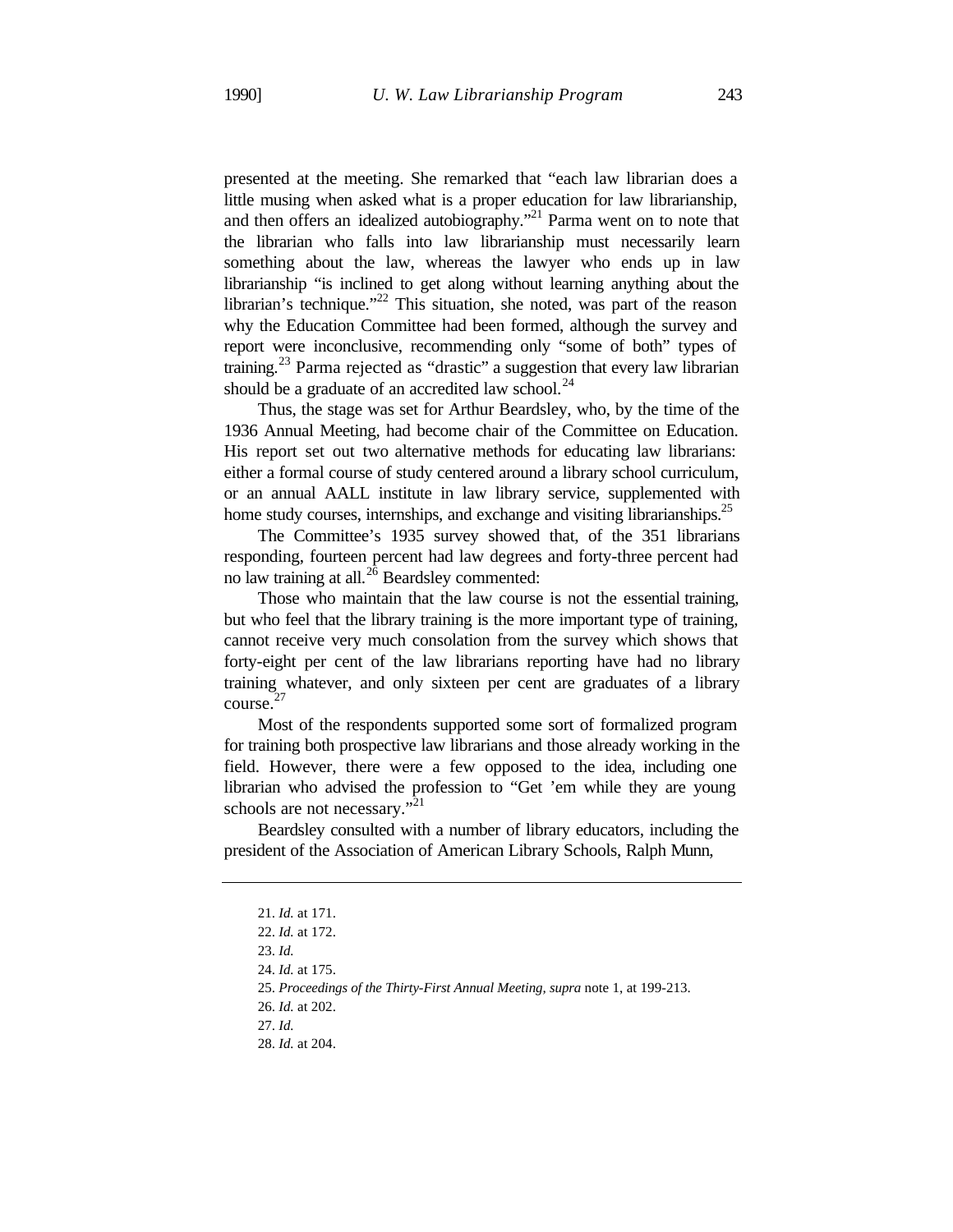himself law and library trained; and Dean C. C. Williamson of the Columbia University Library School, who stated that Columbia was prepared to offer a summer course in law librarianship "at any time when there is evidence of a real demand."<sup>29</sup>

Beardsley also consulted at some length with Ruth Worden, Director of the School of Librarianship at the University of Washington. He noted in his report that she wholeheartedly endorsed the idea of a formal library school course of training for law librarians. Her comments carry a ring of irony today, after fifty years of law librarianship education at the University of Washington: "[T]he idea is an excellent one. The courses should be given in connection with certain institutions where training would be possible in law libraries and in as central [a] position in the country at large as it is possible to find. I would suggest Chicago."<sup>30</sup> In the discussion that followed the presentation of the report, one librarian stated, "It is obvious that there are just two natural centers for law library training-New York and Chicago. You may add the Pacific Coast."<sup>31</sup>

Beardsley noted that Hicks had reported to. him the preceding day that Dean Williamson was ready to begin a course of study at Columbia at any time that AALL requested that he do so. In light of this, a motion was made that AALL endorse a program of education for law librarianship in an approved library school. The motion eventually carried, but not before one participant objected that:

> [I]t is rather a confession of weakness to admit that prospective law librarians who already have had law should have to go to a general library school to study to be law librarians....

> …I think it would be more practicable to establish a course on law librarianship in the law schools rather than to go to a school of general library training.  $32$

A second motion was made that the Executive Committee of AALL should put together an instructional institute in law librarianship for the next annual meeting. This motion was carried over the objection of a participant who felt that:

> [A] library conference is the wrong time at which to hold an institute. There is too much diversion, too much confusion and too much lack of interest in what you are doing. You do not have the time or inclination to make a scientific study of anything. I think the meeting is sufficient to absorb most of the gray matter you have for that week.<sup>3</sup>

29. *Id.* at 205.

<sup>30.</sup> *Id.* at 207.

<sup>31.</sup> *Id.* at 216.

<sup>32.</sup> *Id.* at 220.

<sup>33.</sup> *Id.* at 222.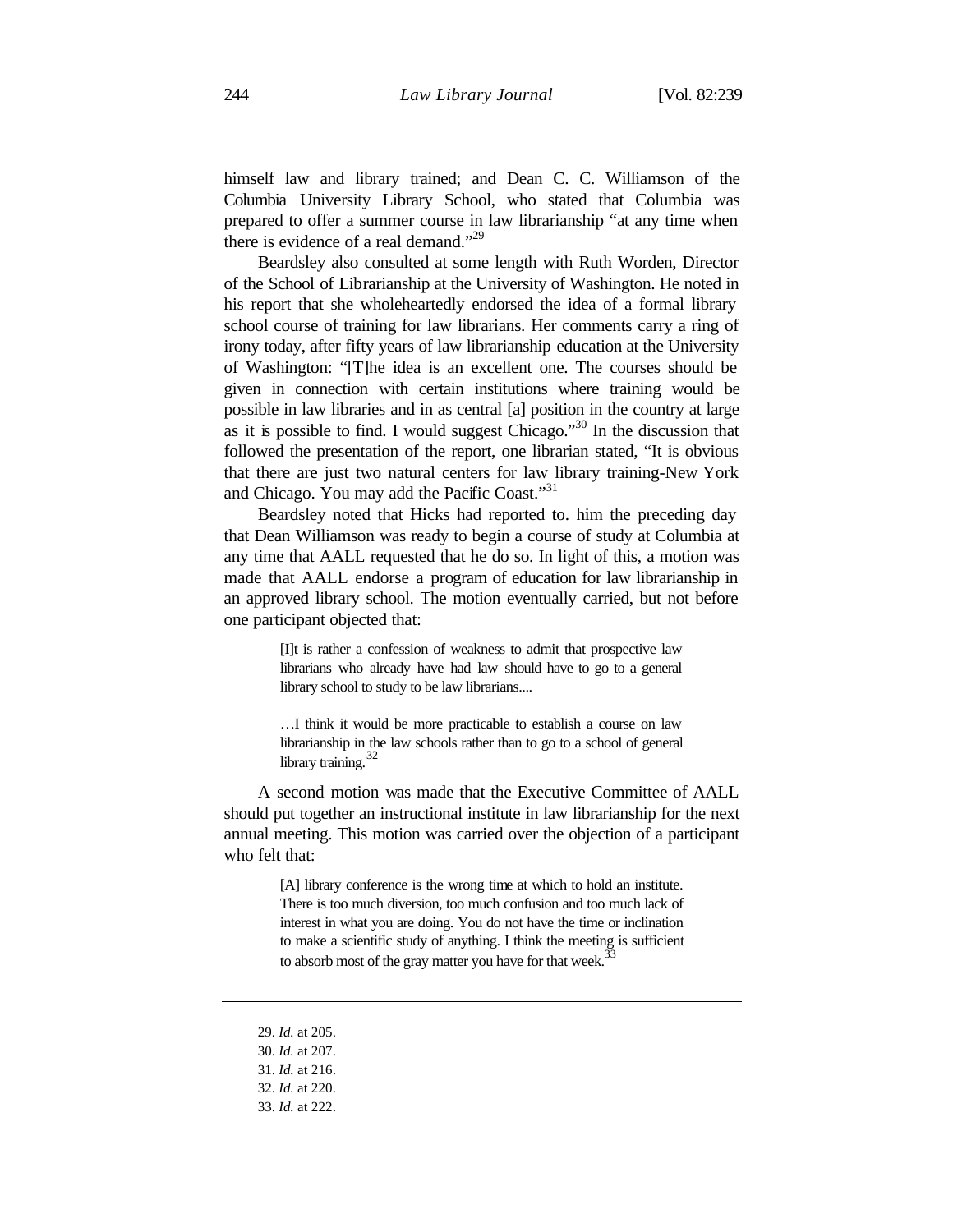The following year the AALL Annual Meeting was held in New YorkCity, and the featured speaker was C. C. Williamson himself, Dean of then Columbia University School of Library Service. Williamson presented Columbia's plan for a summer course in law librarianship, to begin in the summer of that year and to be taught by Miles O. Price.<sup>34</sup>e also endorsed Beardsley's idea of an internship, although Columbia did not include such a requirement in its initial plan. Williamson's depiction in 1937 of the brave new world of law librarianship is prophetic in its description of what the Beardsley/Gallagher course at the University of Washington would later become:

> I should not be surprised if the successful law librarians of the future should come largely from a group of men and women who have college training, legal training, and a one-year library school course, including a law library major, followed by an internship in some first class law library.<sup>35</sup>

The actual three-unit course at Columbia focused intensively on legal materials-book selection, ordering, and reference work-along with aspects of administration. The course was not designed to be a full program in law librarianship; the focus was on preparing students to do reference work in a law library. Guest lecturers included Harry Bitner, Myron Jacobstein, and Meira Pimsleur. Admission requirements were liberal; some of the students did not have college degrees. Miles O. Price, writing in 1962, noted that "[an] augmented curriculum, open not only to law school graduates but to other serious, if somewhat less abundantly degreed, librarians is needed."<sup>36</sup> The course was offered every other summer from 1937 to 1961, when Price retired.

In other developments during this period, the Association of American Law Schools determined that, after September 1940, each member law school would be required to have "a qualified librarian, whose principal activities are devoted to the development and maintenance of an effective library service."<sup>37</sup>

Thus, after 1940, law schools would be expected to maintain full-time librarians, rather than merely using, as William Roalfe put it in a 1938 article, "an untrained but deserving widow of some professor, a broken down lawyer or teacher who has not made good, a clerk, or perhaps a regular faculty member who is more or less fully occupied with teaching

<sup>34.</sup> Williamson, *Plans for Training of Law Librarians at Columbia University*, 30 LAW LIBR. J. 261(1937).

<sup>35.</sup> *Id.* at 264.

<sup>36.</sup> Price, *Columbia University's Law Library Course*, 55 LAW LIBR. J. 220, 224 (1962).

<sup>37.</sup> HANDBOOK OF THE ASSOCIATION OF AMERICAN LAW SCHOOLS 224 (1937).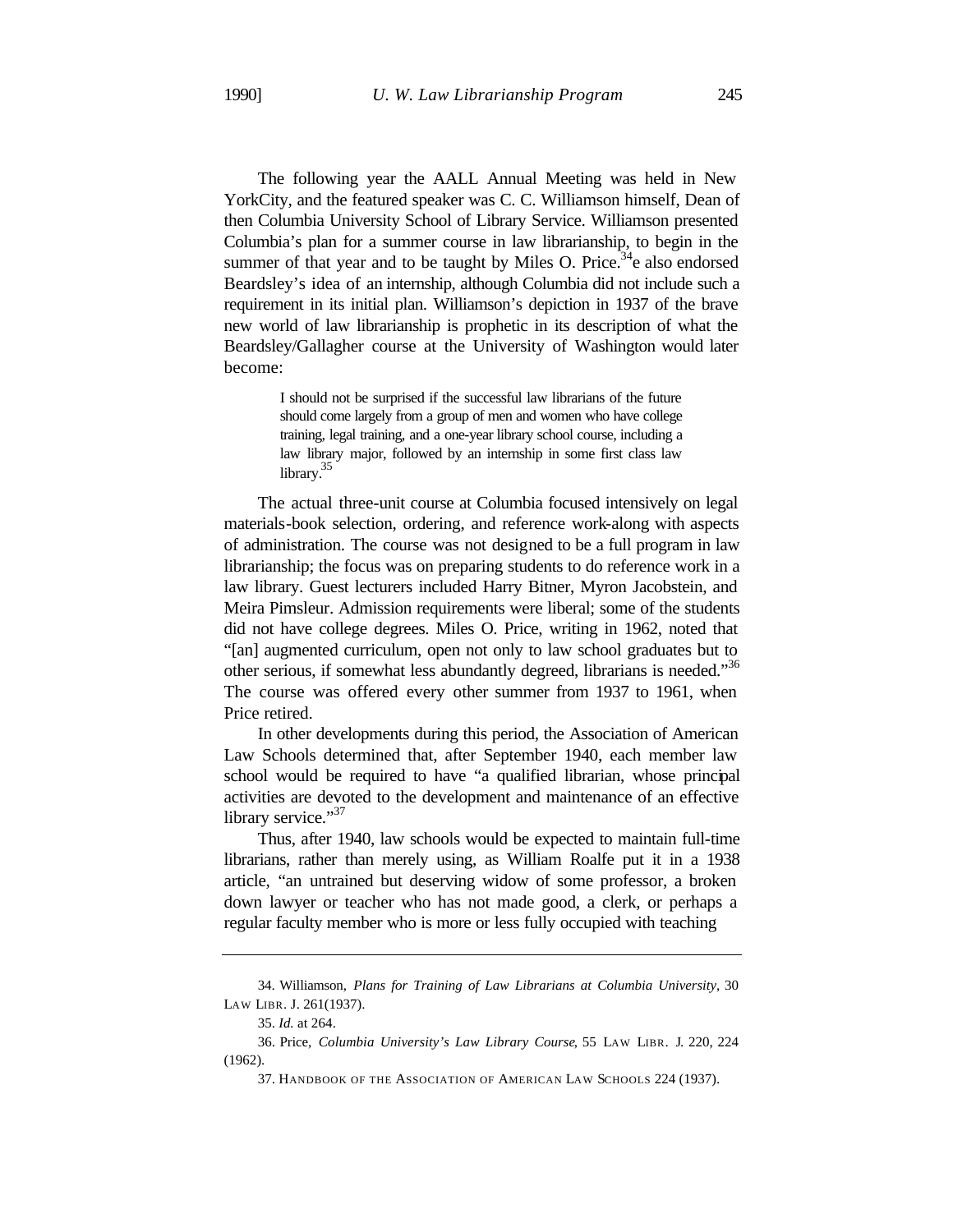and other duties."<sup>38</sup> Roalfe went on to outline the type of education a good law librarian should have. He included a broad general educational background, familiarity with library science, some understanding of the law, and "some practical experience in an efficiently administered law library."<sup>39</sup> He also stressed the importance of faculty status for the law librarian, so that the librarian "commands the confidence of the faculty so far as library problems are concerned."<sup>40</sup>

#### *B. The Beginnings at U. W.: Beardsley and "Miss Gould"*

Arthur Beardsley was a thoroughgoing Washingtonian, having been born in Aberdeen in what was then Washington Territory. He began with a teaching degree, then went on to law school at the University of Washington. His myopia kept him out of the Army, during World War I, but he landed a job as librarian at Camp Lewis, south of Tacoma.

He was hired as law librarian at U.W. in 1921 and later went on, in the mid-1920s, to earn both a library degree and a Ph.D. in political science. His doctoral dissertation was entitled *Legal Bibliography and the Use of Law Books*, and he later published a course book under the same title. Around 1929, he marshalled the law library's move from "a corner in the Philosophy Building" into Condon Hall, designing the library's layout.

Beardsley wrote extensively about the history of Washington. He compiled a three-volume history of the Washington bench and bar and collected numerous photographs of attorneys from the area. His manuscript has been tucked away for forty years, but his son, Wallace Beardsley, reports that it has recently found an editor and expects that it will be published within the next two to three years.

Arthur Beardsley's knowledge of history and his love of old and rare books gave him a good eye for books with value. On one occasion, he jumped at the opportunity to obtain certain issues of Washington territorial legislative journals that he knew were extremely rare, as that particular batch of journals had been published on the East Coast and carried around Cape Horn in the *Brother Jonathan*, which sank off the California coast in the late 1850s. A few copies managed to reach Washington overland.

Arthur Beardsley was a person driven to get things accomplished; he was somewhat impatient, but genuinely interested in and fond of his

<sup>38.</sup> Roalfe, *The Essentials of an Effective Law School Library Service*, 31 LAW LIBR. J. 335, 350 (1938).

<sup>39.</sup> *Id.* at 349.

<sup>40.</sup> *Id.* at 352.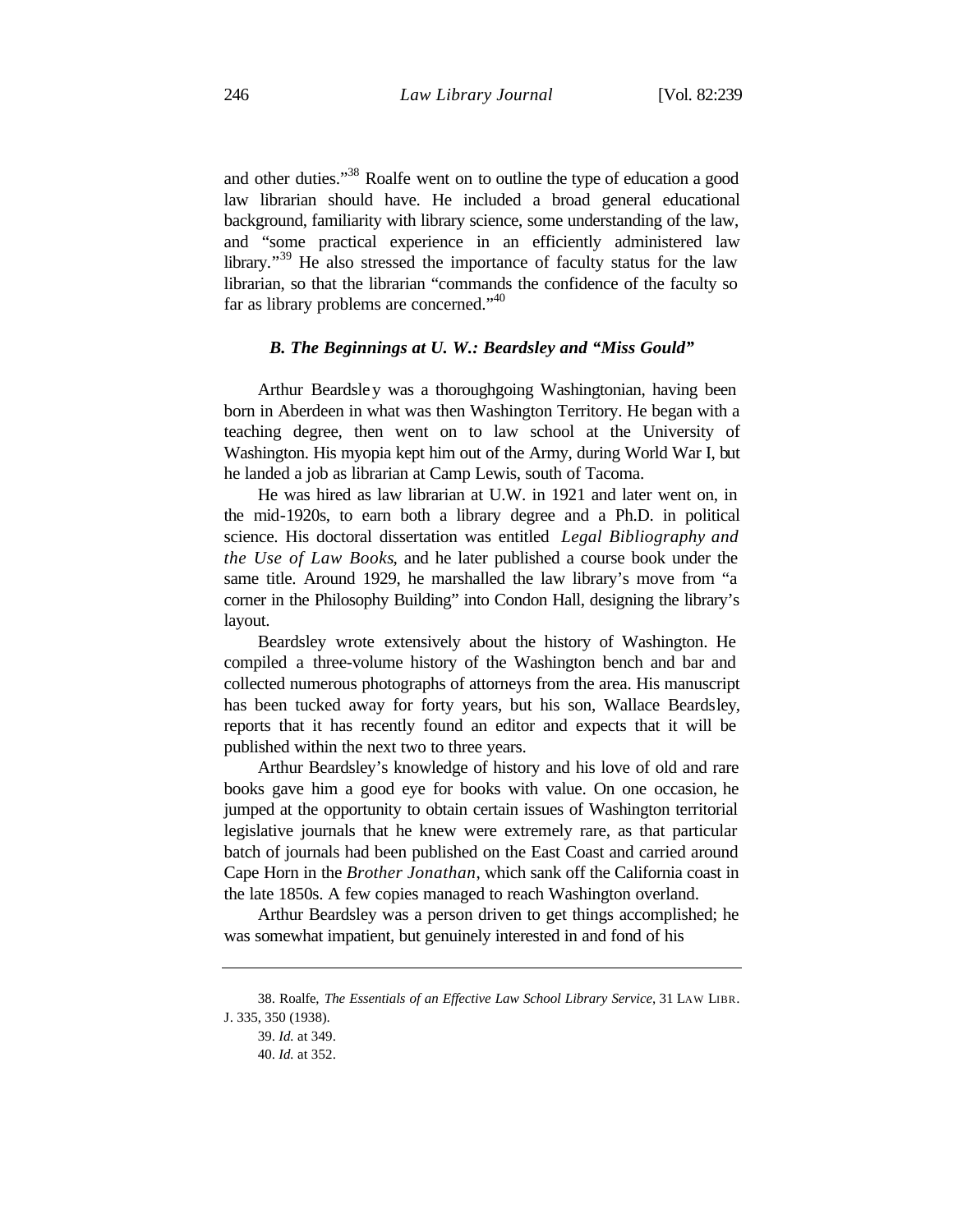students. He taught Legal Bibliography to law students, and he often invited them to his summer home on Bainbridge Island in Puget Sound, on one occasion even lending his home to a student for a honeymoon. Each year, one of the law students who worked in the library would be designated to, drive Beardsley the mile or so to work and back, as he couldn't see well enough to drive.<sup>41</sup>

By 1939 Beardsley had become president of AALL, and was taking matters into his own hands at the University of Washington. He discussed with Ruth Worden and Judson F. Falknor, Dean of the Law School, the establishment of a program in law librarianship that would lead to a specialized degree. In September 1939, Worden and Falknor recommended to University President L. P. Sieg that a one-year course leading to the degree of Bachelor of Arts in Law Librarianship be installed.<sup>42</sup> Worden and Falknor justified their request for a law librarianship program and degree by referring to the new American Association of Law Schools' requirement of a full-time, "qualified" librarian. They argued also that, aside from Columbia's summer course, no library school had as yet attempted to "scientifically and systematically provide thorough-going preparation for law librarianship."<sup>43</sup>

They recommended that admission to the course should be limited to law graduates, that a foreign language requirement be adopted, and that "no more than five at the most should be admitted to the course in any one vear."<sup>44</sup>

Another compelling argument, at least from Beardsley's point of view, was the library's difficulty in retaining well-trained assistant librarians. For example, the assistant librarian at the time, "Miss Gould" (Marian Gould Gallagher) had just been offered the Law Librarian position at the University of Utah, and they expected that she would be leaving soon.<sup>45</sup>

The news about Miss Gould must have been particularly disappointing to Dean Falknor, who had spotted Marian Gould as a young law student and recruited her upon her graduation in 1937 to be Beardsley's assistant. Dean Falknor took a lively interest in the law library, and his interest in the careers of Miss Gould and of a la ter law librarianship student, Betty Wilkins, was motivated not only by a desire to find work for his graduates but also by the necessity to groom a replacement for Arthur Beardsley,

45. *Id.*

<sup>41.</sup> Telephone interview with Wallace Beardsley (Jan. 28, 1990).

<sup>42.</sup> Letter from J. F. Falknor and Ruth Worden to L. P. Sieg (Sept. 16, 1939) (U.W. Law School archives) [hereinafter Letter to Sieg].

<sup>43.</sup> *Id.*

<sup>44.</sup> *Id.*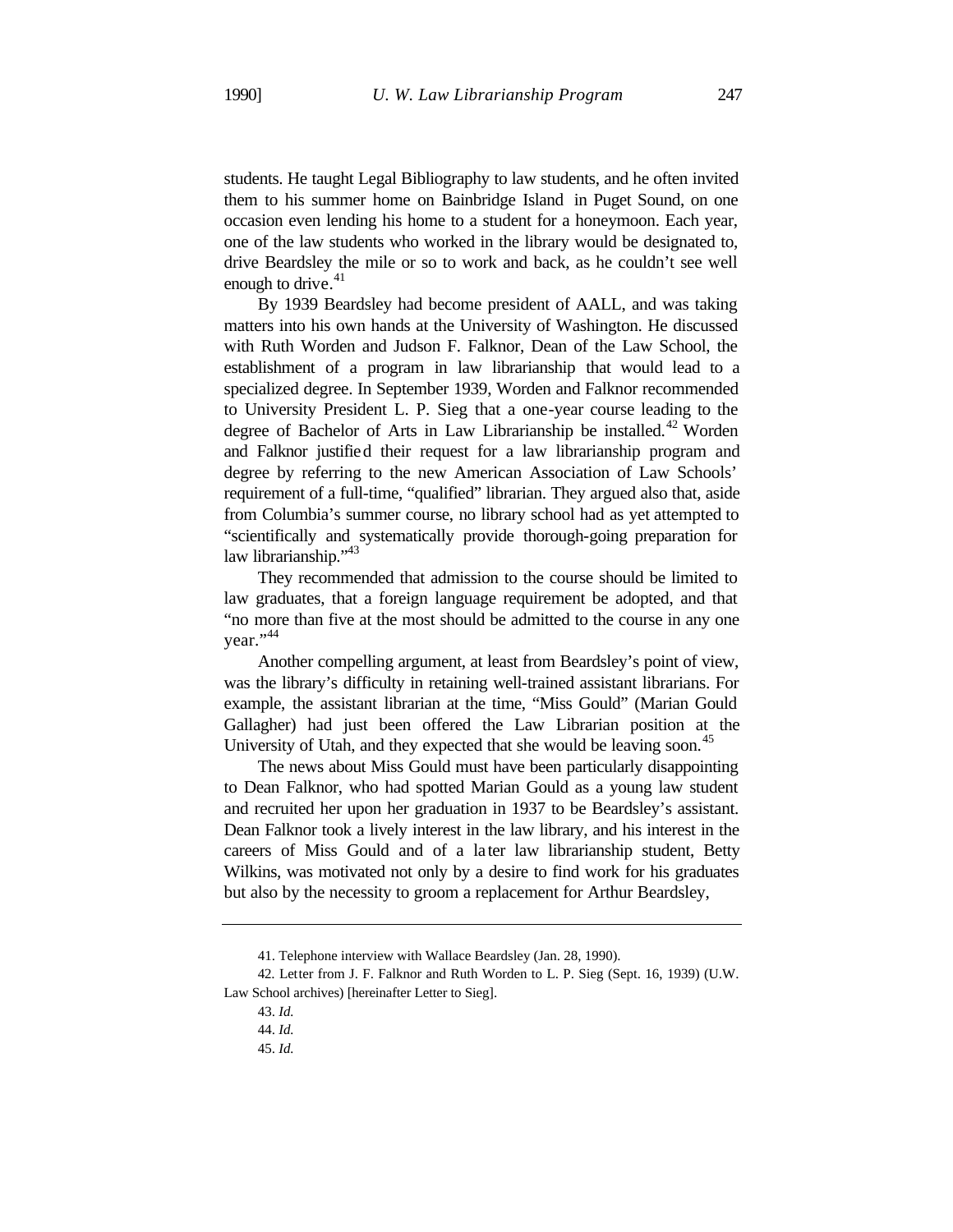who was approaching retirement. Beardsley, on the other hand, didn't know Miss Gould "from a hole in the ground," as she put it, and he was initially opposed to her appointment as his assistant.<sup>46</sup> Falknor prevailed, however, and Miss Gould went to work in the law library in the summer of 1937. She found it to be "great fun," and she began to think seriously about getting a library degree. Dean Falknor had continued his interest in Miss Gould's career, and he was able to get assistantship funding to enable her to go to library school while working half-time at the law library. $47$ 

At that time, the University of Washington's School of Librarianship offered the Bachelor of Arts in Librarianship degree, a forty-five-credit course. A special certificate in library work with children was offered. Prospective students were advised that those "with serious physical defects, personality difficulties, or ill health" need not apply, nor would anyone over the age of thirty be considered unless he or she had "satisfactory experience in library service."<sup>48</sup> Marian Gould qualified on all counts, and she began library school in the fall of 1938.

Arthur Beardsley had a rather low opinion of librarianship as it was taught and practiced outside of law libraries. He was horrified when Miss Gould would return from class with reports of her assignments; he failed to see the relevance to law libraries of her book reviews of children's literature. (He was enthusiastic about only one thing she learned that year: how to prevent curling in telephone books by attaching cheesecloth to the pages with flour-and-water paste.) Beardsley felt that, as law librarian, he himself could provide the kind of training in legal bibliography, reference, collection development, and administration that he wanted for his assistants.<sup>49</sup>

By the fall of 1939, after Miss Gould had earned her library degree and was again working full-time as his assistant, Beardsley was meeting regularly with Dean Falknor and Library School Director Worden about setting up a law librarianship course, and they were all eager to get started. In their September 16 letter to President Sieg, Falknor and Worden asked that the program be inaugurated immediately, as "undoubtedly two or three desirable students" from the past few law classes would be interested.<sup>50</sup>

<sup>46.</sup> Oral History of the Marian Gould Gallagher Law Library 28, 47 (1988) [hereinafter Oral History]; Telephone interview with Betty Wilkins (Jan. 10, 1990).

<sup>47.</sup> Oral History, *supra* note 46, at 28-29.

<sup>48.</sup> University of Washington Librarianship School brochure (1937-38).

<sup>49.</sup> Interview with Marian Gould Gallagher (May 18, 1989) [hereinafter Gallagher interview]; Oral History, *supra* note 46, at 30.

<sup>50.</sup> Letter to Sieg, *supra* note 42.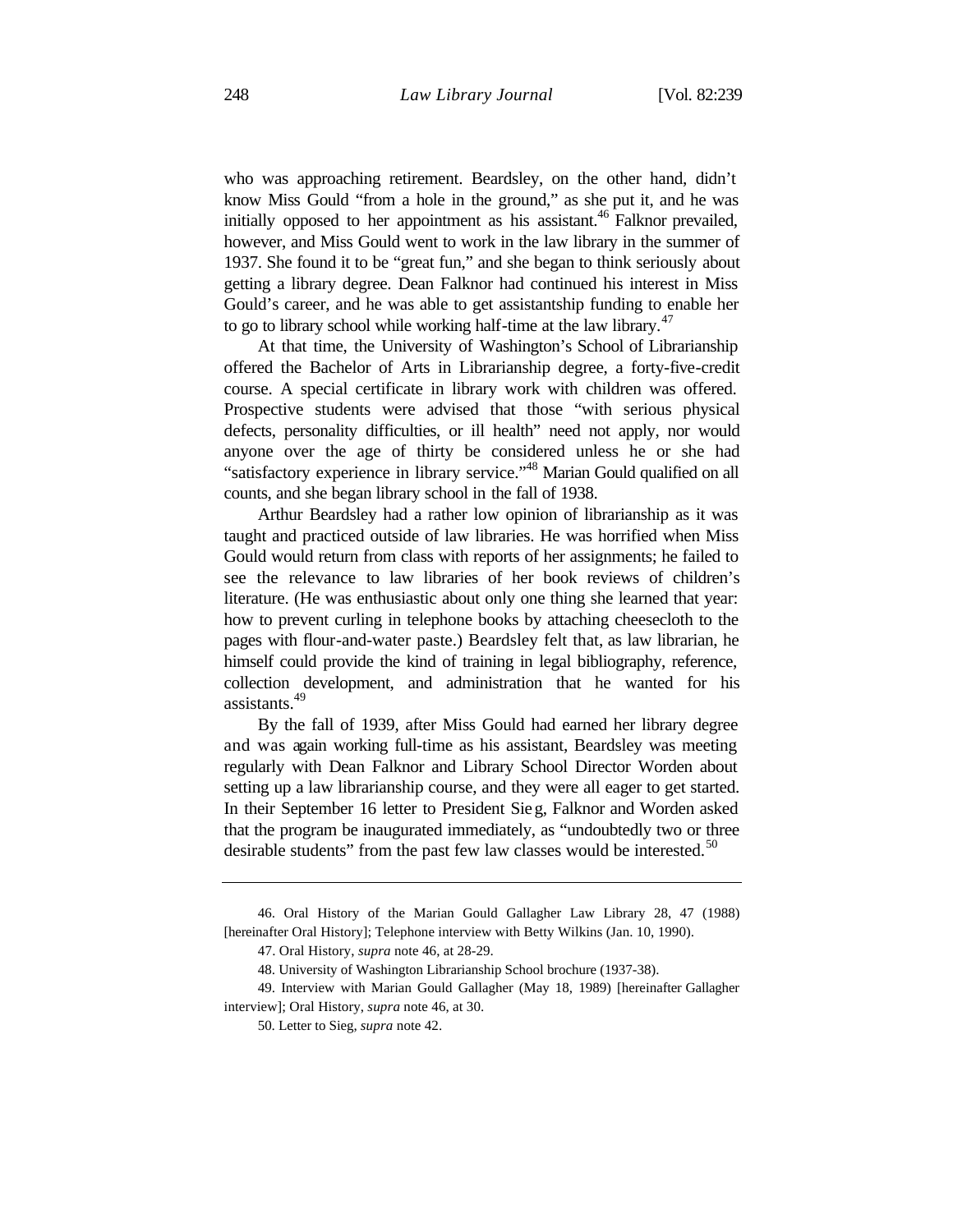President Sieg was enthusiastic about the proposal from the beginning. Within two days he responded with a memo to "My dear Miss Worden," giving his "wholehearted" approval, subject to confirmation by the University Curriculum Committee."<sup>51</sup> Shortly thereafter, a notice appeared in *Law Library Journal*, announcing the new one-year course at the University of Washington as a cooperative project of the law and library schools. Admission was to be limited to not more than five students. $52$ 

In October 1939, Ruth Worden wrote to Anita M. Hostetter, Secretary of the Board of Education for Librarianship of the American Library Association, outlining the new course and asking for any suggestions as to its content."<sup>53</sup> Hostetter replied that there was "a real place for such a curriculum in a western library school, "but that she had reservations about the separate degree for law librarianship students, noting that the curriculum appeared to be no more specialized than the library school's curricula for children's and school librarianship.<sup>54</sup>

The separate degree issue would come back to haunt the program on two later occasions. But in 1939, no one else involved in setting up the new course had any problems with a separate law librarianship degree, and "two promising students," Betty Wilkins and Edgar Bodenheimer, signed up for the new course that fall."

## **II. The Forties**

### *A. The First Class*

The first year's program consisted of three courses in cataloging and classification, two reference courses, history of books and libraries, and four courses specifically geared toward law libraries and taught by Dr. Beardsley, whom the library school began to list as a faculty member. The law librarianship students were given instruction in cataloging from Mary Hoard, Arthur Beardsley's cataloger, who had both law and library degrees. In addition, "practice," or field work in a law library, was part of the curriculum.

<sup>51.</sup> Memorandum from L. P. Sieg to Ruth Worden (Sept. 18, 1939) (University of Washington Archives, Librarianship School file) [hereinafter referred to as U.W. Librarianship School archives].

<sup>52.</sup> *Law Librarianship Course Offered at University of Washington*, 32 LAW LIBR. J. 430 (1939).

<sup>53.</sup> Letter from Ruth Worden to Anita M. Hostetter (Oct. 12, 1939) (with attachments, in Law Librarianship Program file [hereinafter LLP file] at Marian Gould Gallagher Law Library, University of Washington) [hereinafter Letter to Hostetter].

<sup>54.</sup> Letter from Anita M. Hostetter to Ruth Worden (Oct. 19, 1939) (LLP file).

<sup>55.</sup> Letter to Hostetter, *supra* note 53; Oral History, *supra* note 46, at 215-16.

<sup>56.</sup> Letter to Hostetter, *supra* note 53.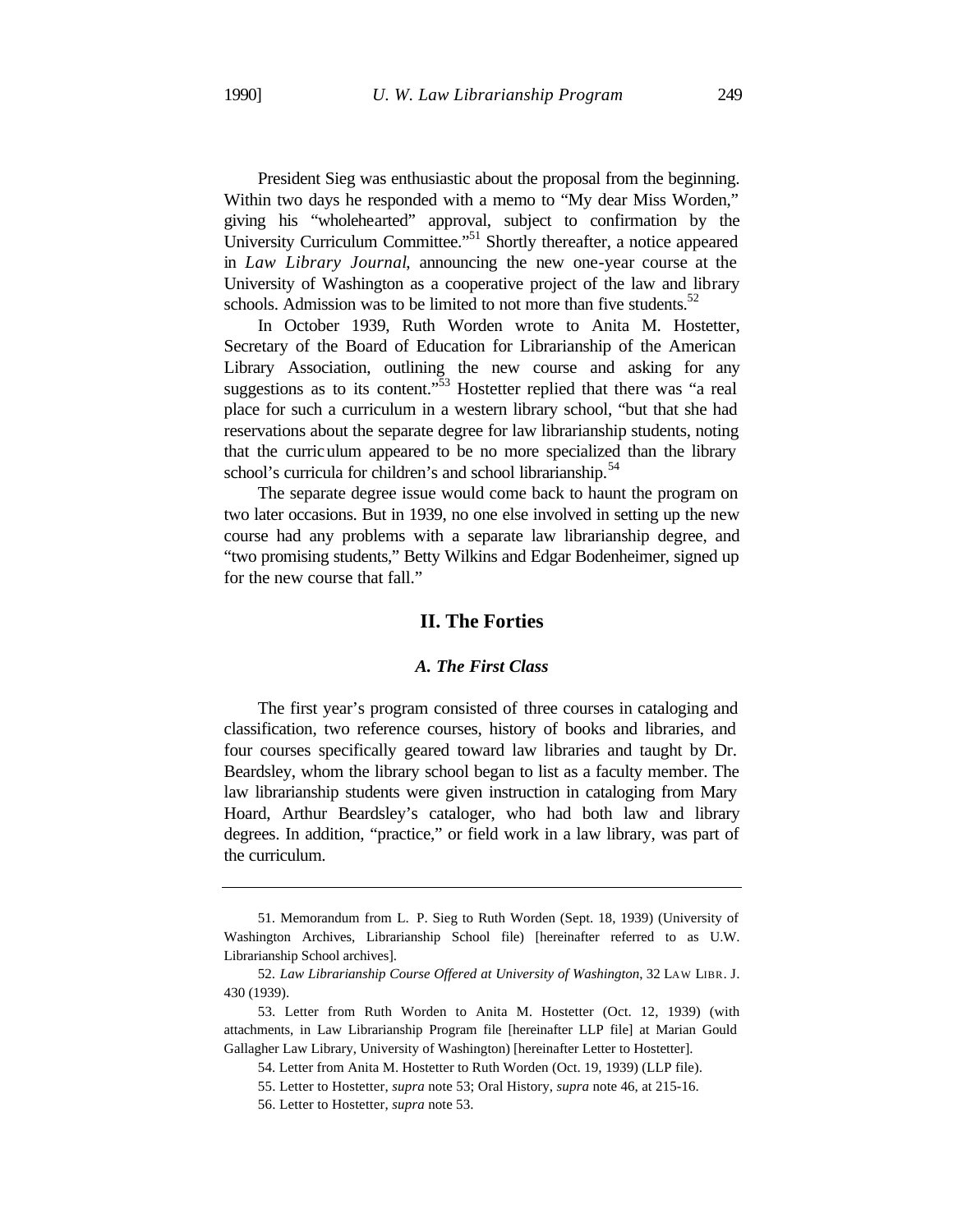Betty Wilkins graduated from the University of Washington law school in 1938, the year after Marian Gould. Of her class of 106, 3 of whom were women, only 33 graduated, due in large part to economic conditions. There were few jobs available in 1938, for law graduates or anyone else. Dean Falknor, again looking to the future of the law library, came to Betty Wilkins's rescue as he had to Marian Gould's, and offered her a half-time job filling in for Miss Gould, who at that time was beginning library school and could only work mornings."<sup>57</sup>

Wilkins gladly accepted. A year later, she became half of the first class of law librarians under the Beardsley program, the class of '40. The other half was Edgar Bodenheimer, who had both a German law degree and one from the University of Washington. Bodenheimer went on to become Law Librarian at the University of Utah in 1944, and later to teach law at Utah and the University of California at Davis. Wilkins remained in Seattle.<sup>58</sup>

Around the time that Betty Wilkins was beginning library school in 1939, Marian Gould left the University of Washington on what was to be a year's leave of absence to go to the University of Utah law library and catalog some of their old treatises. She had such a good time that year that she resigned her position at U.W. to become the Law Librarian at Utah.<sup>59</sup>

The Engineering School at Utah had arranged for Marian Gould to teach contracts to its students, but once the School discovered she was a woman, they reneged. She did, however, teach Introduction to Law and Legal Bibliography at the law school. One factor in her decision to stay in Utah may well have been the presence in her class of young Wayne Gallagher, a first-year law student. They were later married, and his name, in a roundabout way, now graces the Marian Gould Gallagher Law Library at the University of Washington. $60$ 

Meanwhile, back in Washington, Betty Wilkins earned her Bachelor of Arts in Law Librarianship in 1940 and went to work as circulation and reference librarian at the U.W. Law Library under Arthur Beardsley. She remained in that position for three years, eventually leaving to raise a family. But this was not the end of her history with the U.W. Law Library. She returned after an absence of over twenty years to become assistant librarian and, eventually, head librarian until her retirement in  $1985$ .<sup>61</sup>

Betty Wilkins remembers Arthur Beardsley as "a stern figure, but a good librarian." He accepted her a little more easily after Marian Gould

<sup>57.</sup> Oral History, *supra* note 46, at 214-15; Alumni Records (LLP file).

<sup>58.</sup> Oral History, *supra* note 46, at 215-16; Memorandum from Marian Gallagher to George Stevens (Oct. 14, 1952) (LLP file) [hereinafter Memorandum].

<sup>59.</sup> Oral History, *supra* note 46, at 42-43.

<sup>60.</sup> *Id.* at 43-45.

<sup>61.</sup> *Id.* at 213-14, 226-27.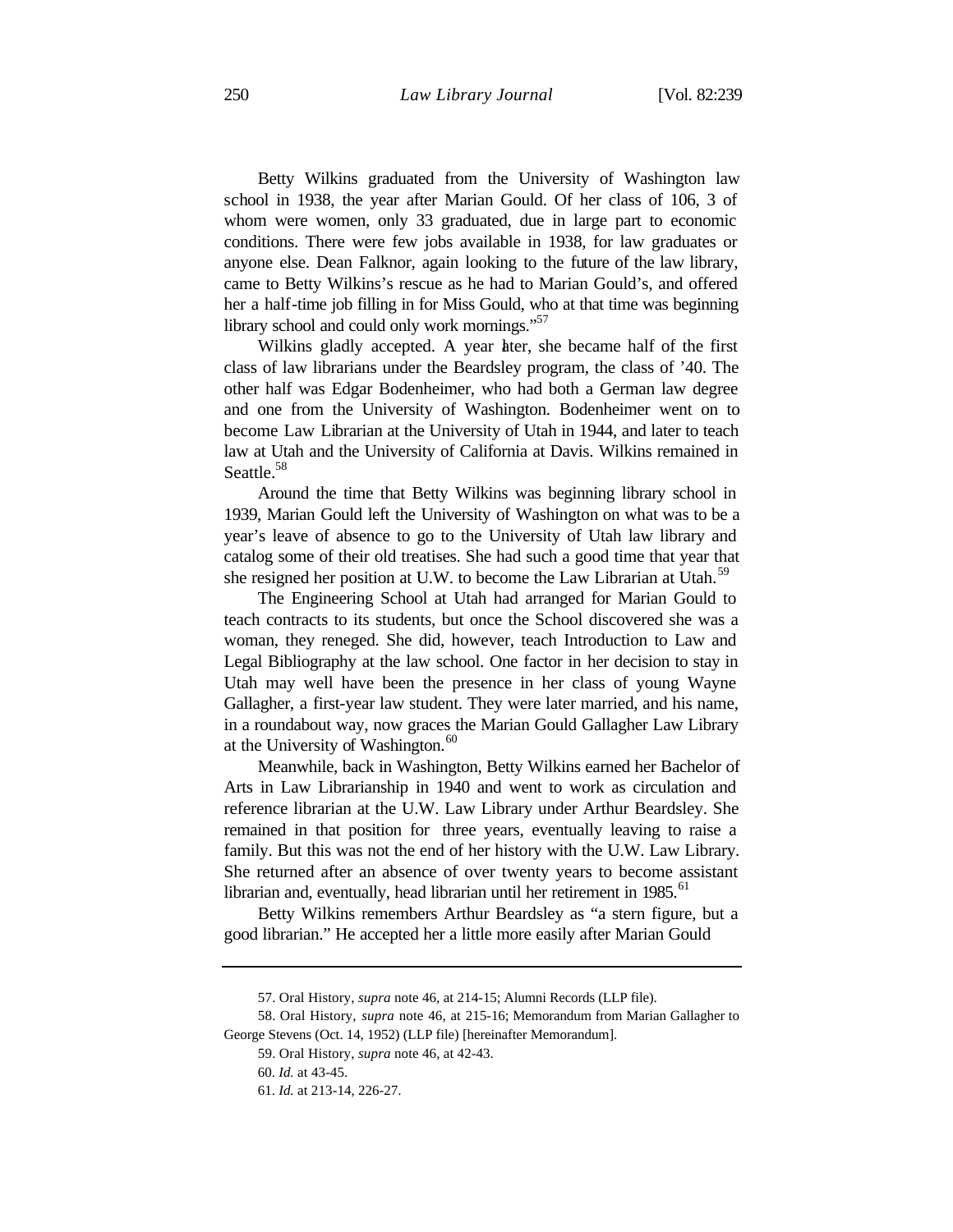had broken the ground ahead of her, but Beardsley always made it clear that "it was his library." Beardsley's chief interest, she says, was in rue books and in the history of the Washington bench and bar. Part of her job involved scanning rare book catalogs, although Beardsley reserved for himself the final. decision on purchases.<sup>62</sup>

In 1941, the law librarianship program graduated two other students under Beardsley's tutelage, Eleanor Barrows and her identical twin sister, Evelyn. Eleanor became a reference librarian at the U.W. law library and worked there until her retirement in  $1984$ .<sup>63</sup>

#### *B. The Return of Marian Gallagher*

Meanwhile, over in Utah, Marian Gould Gallagher was beginning to miss Washington State:

> You see, all the water in Utah is in reservoirs, and I can remember one night going across the street where there was a space in this square block, maybe it was two or three square blocks. I went out there one night when they had a full moon and walked clear around the reservoir trying to make the moon make a path on it-you know the way it does on Puget Sound. And it wouldn't do it.... I liked Utah very much. But after five years, I started missing the water. So I started thinking maybe I should get out of there. I came home in 1944 when Dean Falknor called and asked me to come back and take Beardsley's place."<sup>64</sup>

Arthur Beardsley's son, Wallace, feels that his father's resignation as law librarian was encouraged by Dean Falknor to make room for Marian Gallagher. Beardsley was not in the best of health; he suffered from heart trouble and inadequately controlled diabetes. When he left the law library in 1944, he went on to the chairmanship of the Washington State Code Commission and into law practice as a Deputy Prosecuting Attorney for King County. By the time he resigned, Beardsley had given twenty-three years of his life to the law library.

When Beardsley left law librarianship in 1944, he never looked back. When he died in 1950 at the age of 61, he was no longer a member of AALL; however, he was given a posthumous honorary membership a few years later.<sup>65</sup>

Marian Gallagher became law librarian at U.W. and inherited Beardsley's law librarianship program, although students were sparse

<sup>62.</sup> Telephone interview with Betty Wilkins, *supra* note 46.

<sup>63.</sup> Oral History, supra note 46, at 258; Alumni Records (LLP file); Telephone interview with Betty Wilkins, *supra* note 46.

<sup>64.</sup> Oral History, *supra* note 46, at 42, 46.

<sup>65.</sup> Telephone interview with Wallace Beardsley, *supra* note 41.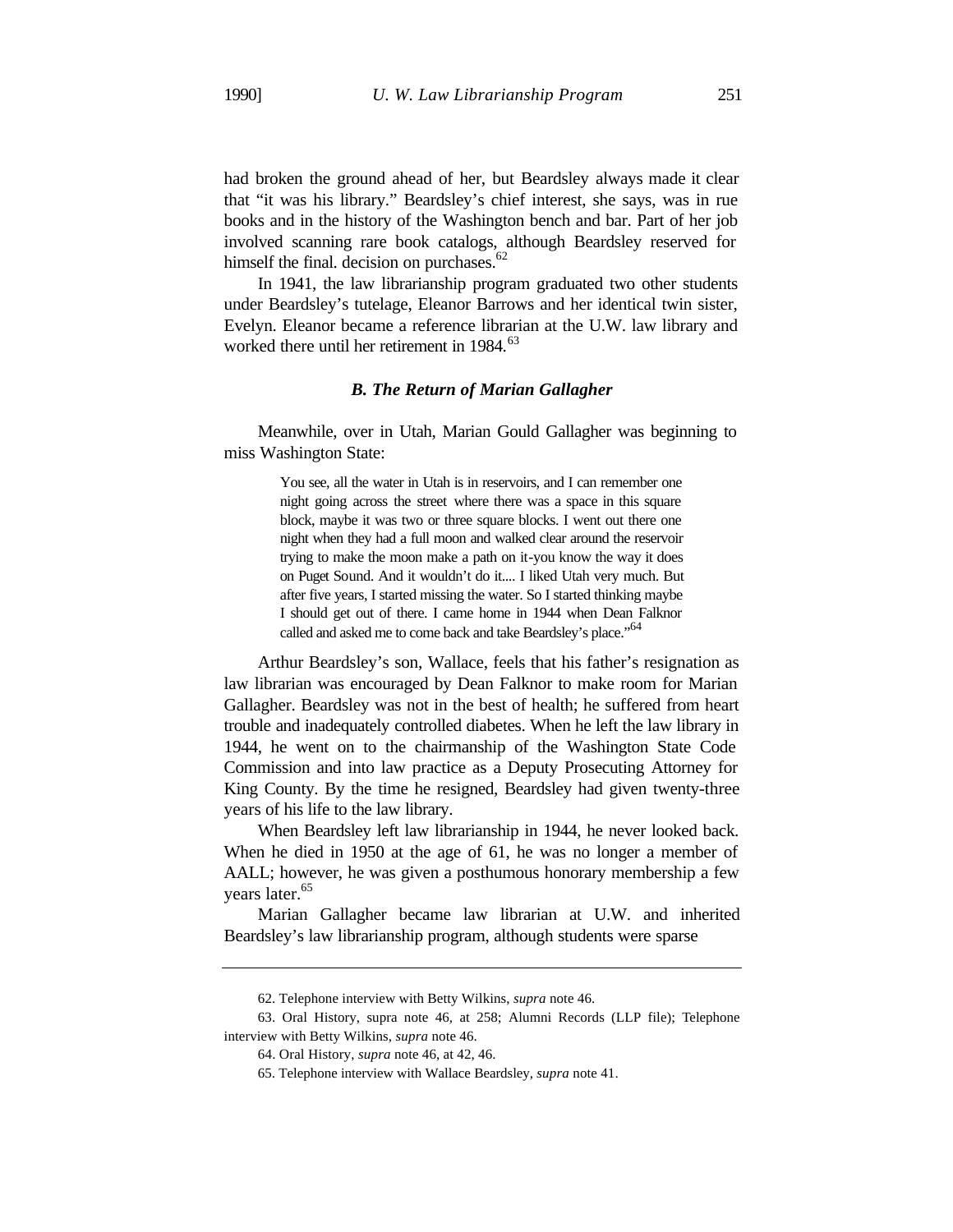during the war years. One wartime student, Regina Adams, met with a bicycle accident during her last quarter and did not finish. The first Gallagher graduate was Betty LeBus, class of '49, who began her career at the U.W. Law Library and later went on to become law librarian at Indiana University, the University of Wyoming, and the University of Miami.<sup>66</sup>

Although the program was sparsely attended during the forties (and even into the sixties, when there were several years without any students at all), no attempt was ever made to recruit students. Since 1939, the law librarian's position at U.W. has included stewardship of the law librarianship program, but the stewardship has been a function that Marian Gallagher and those who followed her have officially done in their spare time. No additional salary was ever paid for this work, either by the library school or the law school. $67$ 

Teaching the four courses per year, devising and grading assignments, and integrating the students into the daily life of the law library were timeconsuming parts of Marian Gallagher's work, and she was almost relieved in the years when no applications were submitted for the program. She said that she sometimes felt like hiding out when the new students would arrive in the fall. This feeling didn't last long, however, as "it was real easy to get attached to them."<sup>68</sup>

Throughout the forties, the curriculum remained much the same as Beardsley had arranged it, with two courses, Advanced Legal Bibliography, and Selection and Processing of Law Library Materials, taught in the autumn quarter; Legal Reference and Research in winter; and Law Library Administration in spring. By 1946, the suggested maximum age for admission to the School of Librarianship had been raised to thirty-five , but "personality defects" and ill health were still limiting factors in admission.<sup>69</sup>

During the forties, efforts were made by the school to upgrade its two bachelor's degrees to the master's level. In May 1949, the University's Faculty Senate approved the degrees of Master of Library Service and Master of Law Librarianship, subject to action by the Graduate Council. Nothing came of this, however, until three years later.<sup>70</sup>

<sup>66.</sup> Alumni Records (LLP file); Memorandum, *supra* note 58.

<sup>67.</sup> Gallagher interview, supra note 49; Interview with Penny A. Hazelton (May 10, 1989, and May 12, 1989).

<sup>68.</sup> Gallagher interview, *supra* note 49.

<sup>69.</sup> University of Washington Librarianship School brochure (1946-47).

<sup>70.</sup> Agenda for University of Washington Faculty Senate Meeting (Oct. 2, 1952)

<sup>(</sup>LLP file) [hereinafter Agenda].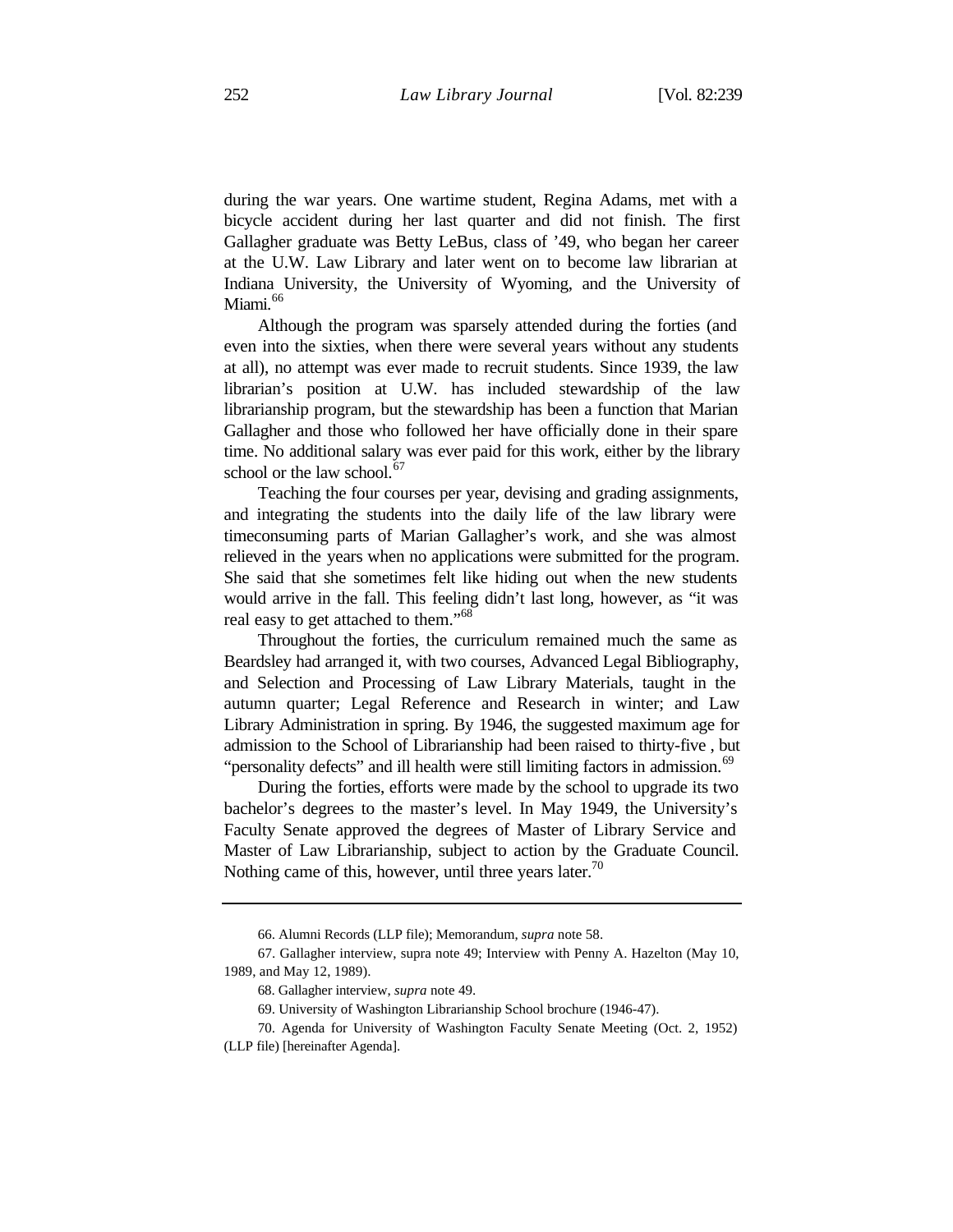During the forties, Earl Borgeson was working his way through law school doing library work. As graduation loomed and he saw his fellow law students siphoned off to work in small firms, or going to work as insurance adjusters, he began to think about combining his law and library interests. lie looked through a few issues of Law Library Journal and wrote letters to the authors of articles that interested him, asking how a young man could get a start in the profession. Everyone he heard from and spoke to about law librarianship told him he had two choices: Miles Price's summer course at Columbia, or Marian Gallagher's one-year program at Washington. He chose the Gallagher option because of its reputation and comprehensive curriculum, and he became the class of  $1950$ .<sup>71</sup>

## **III. The Fifties**

#### *A. The Early Fifties*

As Borgeson was the only student that year, classes were conducted in Mrs. Gallagher's office in Condon Hall. Betty LeBus had graduated from the program but was still working in the law library, and she became, as Borgeson puts it, his "teaching fellow without portfolio." They both worked in the library and often engaged in lively discussions that complemented the classroom instruction; thus began a lifelong friendship.<sup>72</sup>

A major component of the Selection and Processing class in those days was what Earl Borgeson calls the "model law library" project, in which the student was given a fictitious budget and asked to determine what books and how many copies to buy, and to set up an acquisitions system for a new law library.73 Borgeson went on to several positions in major law libraries, as well as coordinating courses and internships for law librarians from the People's Republic of China and South America. Although he is retired now, he maintains an active interest in the law librarianship program and has been one of its most consistent supporters through the years.<sup>74</sup>

Other students from the early fifties include Riley Paul Burton, Mary K. Sanders, Jackie Bartells, Jack Leary, Viola Bird, and Diana Priestly. Mary K. Sanders did her field work in pre-statehood Alaska, at the Anchorage and Juneau district court libraries. She and another student

<sup>71.</sup> Telephone interview with Earl Borgeson (May 26, 1989).

<sup>72.</sup> *Id.*

<sup>73.</sup> *Id*.; Response to a questionnaire I sent to all U.W. Law Librarianship Program alumni on April 12, 1989. Other responses are cited *infra* as Goldsmith questionnaire.

<sup>74.</sup> Goldsmith questionnaire, *supra note* 73; Alumni Records (LLP file).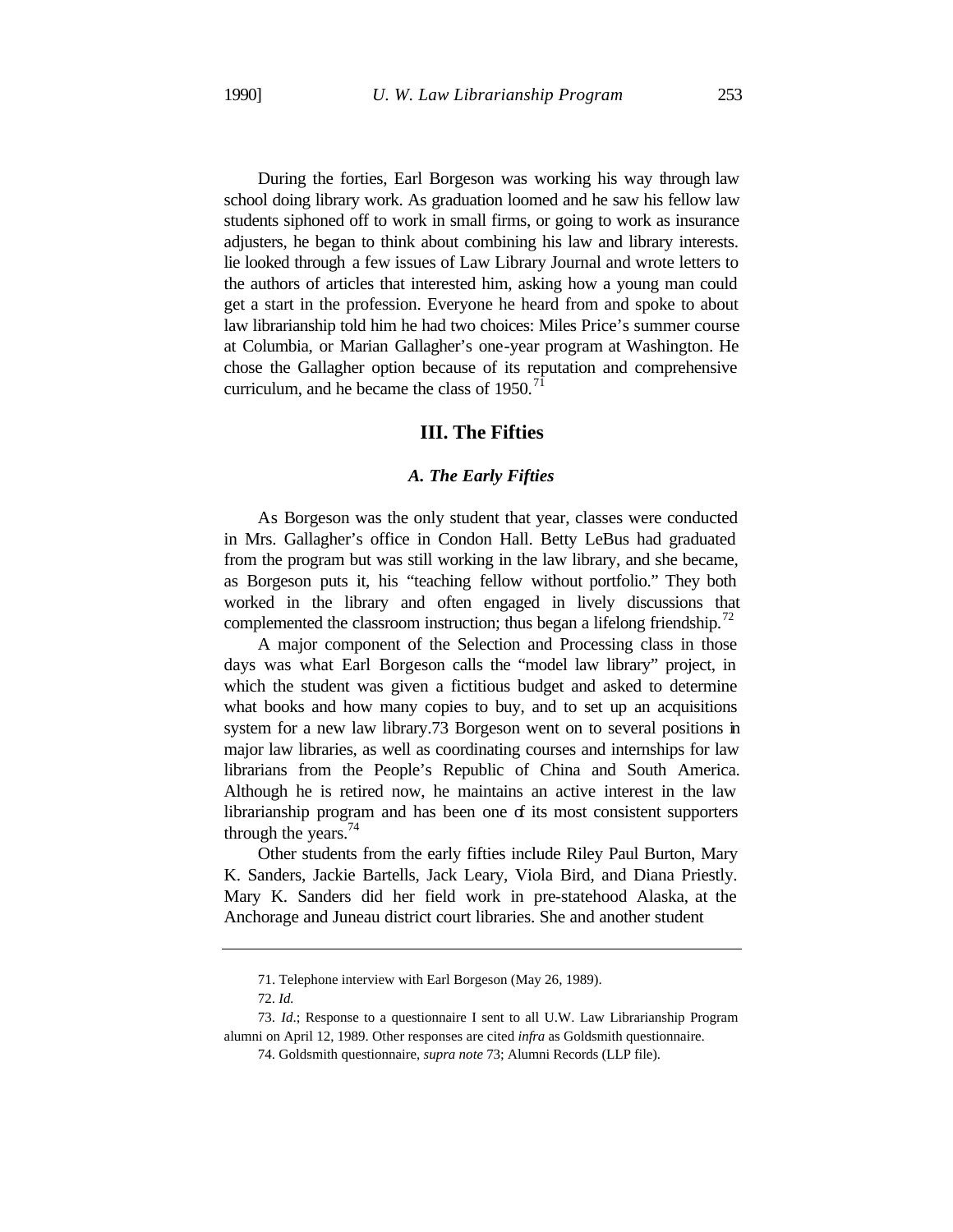discarded old legal material, rearranged the libraries, and set up check-in systems. Mary resumed her position at the U.W. reference desk following graduation.<sup>75</sup>

Viola Bird took twenty-two years to get through law school; she began in 1927, but took time off to raise a family before earning her law degree in 1950. She spent two years in the law librarianship program, earned her degree, went off on a summer vacation, and upon her return, found a note from Marian Gallagher asking her to take Mary Sanders' place as assistant law librarian. Viola Bird remained at U.W. for twenty years and was active in AALL, serving a term as president in 1971-72. She was named Distinguished Alumnus for 1981 by the U.W. library school's Alumni Association.<sup>76</sup>

Diana Priestly, Viola Bird's classmate during her last year in the program, received the Distinguished Alumnus award in 1988. She became Canada's first dual-degree law librarian, starting and later encouraging a trend toward law-trained librarians in Canada's law schools. She went into law librarianship because her mother had always wanted her to be a librarian and "in those days, you listened to your mother."<sup>77</sup>

#### *B. The First Attempt to Eliminate the Law Librarianship Degree*

By 1953, the University of Washington's library school's two degrees had been upgraded to the Master's level. But Viola Bird and Diana Priestly, the first U.W. law librarianship students to earn the new Master of Law Librarianship degree, almost didn't receive their degrees. Someone had suggested that a separate degree for law librarianship was not needed, and formal action was taken by the University to merge the degree into a general Master of Librarianship degree.

Robert L. Gitler became director of the School of Librarianship at the University of Washington in 1946. Under his leadership, the library school moved toward offering master's degrees in place of the second bachelor's degrees, following a nationwide trend toward acknowledging that library students were in fact studying at the postgraduate level. Although Gitler left in 1950, the groundwork had been laid, and by 1952, the library school was prepared to offer the new Master of Library Service and Master of Law Librarianship degrees.<sup>78</sup>

<sup>75.</sup> Goldsmith questionnaire, *supra* note 73; Alumni Records (LLP file).

<sup>76.</sup> Oral History, supra note 46, at 181-82, 204-06; Goldsmith questionnaire, *supra* note 73.

<sup>77.</sup> Goldsmith questionnaire, *supra* note 73; Alumni Records (LLP file); Telephone intervi with Diana Priestly (May 25, 1989).

<sup>78.</sup> Lieberman, *Washington: University of Washington (Seattle) School of Librarianship*, ENCYCLOPEDIA OF LIBRARY AND INFORMATION SCIENCE 438-51 (1981); Letter from Robert L. Gitler to Edwin R. Guthrie (May 5, 1949) (LLP file).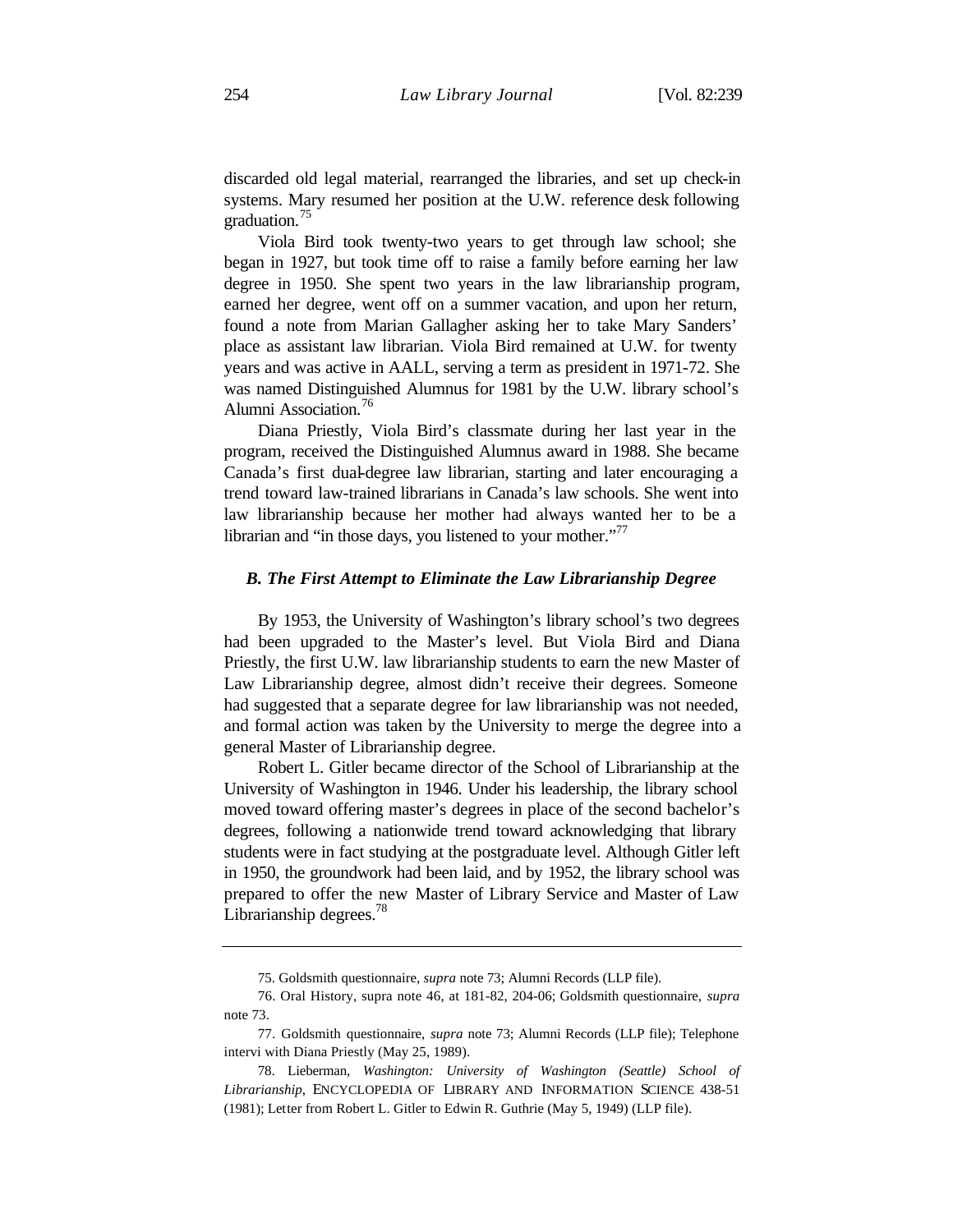The move toward master's degrees for librarians coincided with increasing attention in academic law library circles to the need for librarians with both law and library training, librarians who could take their place as full members of law school faculties. Numerous articles were written on this subject in the late 1940s and early  $1950s$ .<sup>79</sup>

In conjunction with this move to a master's degree, the Law Librarianship program was rearranged to extend over four quarters rather than the three quarters previously employed for the bachelor's degree. Students would thenceforth take Advanced Legal Bibliography in the autumn quarter, Legal Reference in the winter, Directed Field Work in the spring, and Law Library Administration and Selection/Processing in the summer. Thought was given to allowing students without law degrees into the program, but this suggestion was never implemented.<sup>80</sup>

In 1949, approval had been given for the two new degrees of Master of Librarianship and Master of Law Librarianship. However, the U.W. Graduate Council, which had final approval authority over the new degrees, modified the proposal to "combin[e] the two degrees under a single offering": the Master of Librarianship degree.<sup>81</sup>

No formal action was taken in 1949, however, and the situation remained in limbo until 1952, when master's degrees were to be offered for the first time. In the fall of 1952, Marian Gallagher saw an item on the agenda for the University Senate Meeting of October 2, 1952: a proposal that the separate law librarianship degree be eliminated. She sent a quietly outraged note to law school Dean George Stevens, asking simply, "How come you let this happen to US?"<sup>82</sup>

Dean Stevens, one of many law schools deans and faculty members over the years who have provided extraordinary support for the law librarianship program, immediately contacted the University Curriculum Committee, requesting that he and other law school faculty be allowed to present their views on the issue of a separate Master of Law Librarianship degree at the Committee's next meeting.<sup>83</sup>

Marian Gallagher prepared a memorandum for Dean Stevens on the history of the Law Librarianship Program, setting forth at length the

<sup>79.</sup> See, e.g., Bitner, *The Educational Background of the University's Law Librarian*, 40 LAW LIBR. J. 49 (1947); Price, *The Law School Librarian*, 1 J. LEGAL EDUC. 268 (1948); Bade, *Quo Vadimus?*, 2 J. LEGAL EDUC. 41 (1949); Boyer, *Revised Law Library Standards: A Proposed Draft with Comments*, 3 J. LEGAL EDUC. 174, 184-88 (1950); Frantz, *The Education of the Law Librarian*, 44 LAW LIBR. J. 94 (195 1).

<sup>80.</sup> Memorandum, *supra* note 58.

<sup>81.</sup> Agenda, *supra* note 70.

<sup>82.</sup> Letter from Harold W. Stoke to George Stevens (Nov. 6, 1952) (LLP files); Handwritten note, Marian Gallagher to George Stevens, attached to Agenda, *supra* note 70.

<sup>83.</sup> Letter from George Stevens to John M. Maki (Oct. 8, 1952) (LLP file).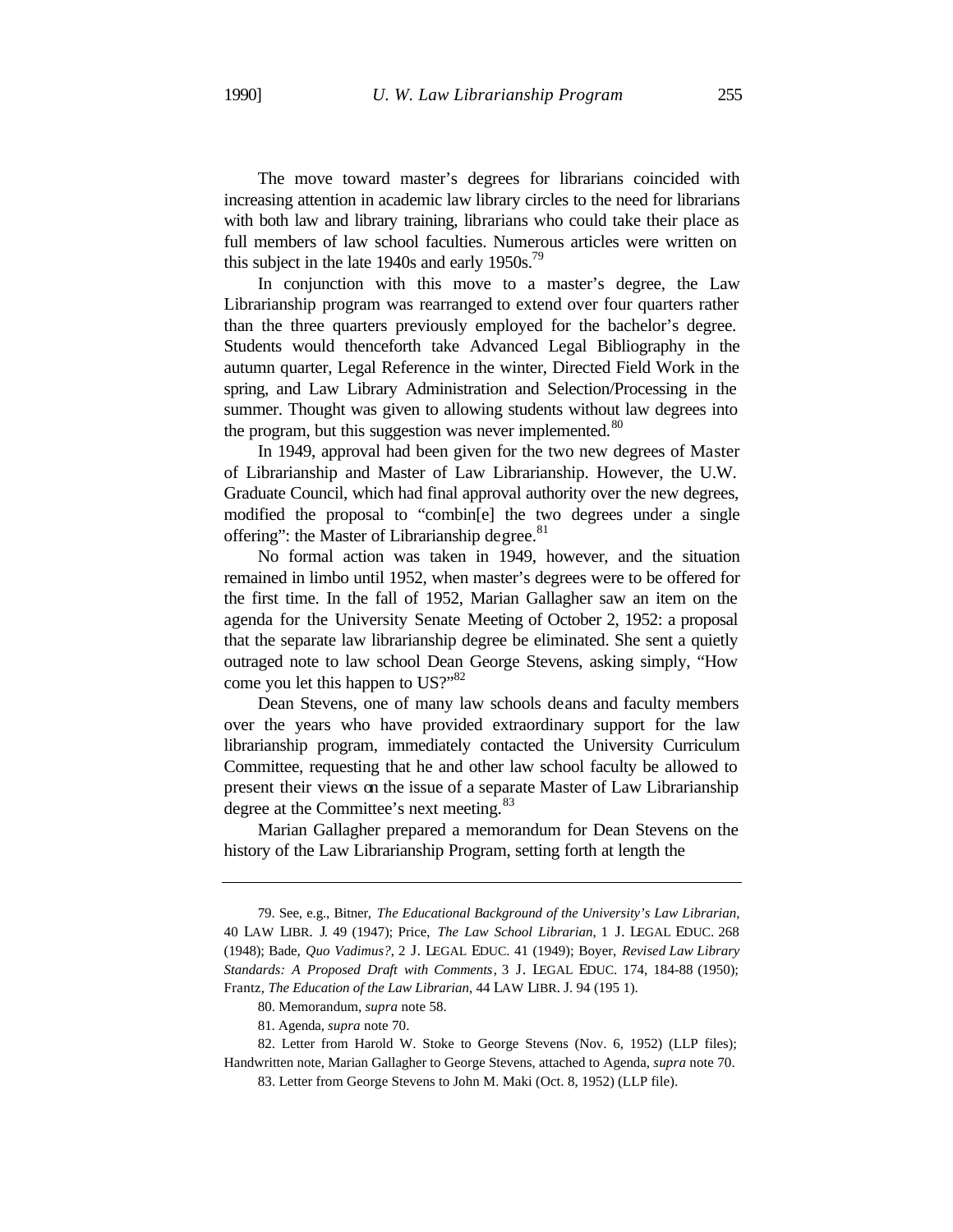justification for at separate program and separate degree. Gallagher met the issue head-on, referring to earlier objections made by the University librarian to the effect that the prime functions of a law librarian are no different from those of any other librarian, and that "medical librarians need not be doctors; engineering librarians need not be engineers; and law librarians should not necessarily be lawyers. 1184 She answered: "This argument fails to recognize the law library as an integral part of the teaching facilities of the law school. The law library is often called the law school's laboratory, because it contains the only tools with which the faculty and students can work."<sup>85</sup>

She noted also that the Association of American Law Schools had adopted the requirement that all member schools have a qualified full-time librarian, and she pointed to the trend toward faculty status for law librarians, indicating an increased demand by member schools for law librarians with specialized training.<sup>86</sup>

Dean Stevens met with the Curriculum Committee and was referred to the Graduate Council. He prepared an eloquent defense of the separate degree program:

> Under the present proposal, for the degree of Master of Librarianship, there are two separate and distinct admissions requirements, following two separate and distinct curricula, with different objectives, leading to the same degree … [S]ince entrance requirements are different, since the curriculum is different, since the objective is different, I think it is confusing and inaccurate to end up with the same degree ...

> This School has granted a degree of Bachelor of Law Librarianship. The degree is unique. It has attracted considerable attention among the members of the Association of American. Law Schools who want legally trained, as well as library trained, librarians. This School, both by curriculum and by degree, offered an ideal combination.<sup>87</sup>

Graduate School Dean Stoke commented in response that the degree had likely been rejected because out of three to four hundred degrees conferred by the library school over the years, only seven of those were law librarianship degrees?' Dean Stevens answered:

> The law librarianship program has not been pushed to date because it has [until now] been in an experimental state. It has been tried and proven. There is every reason to believe that the number of students

<sup>84.</sup> Memorandum, *supra* note 58.

<sup>85.</sup> *Id*.

<sup>86.</sup> *Id*.

<sup>87.</sup> Letter from George Stevens to Harold W. Stoke (Oct. 16, 1952) (LLP file).

<sup>88.</sup> Letter from Harold W. Stoke to George Stevens (Nov. 6, 1952) (LLP file).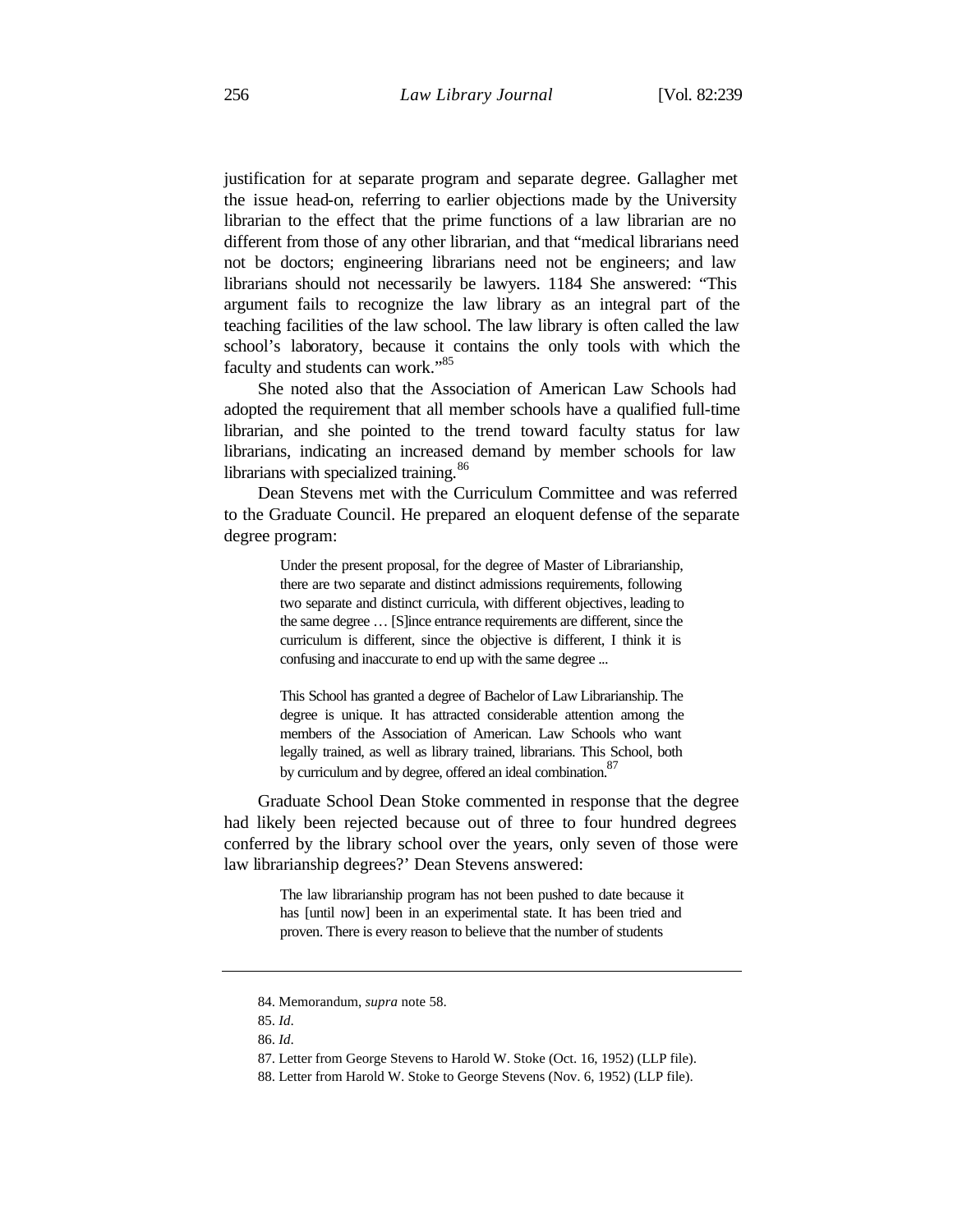who will seek this program will steadily increase, especially if the special degree factor is retained.<sup>89</sup>

Stevens also noted the recent trend toward fully trained law librarians even outside academia -in law firms, bar associations, city and county law libraries, and government agencies.

A special subcommittee of the Graduate Council was formed to study the problem, and on December 17, 1952, it recommended establishment of a separate Master of Law Librarianship degree, rejecting as "not compelling" arguments that the University already offered too many specialized degrees.<sup>90</sup> The subcommittee noted that the program had a specialized curriculum and distinct entrance requirements and was more than a major within the librarianship degree: "Law Librarians do not specialize as custodians of books, but are essentially research people. In most instances the Law Librarian does some teaching, and in some cases is a regular member of the Law School faculty."<sup>91</sup>

The Executive Committee of the graduate school and the Curriculum Committee recommended approval of the Master of Law Librarianship degree on February 9, 1953; Viola Bird and Diana Priestly received their degrees in August of that year. $92$ 

Throughout the fifties, the University of Washington program continued to turn lawyers into librarians. Kathleen Godfrey came to the program from a position as associate attorney with the firm of Covington & Burling in Washington, D.C., looking for a career that would impinge less on her personal life.<sup>93</sup> James McArdle arrived in 1955 motivated by "a desire to hide behind the veil of academia." McArdle has been the Librarian at the King County Law Library in Seattle for the past twentynine years.<sup>94</sup>

Dan Henke, now law library director at the University of California (Hastings) in San Francisco and a member of the class of '56, reports that the most useful aspect of his training for law librarianship was "Gallagher's flashing blue eyes when handling faculty prima donnas."<sup>95</sup>

The program began to receive more public attention during the fifties. Marian Gallagher published an article in 1953, describing the program and

<sup>89.</sup> Letter from George Stevens to Harold W. Stoke (Nov. 13, 1952) (LLP file).

<sup>90.</sup> Memorandum from the Subcommittee on Law Librarianship Program to the Executive Committee of the Graduate School (Dec. 17, 1952) (LLP file).

<sup>91.</sup> *Id*.

<sup>92.</sup> Letter from Harold W. Stoke to George Stevens (Jan. 21, 1953); Letter from John M. Maki to George Stevens (Feb. 9, 1953) (LLP file).

<sup>93.</sup> Goldsmith questionnaire, *supra* note 73; Alumni Records (LLP file).

<sup>94.</sup> Goldsmith questionnaire, *supra* note 73; Alumni Records (LLP file).

<sup>95.</sup> Goldsmith questionnaire, *supra* note 73; Alumni Records (LLP file).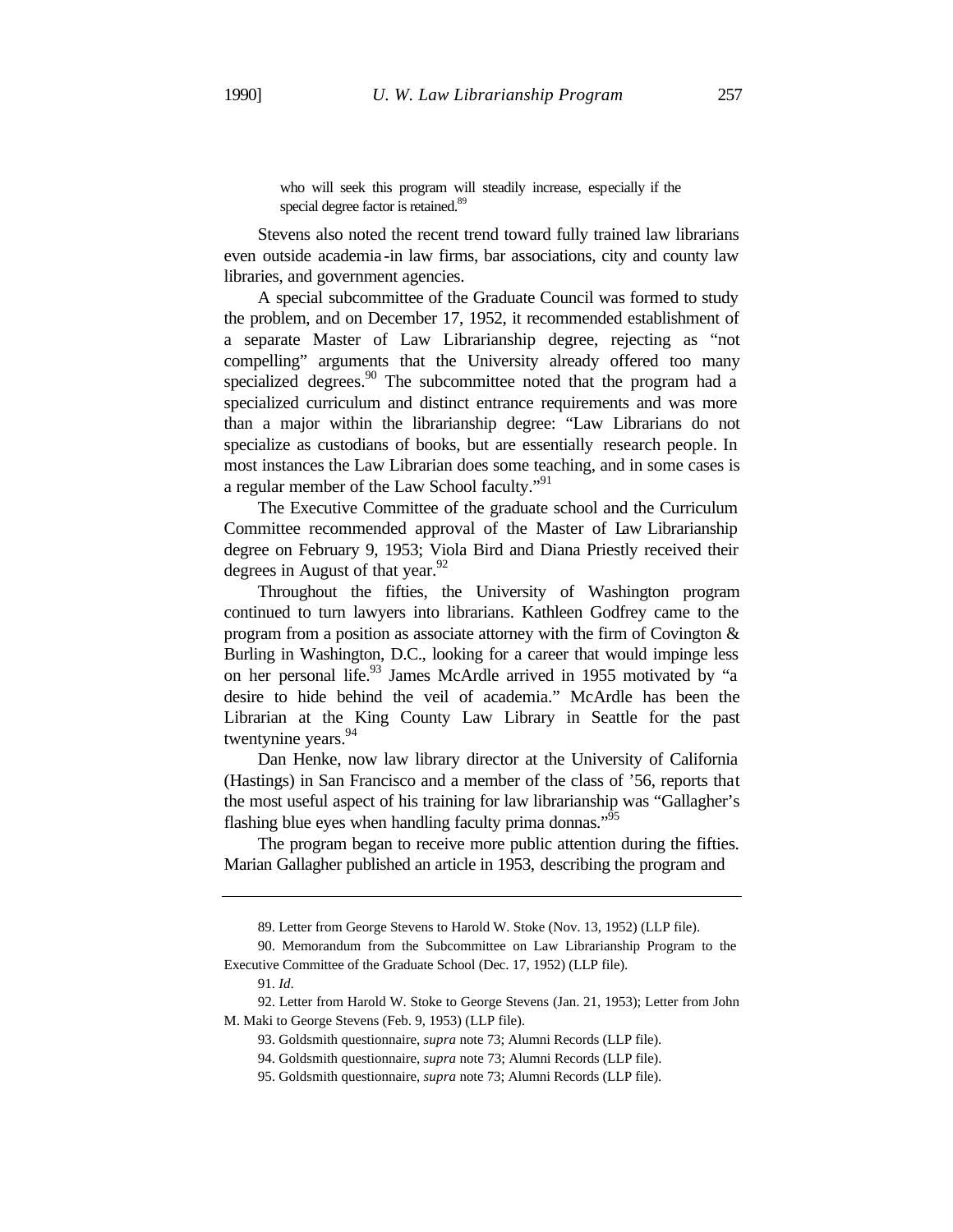explaining its small number of graduates by noting that the course had, until only recently, focused on training library assistants for the University of Washington Law Library. The program was just emerging from the experimental stage and had never before been advertised. She concluded with a classic description of the ideal law librarianship student:

> Industrious, alert, charming, attentive to detail, refined, imaginative, unafraid of briefing for a judge or getting filthy shifting books, dependable, receptive to taking and following orders, able to direct underlings to inspired heights, incorruptible, sincerely interested, attractive (and if women, not interested in persons who think a woman's place is in the home), amusing, cheerful, imperturbable, diplomatic, and Summa Cum Laude.<sup>96</sup>

In 1951, the AALL Committee on Education and Placement reported, "The number of lawyers attending library school has increased considerably since 1949, so that there are now available for employment more with both library and law degrees than ever before."<sup>97</sup> The report listed the schools offering. law librarianship training, citing the full-year course at the University of Washington as "[t]he most ambitious project."<sup>98</sup> By 1957, Miles Price commented that "the roster of [Marian Gallagher's] graduates begins to read like a roll of honor in the profession."<sup>99</sup>

## **IV. The Sixties**

The 1960s were a relatively quiet period for the program. *Law Library Journal* published a lengthy symposium in 1962 on "Educating Law Librarians."<sup>100</sup> Articles were contributed by Marian Gallagher, who described the U.W. program,<sup>101</sup> and by Earl Borgeson.<sup>102</sup>

During this period, students taking Advanced Legal Bibliography spent the quarter updating the law school's "Legal Research Guide," a manual for first-year students and law library patrons. In Selection and Processing of Law Library Materials, students were given a budget to build the collection of an imaginary law library, working with budgeting and

99. *The Education of a Law Librarian* A Panel, 50 LAW LIBR. J. 359, 386 (1957).

100. *Educating Law Librarians: A Symposium*, 55 LAW LIBR. J. 190 (1962).

<sup>96.</sup> Gallagher, *The Law Librarianship Course at the University of Washington*, 5 J. LEGAL EDUC. 537, 539 (1953).

<sup>97.</sup> *Proceedings of the Forty-Fourth Annual Meeting of the American Association of Law Libraries*, 44 LAW LIBR. J. 119, 239-40 (195 1).

<sup>98.</sup> *Id.* at 240.

<sup>101.</sup> Gallagher, *Law Librarianship Training at the University of Washington*, 55 LAW LIBR. J. 216 (1962).

<sup>102.</sup> Borgeson, *Education and the Image of the Law Librarian*, 55 LAW LIBR. J. 200 (1962).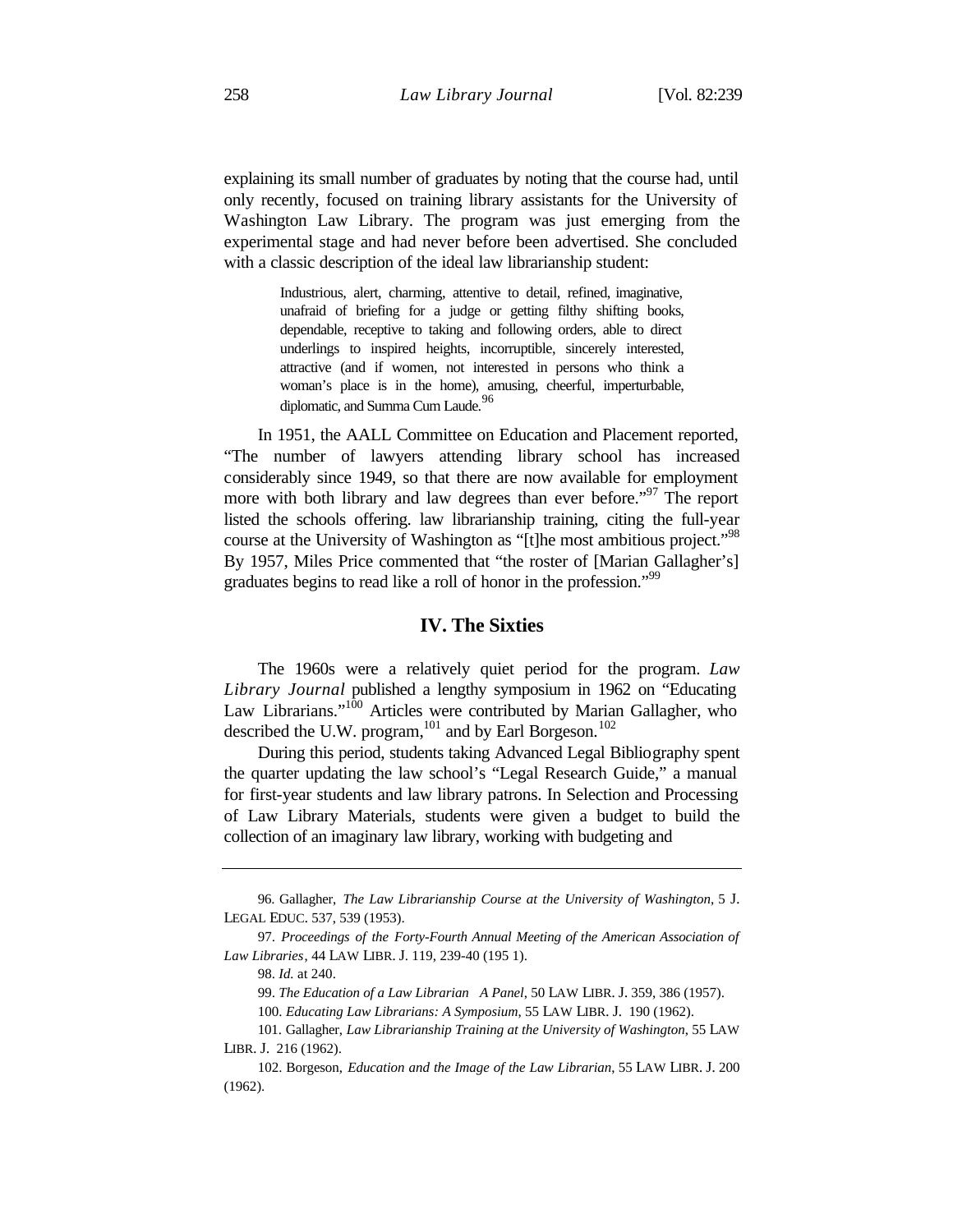acquisitions systems. Law Library Administration covered budget requests, interlibrary cooperation, records and circulation systems, remodeling, and personnel. Legal Research and Reference involved individualized research projects such as compiling annotated bibliographies for book selection and preparing instructions for subject indexing.<sup>103</sup>

Students graduating in the 1960s included Al Coco, who later went on to become law librarian at the University of Denver College of Law, where he set up a Master of Law Librarianship course as a joint degree program with the Graduate School of Librarianship and Information Management. The program ended when the library school closed.<sup>104</sup>

Patrick Kehoe, Professor of Law and Director of the Law Library at American University in Washington, D.C., entered the program in 1967, after nine years as a student assistant at the U.W. Law Library.<sup>105</sup> Among his other publications, he is coeditor of the manual, Law Librarianship: A Handbook.<sup>106</sup>

Following in the footsteps of Edgar Bodenheimer, the first foreigntrained student in the law librarianship program, a number of students from foreign countries went through the program in the 1960s. Myrna Feliciano of the Philippines went on to become the library director at the University of the Philippines College of Law. Jatindra Mukerji, with a law degree from Allahabad University in India, became law librarian at Seton Hall and at the Supreme Court Library in Brooklyn, New York. Tai Ro Lee of South Korea is now Professor of Law and Academic Vice President of Seoul National University. Sng Yok Fong returned to Singapore, where she became head of the law library at the National University.<sup>107</sup>

## **V. The Seventies**

### *A. The Law School and Law Library Move Off Campus*

The 1970s began quietly enough, with no clue that by the end of the decade the separate degree would come under attack for the third time with, on this occasion, fatal results.

James L. Hoover, Law Librarian and Professor of Law at Columbia University, has fond memories of his legal bibliography class: "Four of us sitting around [Marian Gallagher's] desk in the old building the perfect

<sup>103.</sup> Gallagher, *supra* note 101, at 218-19.

<sup>104.</sup> Materials on University of Denver Law Librarianship Program (LLP file).

<sup>105.</sup> Goldsmith questionnaire, *supra* note 73.

<sup>106.</sup> LAW LIBRARIANSHIP: A HANDBOOK (H. Mueller & P. Kehoe eds. 1983).

<sup>107.</sup> Alumni Records (LLP file).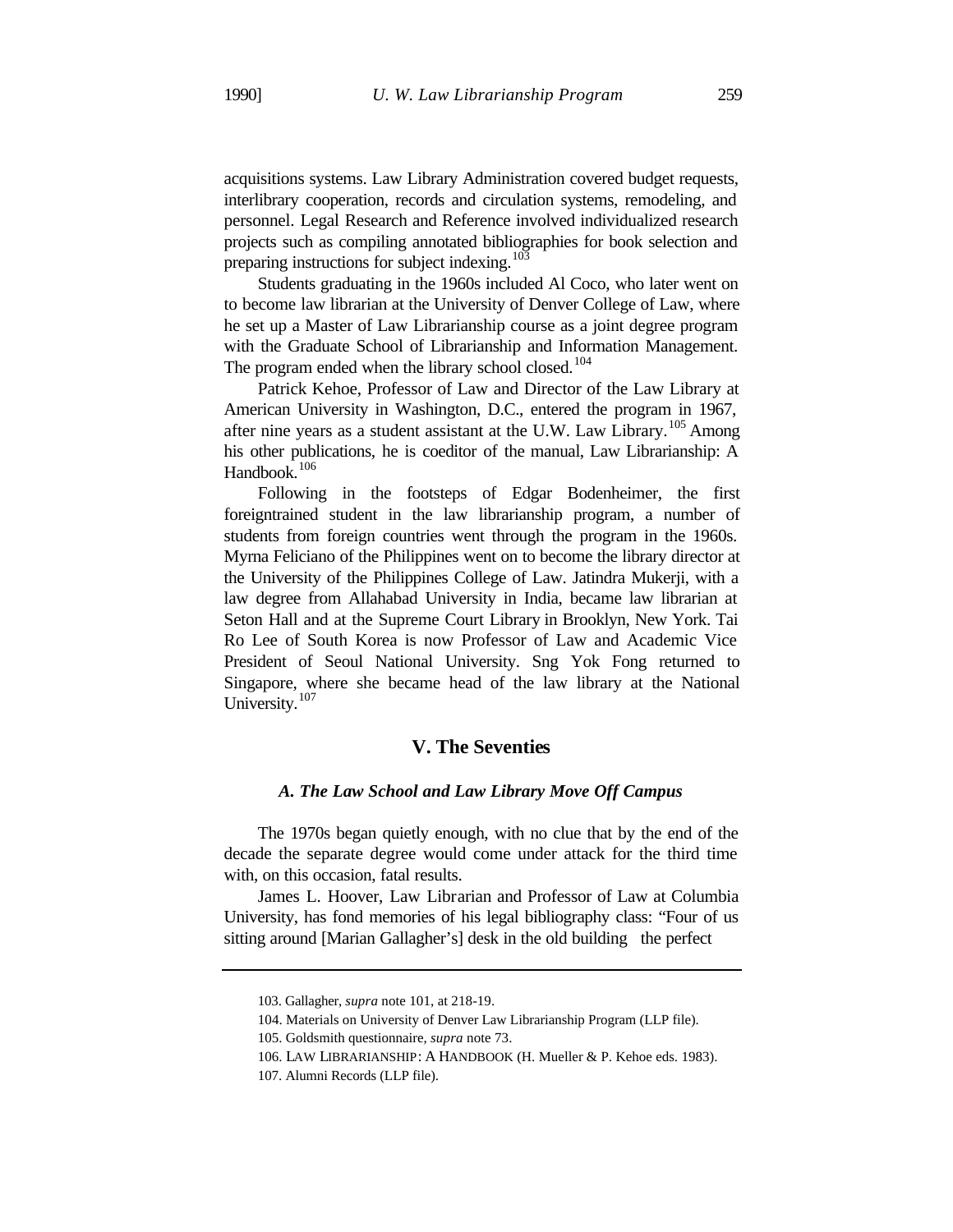educational environment." He began library school in 1973 and was in on "the big move," when the law school was transferred from old Condon Hall, in the middle of the campus, to the new building, west of the main campus. 108

Laurel Clapp, now Law Librarian and Professor of Law at Cumberland School of Law, Samford University in Birmingham, Alabama, signed on for the class of '70 after rejecting a job offer from a law book publisher to become an associate editor, at a salary of \$5,400 a year. (Even the promised increase to \$6,000 after three years wasn't enough to tempt her.)<sup>109</sup> Jon Schultz was attracted to the program because of its reputation for placement and quality, and because his law school library director told him it was a "good racket." Schultz has parlayed his "racket" into a position as Professor of Law and Director of the Law Library at the University of Houston.<sup>110</sup> Walter McLeod, class of '72, and former director of the law library at the University of Idaho, was introduced to the program by the dean of the University of Montana Law School, who recommended Marian Gallagher as "the preeminent Law Librarian of the United States."<sup>111</sup> Albert Brecht had been advised to come to the U.W. program because "it was the best and it didn't cost too much." A former AALL president, Brecht is now Director of the Law Library and Professor of Law at the University of Southern California. His classmate, Thomas Heitz, has left law librarianship to become librarian at the Baseball Hall of Fame in Cooperstown, New York.<sup>112</sup>

A. Michael Beaird was the only law librarianship student in the class of 1975, but he was joined in classes by Jane Stewart, now the "dean" of law firm librarians in Seattle, who already had a library degree and was a law firm librarian at the time. $113$ 

The class of '76 was the largest one yet, with six students, including Penny Hazelton, who is Law Librarian and Professor of Law at the University of Washington, director and teacher in the Law Librarianship Program, and president-elect of AALL. The program began in the summer quarter, and Penny Hazelton and many of her classmates had to study for and take the bar examination while carrying a fifteen-credit class load in library school.<sup>114</sup> In spite of the work, her class had a good year:

<sup>108.</sup> Goldsmith questionnaire, *supra* note 73. Viola Bird, who retired in 1973, returned to supervise the move. Oral History, *supra* note 46, at 206-08.

<sup>109.</sup> Goldsmith questionnaire, *supra* note 73.

<sup>110.</sup> *Id.*

<sup>111.</sup> *Id*.; Alumni Records (LLP file).

<sup>112.</sup> Goldsmith questionnaire, *supra* note 73.

<sup>113.</sup> *Id*.

<sup>114.</sup> Hazelton interview, *supra* note 67.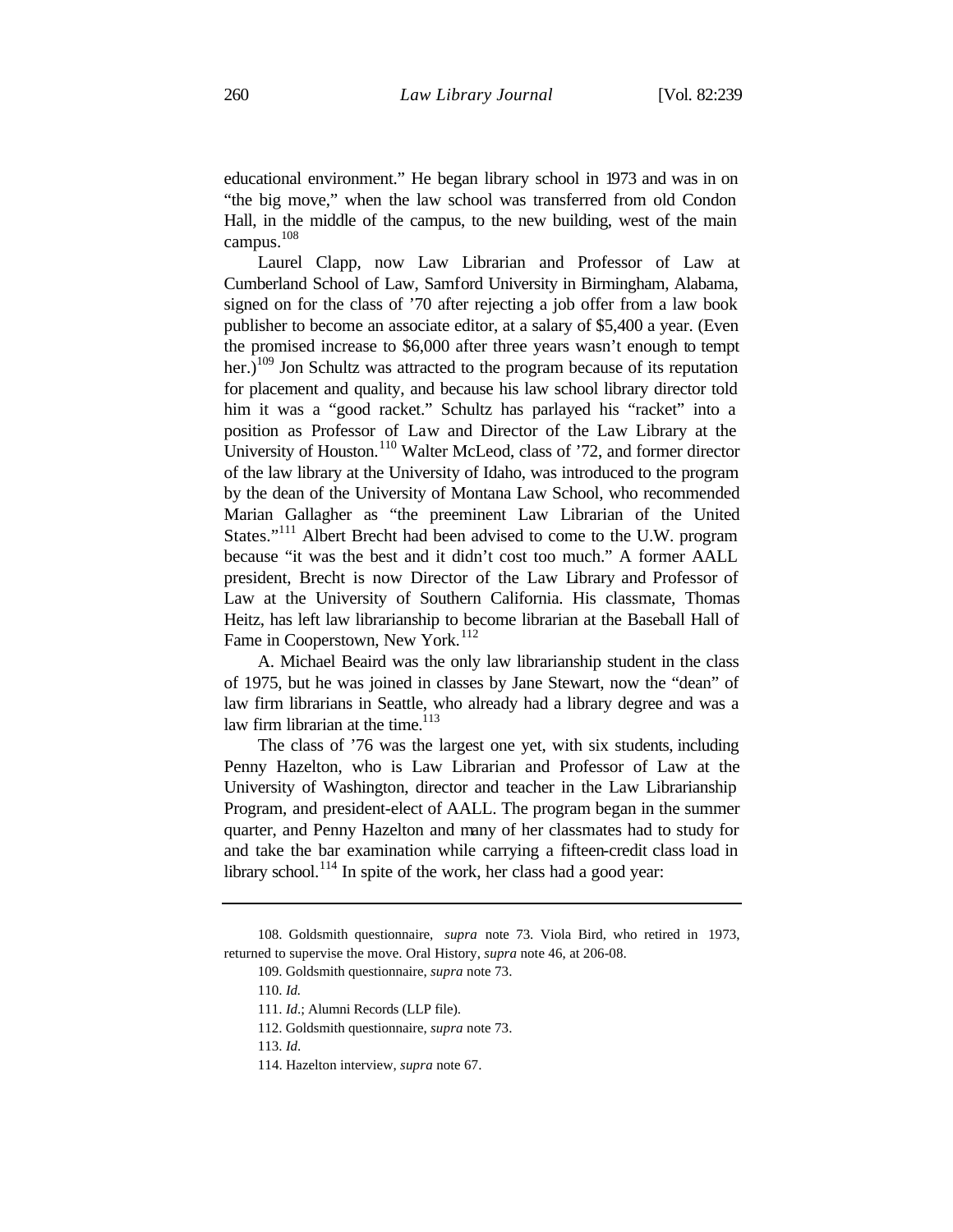"Everyone always felt special because Mrs. Gallagher is special; ... there was a camaraderie right away."<sup>115</sup> The class of '76 was not aware of activities taking place behind the scenes, which were to culminate in eliminating the degree they were on their way to earning.

## *B. Trouble on the Horizon*

While Penny Hazelton and her classmates were making their way through the program, an accreditation team from the American Library Association visited the University of Washington School of Librarianship, a visit which would have far-reaching consequences for the law librarianship program.

The School of Librarianship was a part of the Graduate School, so the accreditation team spoke with a number of people there. The team also met with officials, including Morgan Thomas, Associate Dean for Academic Programs at the Graduate School, who became a driving force in the elimination of the M.L.L. degree. $116$  One person the team did not meet with was Marian Gallagher. No one from the team came to the law school to talk with her or to observe her classes. She remembered seeing them only once, at a lunch at the faculty club. Someone else explained the law librarianship program to them. $117$ 

When the accreditation report was issued in January 1976, the evaluation contained only brief mention of the law librarianship program. The committee described the law librarianship course as distinctive and unique, but it expressed concern that the program was, perhaps excessively, built around one person. It encouraged the library school to consider integrating the law librarianship courses more completely into the overall library school curriculum.<sup>118</sup>

Marian Gallagher could read between the lines and saw the implied threat to the separate degree program; however, "it didn't worry me," she said with irony, "because I knew it wouldn't work."<sup>119</sup>

She knew that the library school, along with other schools and departments at the university, was operating in an era of shrinking budgets, and the university administration was looking for ways to cut back on the number of degree programs. But at first she didn't feel that the law librarianship course was in danger because them was no additional cost to

<sup>115.</sup> Oral History, *supra* note 46, at 291.

<sup>116.</sup> American Library Association Committee on Accreditation, Report on School of Librarianship (Jan. 1976) (LLP file) [hereinafter Accreditation Report].

<sup>117.</sup> Oral History, *supra* note 46, at 152-53.

<sup>118.</sup> Accreditation Report, *supra* note 116, at 35.

<sup>119.</sup> Oral History, *supra* note 46, at 152-53.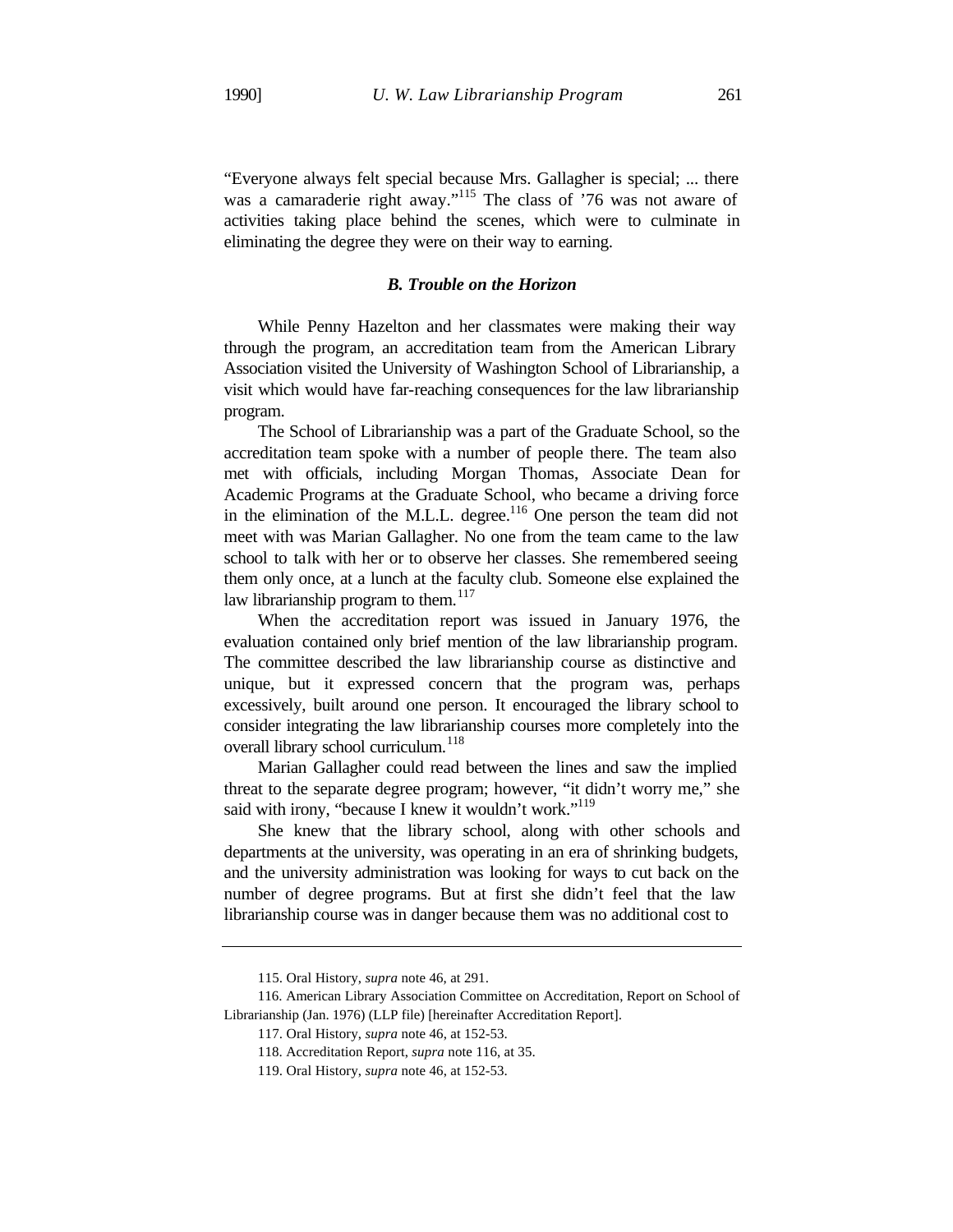the library school; she received no extra salary beyond what she earned as law librarian for teaching and supervising the law librarianship students. $120$ 

The law school bore the costs such as office supplies, photocopying, and use of classrooms and facilities. The law school deans and faculty were the first to spring to the defense of the program; they remained some of its most ardent and articulate supporters throughout the drama that led to the elimination in 1983 of the separate M.L.L. degree.<sup>121</sup>

Meanwhile, the class of '77 (all five of them) was having a wonderful time, unaware that storm clouds were brewing. Tim Kearley and Sally Wise describe their class as a very congenial group,<sup>122</sup> and Marian Gallagher remembered them as "the sociable class."<sup>123</sup> They had a great time, but they also must have learned something, as three of them went on to become law library directors.<sup>124</sup>

An ad hoc Graduate Degree Committee was formed for the purpose of investigating and making recommendations for the School of Librarianship's programs in the Wake of the 1976 accreditation report. In July 1977, they reported their findings to Morgan Thomas, Associate Dean of the Graduate School. The Committee noted that the Master of Law Librarianship program did a good job of training "the few individuals who select that program," but that relatively few special courses were offered, and these were all taught by one person. The Committee recommended that the general Master of Librarianship program be extended to two years, and that perhaps law librarianship could become an area of specialization, rather than a separate degree.<sup>125</sup>

Peter Hiatt, Director of the School of Librarianship at the time of the report, was concerned enough to write to Morgan Thomas in January 1978, seeking his support.<sup>126</sup> Hiatt indicated that the library school was opposed to any proposal to merge the two degrees, noting that the program was unique and had earned immense respect among law librarians."<sup>127</sup>

Hiatt also noted that Marian Gallagher was contemplating retiring in a few years and the law school was in the process of selecting a new dean. He

<sup>120.</sup> *Id*. at 154.

<sup>121.</sup> *Id*. at 154-55.

<sup>122.</sup> Goldsmith questionnaire, *supra* note 73.

<sup>123.</sup> Gallagher interview, *supra* note 49.

<sup>124.</sup> These three are S. Blair Kauffman, University of Wisconsin Law Library; Tim Kearley, Louisiana State University Law Library; and Sally Wise, University of Nebraska College of Law Library. Alumni Records (LLP file).

<sup>125.</sup> Report of Ad Hoc Librarianship Graduate Degree Committee 13, 22-23 (July 1977) (LLP file).

<sup>126.</sup> Memorandum from Peter Hiatt to Morgan Thomas (Dec. 12, 1977) (LLP file). 121 *Id.*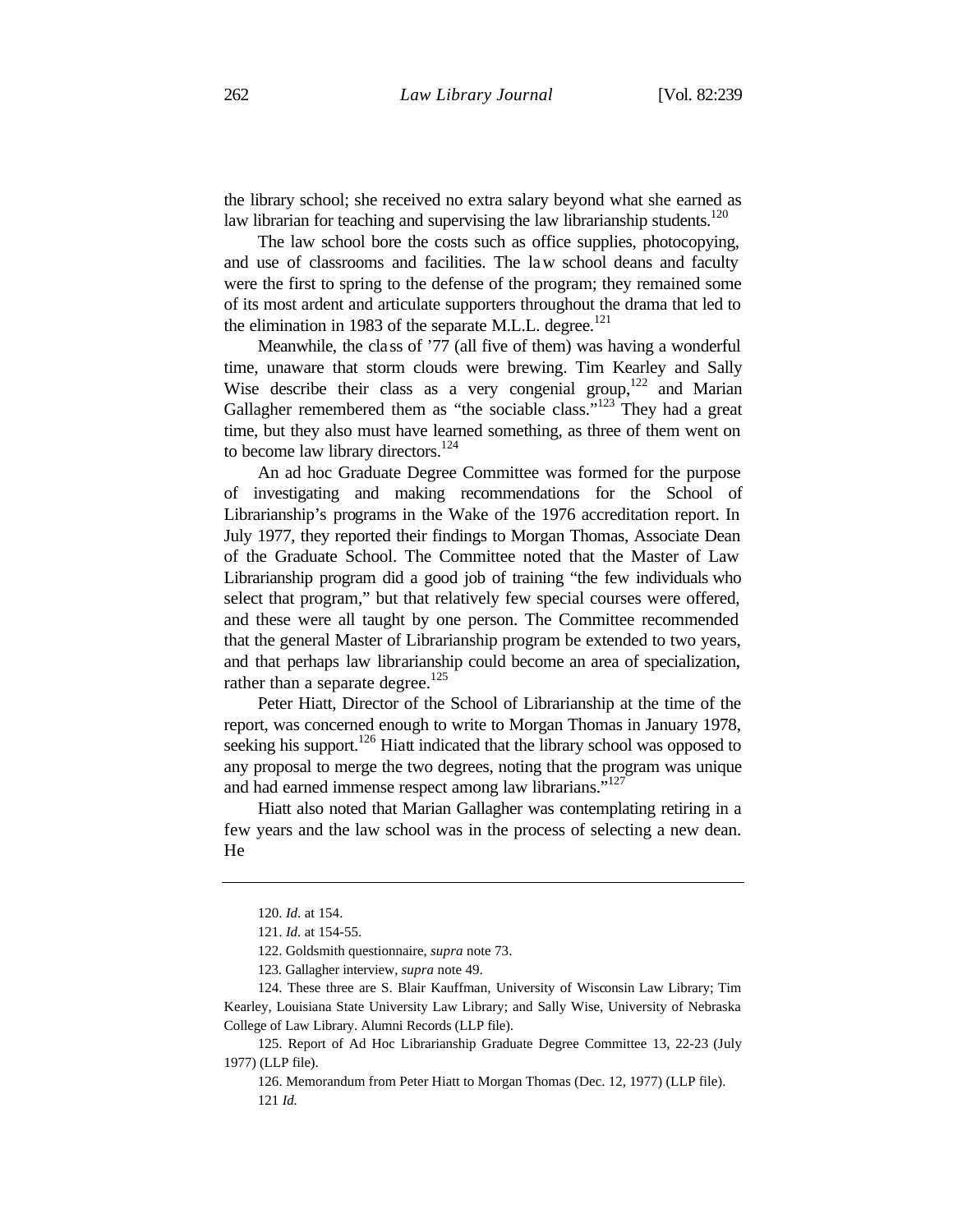suggested that decisions on the future of the law librarianship program should be postponed until the issue could be discussed with the new dean and Marian Gallagher.<sup>128</sup>

## *C. A Negative Vote and Its Consequences*

The Executive Committee of the Graduate School was not prepared to wait. At a special meeting on April 25, 1978, two committee members expressed concern about the law librarianship program's dependence on Marian Gallagher, one stating that the program should be allowed to lapse unless a scholar of her caliber could be found to run it. 129 When the Executive Committee met again on May 2, it voted unanimously to discontinue the program leading to the degree of Master of Law Librarianship, effective September 1978.<sup>130</sup>

No representative of the School of Librarianship had been present at the May 2 meeting. As of May 25, no official word of the decision had reached the library school, but rumors abounded. Peter Hiatt protested to Graduate School Dean Ron Geballe the lack of official notice, characterizing as "unacceptable" the apparent decision to eliminate the degree." $^{131}$ 

When Law School Dean Ernest Gellhorn found out what was happening, he protested to Morgan Thomas the failure to include the law school in discussions of the law librarianship proposal. He obtained Thomas's agreement to postpone any action on the matter until the law school had an opportunity to respond in writing to the proposal.<sup>132</sup> A deadline of October 31, 1978, was set for submission of the law school's report.<sup>133</sup>

On June 14, Dean Gellhorn wrote to University Provost George Beckmann, notifying him that the law school's recommendation would be forthcoming by October 31. In this letter, he deplored "the failure to include the Law School and its Librarian (who has been the principal instructor and guide for this nationally recognized program) in the process by which this proposal was developed."<sup>134</sup>

<sup>128.</sup> Memorandum from Peter Hiatt to Morgan Thomas (Jan. 27, 1978) (LLP file).

<sup>129,</sup> Minutes of Special Meeting of Executive Committee of the Graduate School (Apr. 25, 1978) (LLP file).

<sup>130.</sup> Minutes of Meeting of Executive Committee of the Graduate School (May 2, 1978) (LLP file).

<sup>13 1.</sup> Memorandum from Peter Hiatt to Ron Geballe (May 25, 1978) (LLP file).

<sup>132.</sup> Letter from Morgan Thomas to Ernest Gellhorn (June 9, 1978).

<sup>133.</sup> Memorandum from Ernest Gellhorn to Marian Gallagher and William Burke (June 14, 1978) (LLP file).

<sup>134.</sup> Letter from Ernest Gellhorn to George Beckmann (June 14, 1978).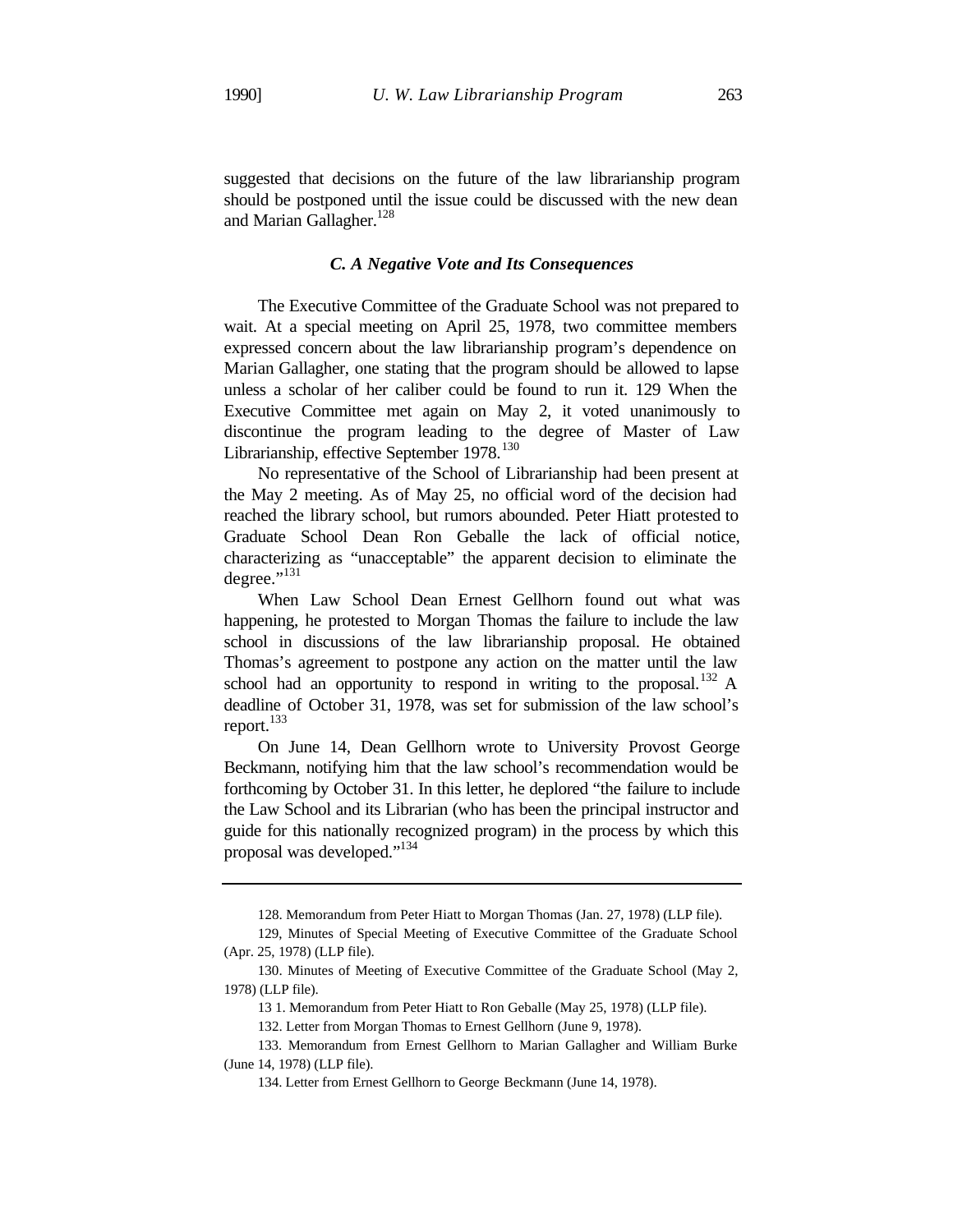Gellhorn gave Marian Gallagher and the law school's Graduate Studies Committee, headed by Professor William Burke, the duty of evaluating the proposal to abolish the degree, directing them "to consider the merits of the proposal, not the process," and to report to him by October 1, 1978.<sup>135</sup> Professors Burke, Gallagher, and John Haley worked throughout the summer and fall of 1978, in conjunction with Library School Director Peter Hiatt, to come up with a suitable response to the proposal. 116 As they conferred, a class of six students was finishing up their year in the program, and the largest class yet, the class of '78, eight students strong, was set to begin.

On September 28, Burke's committee submitted its report to Dean Gellhorn. The committee set forth its strong disagreement with the proposal to terminate the separate degree program. They objected to any requirement &at the law librarianship students complete the library school's new two-year program, a program which had begun the preceding June.<sup>137</sup> The committee noted that the proposal for merger was illogical, as a single degree program ought to carry uniform requirements for admission and graduation. The law librarianship program required a law degree for admission, said the committee, because the course content was designed for lawyers, and most of the graduates in the past had gone into academic law libraries where they were expected to participate as full faculty members. Furthermore, the committee argued, it would be too much to expect a student who had already spent seven years in higher education to extend his or her library education an extra year.<sup>138</sup>

The report contained an explanation of why law libraries and law librarians are so important to law schools, and it evaluated the significance of the separate program:

> A major reason for our conclusion that the MLL should not be terminated as an identifiable separate degree is our belief that programs of such quality and prestige are significant components of this University's reputation for academic distinction. As evidenced by the graduates of the Law Librarianship program, few of the University's other degree programs equal its quality or national and international reputation. None, we believe, surpasses it. $119$

137. Memorandum from the Law School Committee on Graduate Studies to Ernest Gellhorn (Sept. 28, 1978) (LLP file); Lieberman, *supra* note 78, at 448.

138. Memorandum, supra note 137.

<sup>135.</sup> Memorandum: Master of Law Librarianship Degree: To Abolish or Not to Abolish (July 10, 1978) (LLP file).

<sup>136.</sup> Memorandum from Peter Hiatt to Morgan Thomas (Sept. 21, 1978); Memorandum from Peter Hiatt to Marian Gallagher (Sept. 18, 1978) (LLP file).

<sup>139.</sup> *Id.*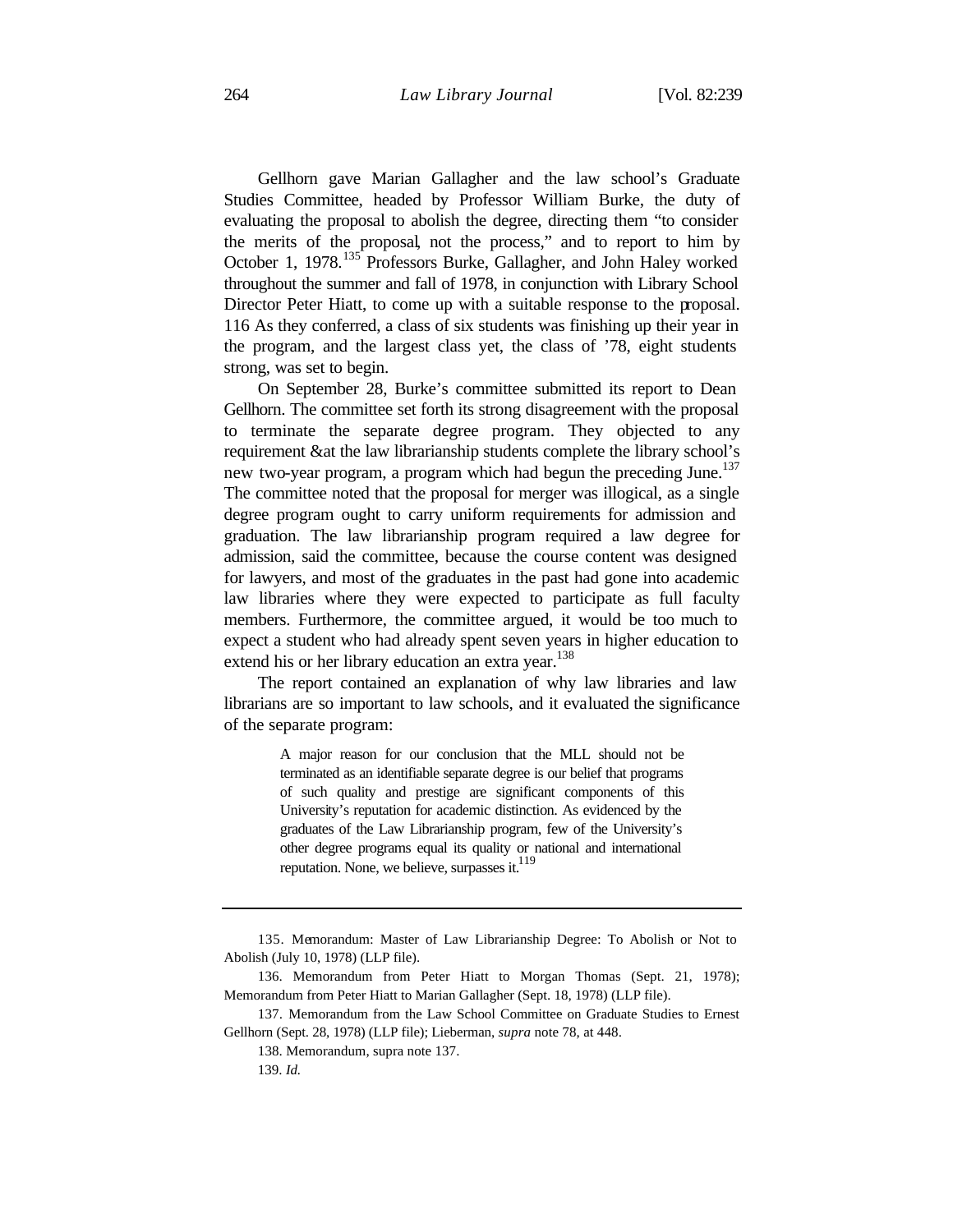The committee set forth in detail the achievements of the program's graduates and noted: "That this information is not more widely known within the University is a consequence of the modesty of the person now responsible for the program and its outstanding achievements." The committee concluded that the separate degree should be retained.<sup>140</sup>

Morgan Thomas received this report from Dean Gellhorn and forwarded it to Provost Beckmann, along with his own comments. Thomas questioned whether a law degree was an essential prerequisite to the three law librarianship courses offered by the library school, argued that the quality and prestige of the program would not be impaired by placing the three law librarianship courses under the Master of Librarianship umbrella, and noted that students could make their own judgments as to whether six more quarters of schooling was too much after the three-year law school course. He recommended consolidation of the M.L.L. into the Master of Librarianship degree, effective September  $1980$ .<sup>141</sup>

In December 1978, Gellhorn met with Thomas and Geballe and began to negotiate a compromise resolution of the conflicting recommendations regarding the degree. Suggestions included allowing library students with law degrees up to eighteen credits toward the sixty-three credit (six quarter) general librarianship degree, and including the word "law" somewhere on their degree.<sup>142</sup>

During the course of these negotiations, Burke and Gallagher notified Dean Gellhorn of their opposition to any compromise that Would eliminate the designation of a separate degree.<sup>143</sup> Gellhorn clarified the law school's position that the separate degree designation must remain, after Burke and Gallagher pointed out that neither the Graduate School Executive Committee nor the Ad Hoc Review Committee had ever actually reviewed the M.L.L. program, nor had they made any attempt to provide a factual record supporting their recommendations to eliminate the program.

Meanwhile, the eight-person class of '79 was coming through. Lei Seeger, Director of the Law Library at the University of Idaho, was a member of that class; she had decided to enter the program before Marian Gallagher retired.<sup>141</sup> Lorraine Rodich of that class now works for the

<sup>140.</sup> *Id.*

<sup>141.</sup> Memorandum from Morgan Thomas to George Beckmann (Nov. 1, 1978) (LLP file).

<sup>142.</sup> Memorandum from William Burke to Marian Gallagher and John O. Haley (Dec. 15, 1978); Letter from Ernest Gellhorn to Ron Geballe (Dec. 18, 1978) (LLP file).

<sup>143.</sup> Memorandum from William Burke and Marian Gallagher to Ernest Gellhorn (Jan. 24, 1979) (LLP file).

<sup>144.</sup> Letter from Ernest Gellhorn to Ron Geballe (Jan. 30, 1979) (LLP file).

<sup>145.</sup> Goldsmith questionnaire, *supra* note 73.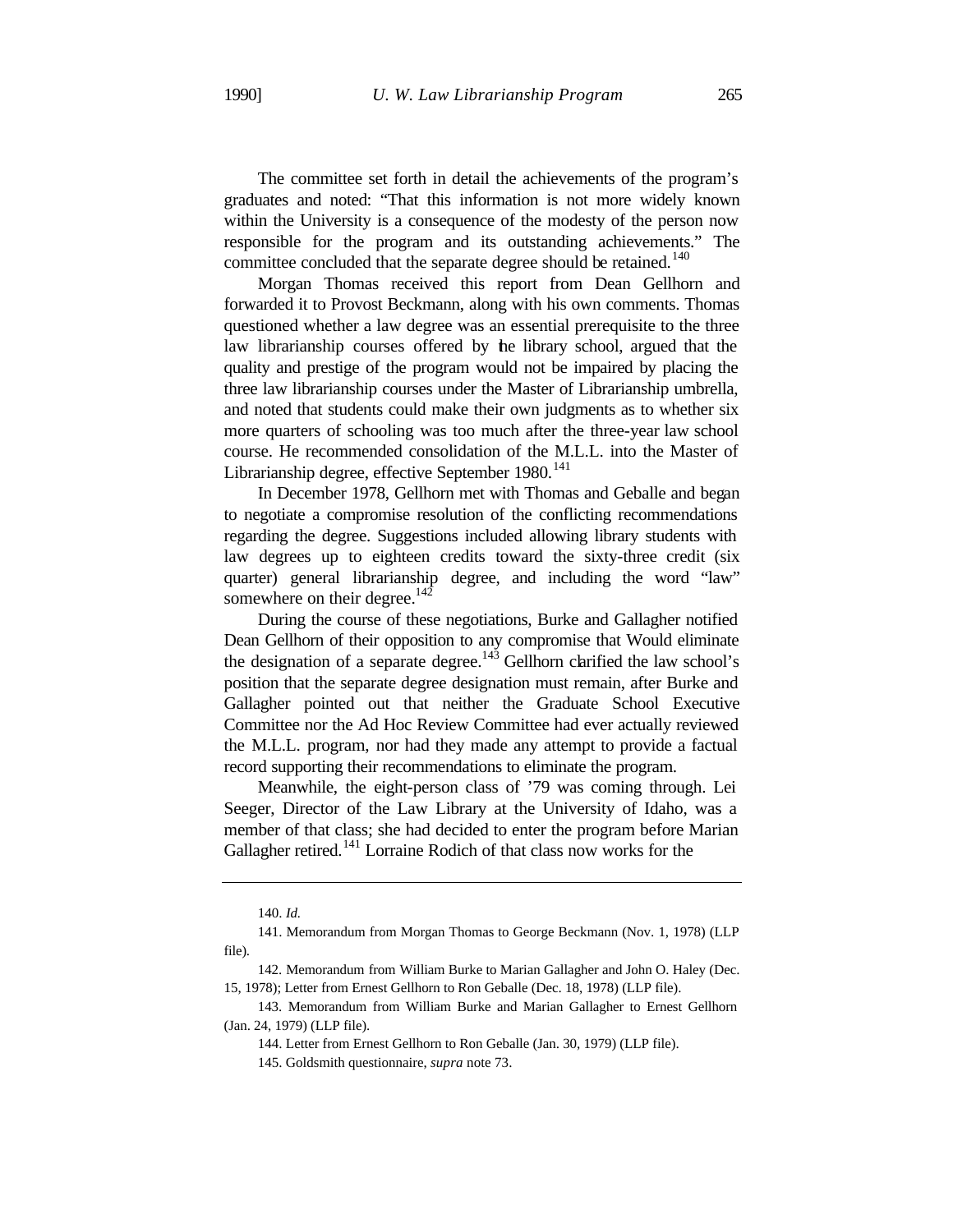California Court of Appeals as the "issue tracking" attorney. 146 During library school in 1978-79, Deborah Norwood worked part-time for the Ninth Circuit Branch Library in Seattle and went on to become Branch Librarian there. She did field work at a Seattle law firm under Viola Bird, who had "retired" to law firm library work. Norwood was selected last year to head the Washington State Law Library.<sup>147</sup>

#### *D. Reprieve*

The next class was coming into an unsettled situation unaware. In light of all the uncertainties, the library school was given a reprieve in late January 1979 and allowed to admit law librarianship students for another year, the class of  $'80$ , on the same basis as before.<sup>148</sup>

In the course of giving the go-ahead for this action, Morgan Thomas did an odd thing. He sent a memo to Peter Hiatt, setting forth the reasons why he had granted the reprieve, noting that he had agreed to delay action until he received the law school's comments on the proposal. $149$ 

Although he had received these comments in the form of the Burke committee's report several months before, and in fact had submitted the report to the Graduate School Dean with extensive negative comments, he nevertheless informed Hiatt that he had not yet received any response from the law school. He stated that in light of this alleged failure on the part of the law school, he was staying execution of the program so as not to penalize the students. But he added that the Board of Regents would shortly be receiving the Executive Committee's recommendation for termination of the M.L.L. degree.<sup>150</sup>

Further meetings and attempts at compromise were undertaken. On April 3, 1979, the faculty of the School of Librarianship went on record as opposing abolition of the M.L.L.<sup>151</sup> On May 24, Law School Dean Gellhorn argued at a special meeting of the Executive Committee of the Graduate School that the burden of proof ought to rest with the Executive Committee to justify its recommendation to eliminate an important and successful degree program.<sup>152</sup>

<sup>146.</sup> *Id.*

<sup>147.</sup> *Id.*

<sup>148.</sup> Memorandum from Peter Hiatt to Morgan Thomas (Feb. 1, 1979); Memorandum from Peter Hiatt to Ron Geballe (Feb. 8, 1979) (LLP file).

<sup>149.</sup> Memorandum from Morgan Thomas to Peter Hiatt (Feb. 13, 1979) (LLP file). 150. *Id.*

<sup>15 1.</sup> Minutes of the School of Librarianship Faculty Meeting (Apr. 3, 1979) (LLP file).

<sup>152.</sup> Memorandum from Ron Geballe to Executive Committee of the Graduate School (May 1, 1979); Memorandum from Peter Hiatt to Executive Committee of the Graduate School (May 25, 1979) (LLP file).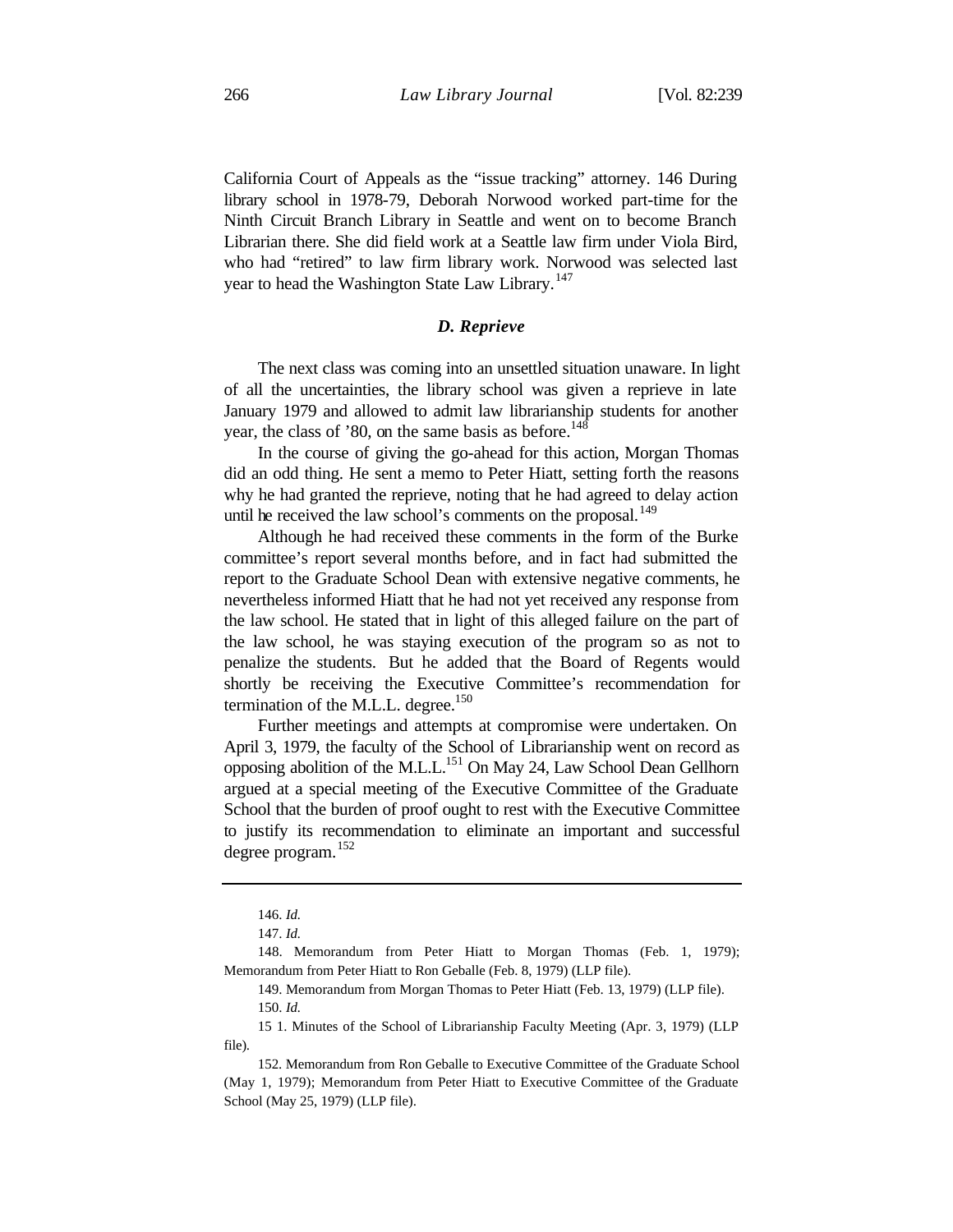Gellhorn also wrote to Geballe on June 6:

Lest there be any question or doubt, I also wish to reiterate the Law School's strong recommendation that a separate Master's Degree in law librarianship be continued. As currently structured it is extraordinarily successful. and is viewed by those most knowledgeable in the field as being a model for library graduate degree programs. Its rigor and quality are well established. Its contribution to [library] education, to legal education, and to the reputation of the University has been enormous. 153

Further meetings were held in October of 1979. By this time, George Schatzki had taken Ernest Gellhorn's place as dean of the law school. Schatzki, Gallagher, and Hiatt went to an October 18 meeting with Geballe and Thomas, prepared to discuss the proposal on the table at that point, which was a concurrent degree program between the law and library schools leading to the J.D. and Master of Librarianship degrees; however, this proposal was not seriously considered by the graduate school representatives. The proponents of the separate degree restated the rationale for requiring law librarians to have law degrees; Morgan Thomas reiterated his views on the need for elimination of the separate degree; and the meeting ended at an impasse.<sup>154</sup>

The meeting had been quite acrimonious, and there was such tension in the air that, after it was over, Schatzki, Gallagher, and Hiatt stood on the steps of the administration building and, as Marian Gallagher remembered it, "had a fit of hysteria. By that time, we thought the situation was ridiculous. While we didn't really feel like laughing, it was so funny that we did." She rode back to the law school with George Schatzki, marveling that he was so angry, in light of his background as a labor negotiator. She was pretty angry herself.<sup>155</sup>

On October 30, Peter Hiatt rejected Geballe's request that the library school faculty meet prior to the next graduate school executive committee meeting to discuss the situation. Hiatt objected to tampering with a fortyyear-old degree that had brought prestige to the university and the library school, and he characterized as "far from sufficient" the apparent reasons for such tampering: pressure for uniformity and the reduction in numbers of separate graduate degrees.<sup>156</sup>

On November 6, 1979, the graduate school Executive Committee voted unanimously to recommend to the Regents that no students be admitted to

<sup>153.</sup> Memorandum from Ernest Gellhorn to Ron Geballe (June 6, 1979) (LLP file).

<sup>154.</sup> Notes by Peter Hiatt on Meeting of October 18, 1979; Letter from Marian Gallagher to William Burke and John O. Haley (Oct. 31, 1979) (LLP file); Oral History, *supra* note 46, at 157.

<sup>155.</sup> Oral History, *supra* note 46, at 157-58; Gallagher interview, *supra* note 49.

<sup>156.</sup> Memorandum from Peter Hiatt to Ron Geballe (Oct. 30, 1979) (LLP file).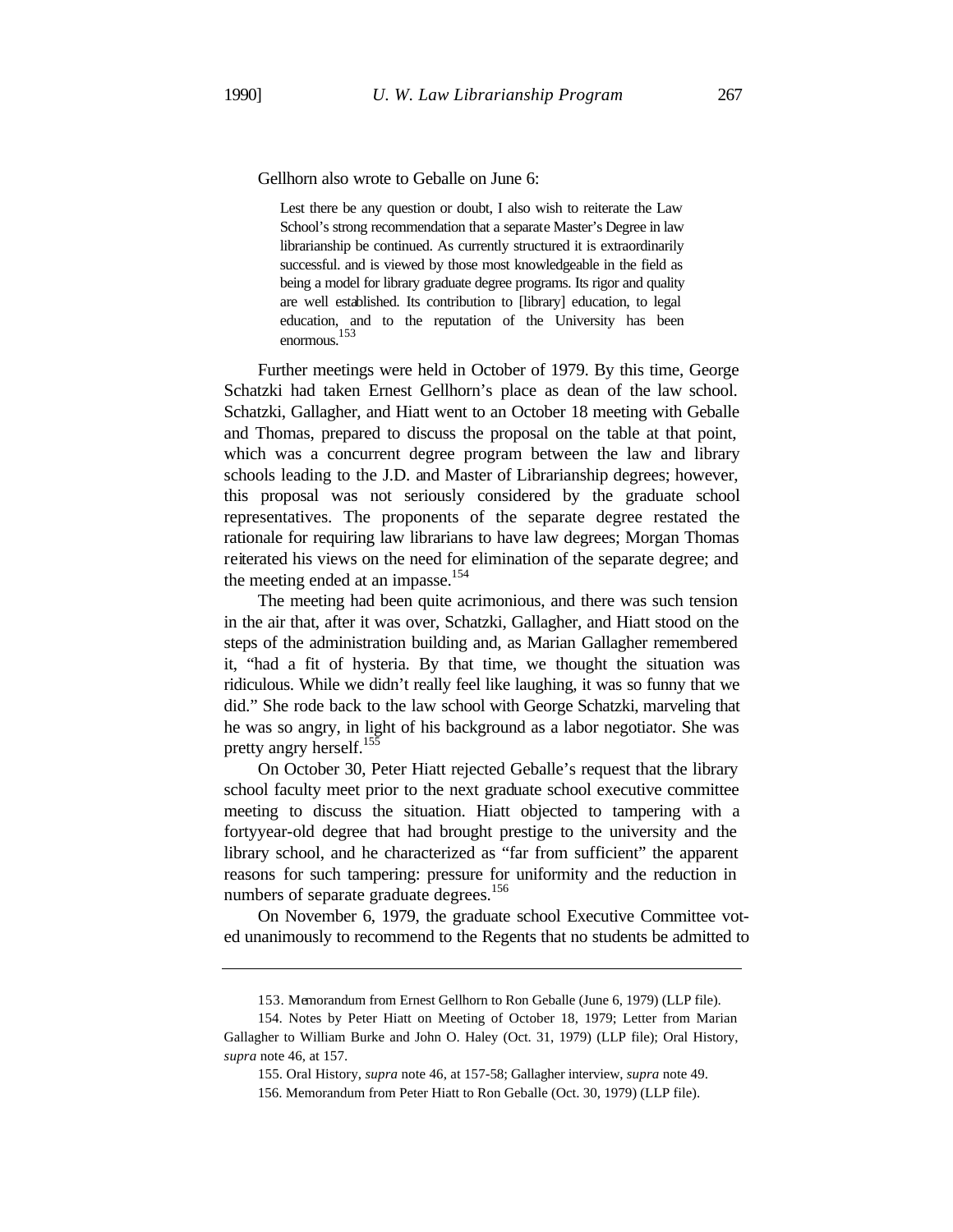the M.L.L. degree program after 1982. 117 On November 30, Dean Schatzki requested that Provost Beckmann postpone any action on the degree until details could be worked out as to what would take its place.<sup>158</sup>

Meanwhile, word had leaked to the outside world of the goings on at the University of Washington. Marian Gallagher made a strategic decision to allow events to proceed without mobilizing the alumni of the program or other librarians. She wished to give Dean Schatzki's proposal for additional time and further discussion with Provost Beckmann a chance to proceed on its own.<sup>159</sup> It soon became clear, however, after further discussions between Schatzki and Beckmann, that the die was cast, and the program as it had existed for almost forty years was finished. Marian Gallagher was planning to retire in 1981, and she and Schatzki agreed that after the law school had recruited her replacement, discussions could be reopened regarding a joint degree to replace the separate degree program.<sup>160</sup>

The Board of Regents met in December 1979 and officially endorsed the graduate school's recommendation that admission of students into the M.L.L. program cease by September 15, 1982. 161 Nevertheless, Marian Gallagher reported to U.W. Law Librarianship alumni in March 1980 that there was still hope for a compromise solution to save the program. If not, she added, "we intend to take Earl Borgeson's advice and let the whole thing 'die with dignity."<sup>162</sup>

## **IV. The Eighties**

## *A. Events Limp Along*

In the meantime, Wes Cochran of the class of '80 was working toward graduation that summer. He and classmate Dave Melillo met for classes in Marian Gallagher's office, where she would give a semi-lecture, then begin what Cochran calls her "Socratic intimidation"; hard, probing questions designed to "zing" unattentive students. It was, he says, a tremendous experience. 161 Cochran went from the program to a reference position at Loyola University. His history with the law librarianship program was not

25, 1980) (LLP file).

<sup>157.</sup> Letter from Morgan Thomas to George Schatzki (Nov. 7, 1979) (LLP file).

<sup>158.</sup> Letter from George Schatzki to George Beckmann (Nov. 30, 1979) (LLP file).

<sup>159.</sup> Memorandum from Marian Gallagher to George Schatzki (Nov. 4, 1979) (LLP file).

<sup>160.</sup> Note to file by Marian Gallagher (Dec. 12, 1979) (LLP file).

<sup>161.</sup> Memorandum from Peter Hiatt to Ron Geballe (Mar. 10, 1980).

<sup>162.</sup> Memorandum from Marian Gallagher to U.W. Law Librarianship Alumni (Mar.

<sup>163.</sup> Telephone interview with Wes Cochran (May 24, 1989).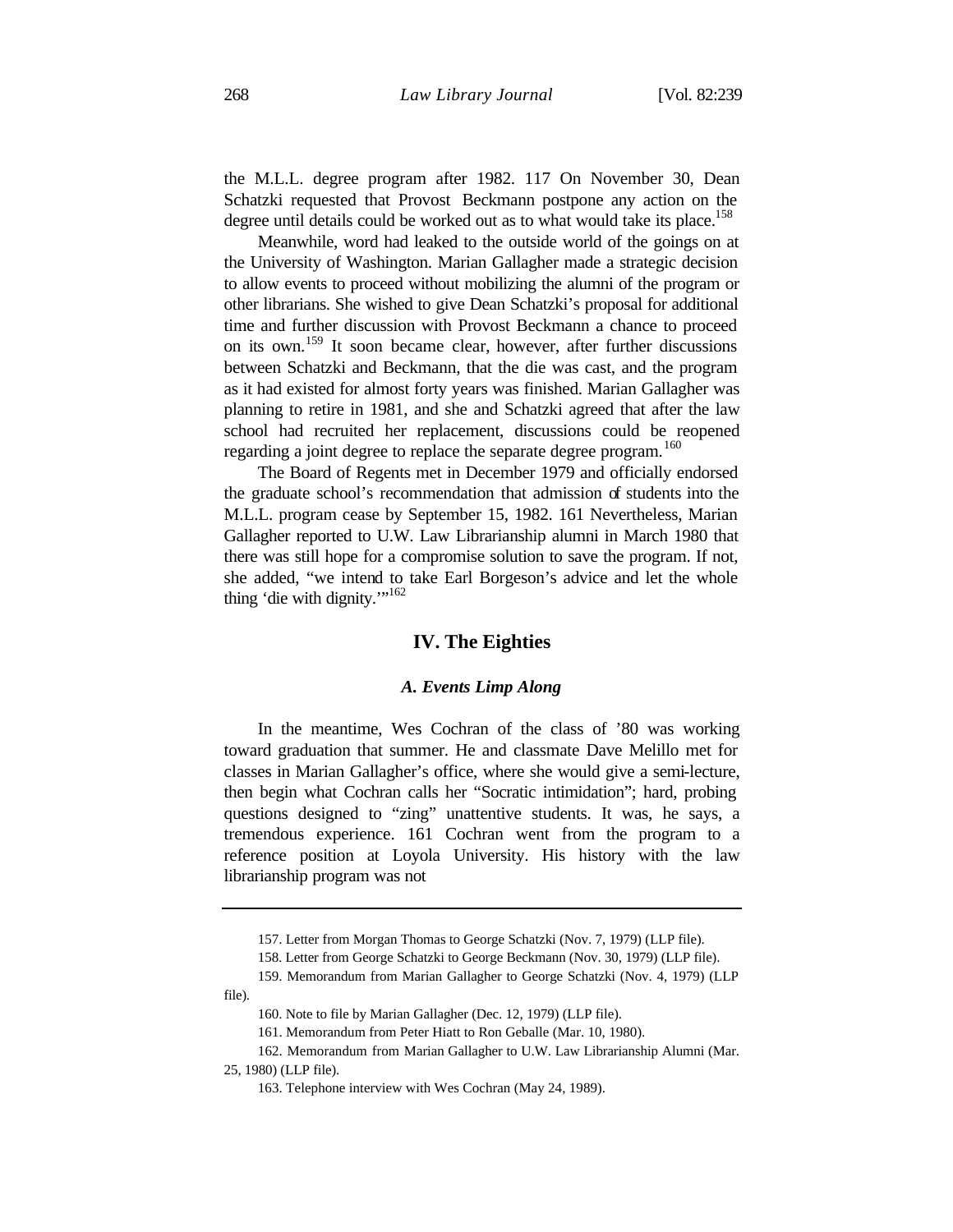complete, however; he returned in 1983 to teach classes along with Marian Gallagher during her last teaching year at U.W.<sup>164</sup>

The spring of 1980 was a time of tight budgets at the University of Washington, and cutbacks resulted in the loss of a number of teaching and staff positions in several departments, including the School of Librarianhip.<sup>161</sup> Peter Hiatt stepped down as director of the library school, and Margaret Chisholm was appointed acting director, effective July 1, 1981.<sup>166</sup>

Meanwhile word of difficulties at U.W. was spreading. The School of Librarianship in general, and the law librarianship program in particular, received during this period a number of testimonials and letters of support from alumni and others.

Sng Yok Fong of the class of '68 wrote from Singapore:

I would like you to know that the University of Washington School of Librarianship commands high respect in Singapore as well as in other parts of the world. The special Law Librarianship programme is ... unique and [the] best established one of its kind under the able leadership and profound teaching of Professor Marian Gallagher.<sup>167</sup>

During this period, the law librarianship curriculum was reorganized so that courses would begin in the fall quarter and end in mid-August of the following year, in order to accommodate library students in the regular program, some of whom were following a two-year course of study.<sup>168</sup>

Marian Gallagher was planning to retire in 1981. By the fall of 1980, Robert C. Berring had been named as her successor. Events limped along throughout the summer and fall of 1980, with the prospect of demolition of the program hanging over everyone's head. In July, Dean Geballe made the statement that the possibility still existed for an option in law librarianship under the general master's degree, and that "we do not regard the substantive aspect of the issue as 'closed."<sup>169</sup>

On December 16, Provost Beckmann met with Gallagher, Schatzki, Chisholm, Hiatt, and Thomas to discuss the future training of law librarians at the university. There was consensus that all parties, including

168. Memorandum from Marian Gallagher to prospective law librarianship applicants (Mar. 25, 1980) (LLP file).

<sup>164.</sup> *Id.*

<sup>165.</sup> Noted for the Alumni, No. 43 (Spring 1980) (from U.W. School of Librarianship). file). 166. Memorandum from Peter Hiatt to School of Librarianship Office Staff (May 6, 1980) (LLP

<sup>167.</sup> Letter from Sng Yok Fong to William Gerberding, President of the University of Washington (June 16, 1980) (LLP file).

<sup>169.</sup> Letter from Ron Geballe to Verda Hansberry, President of Washington Library Association (July 1, 1980) (LLP file); Memorandum from Marian Gallagher to George Schatzki (Oct. 27, 1980) (LLP file).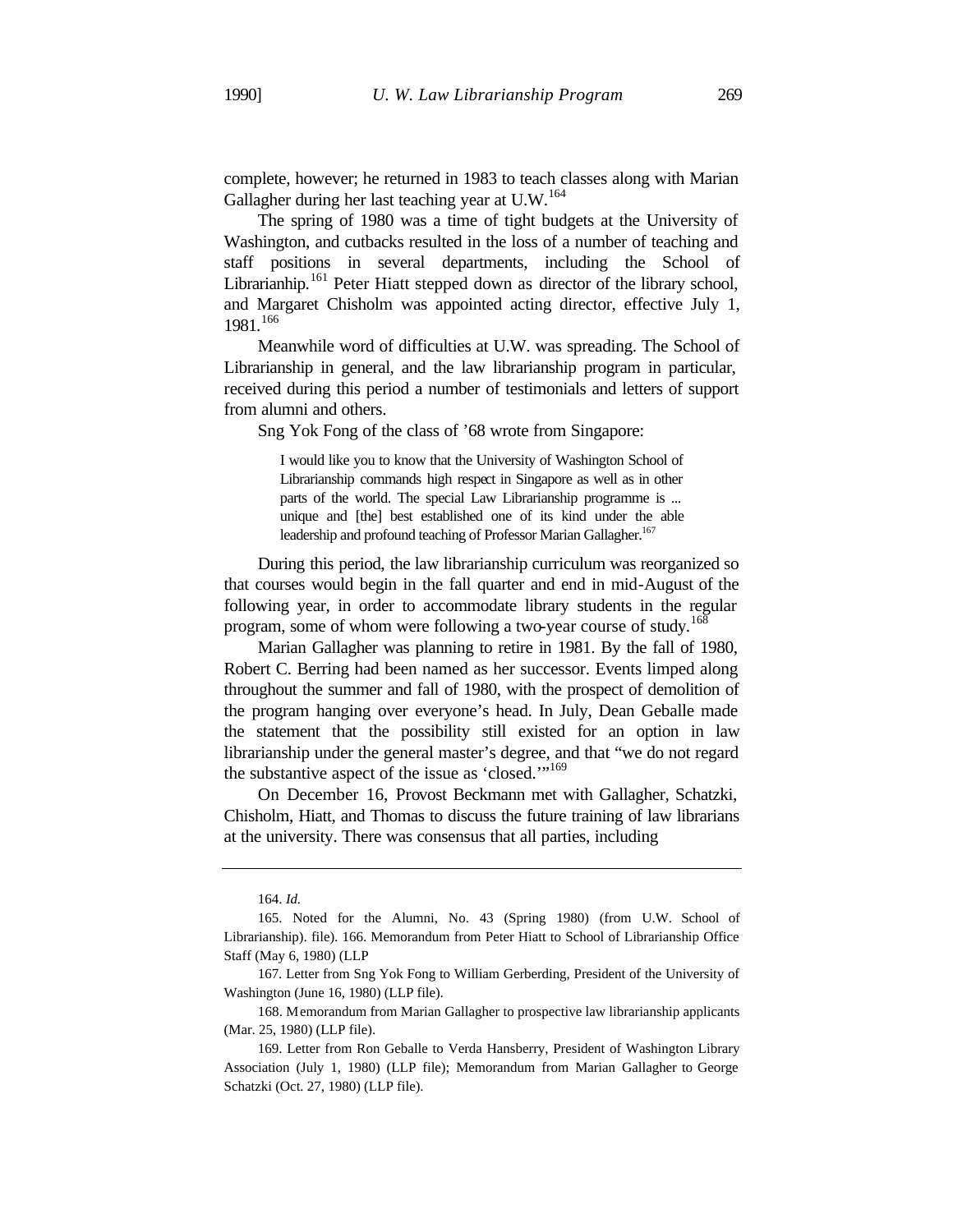the graduate school, were "strongly and fully committed to ensuring a continuity in the training of high-quality law librarians at the University of Washington," and that a revamped program would be developed jointly "as soon as possible" by the law and library schools.170 In January 1981, Marian Gallagher wrote to the program's alumni, assuring them that obituaries for the program were premature and that negotiations for its resurrection were proceeding. The phrase, "as soon as possible," she said, "means as soon as Bob Berring can participate in the negotiations."<sup>171</sup>

#### *B. Berring Arrives*

Bob Berring was no stranger to devising programs in law librarianship, as he had made end runs around the regulations at the University of California at Berkeley in order to attend library school during his final year of law school at Boalt Hall in 1974. U.C. Berkeley, appalled with the paperwork required, institutionalized a joint degree program in law and librarianship. Bob Berring eventually returned to Berkeley where he is now law librarian at Boalt Hall and was, until June 30, 1989, Dean of the School of Library and Information Studies there.<sup>172</sup>

But in 1981, Bob Berring didn't foresee a future at Berkeley. He had been selected as Marian Gallagher's successor at U.W., and he was looking forward to the challenge of running the library and influencing the future of the law librarianship program. Berring had found Marian Gallagher to be "inspiring, amazing"; he first heard her speak in 1974 and says, "I'll never forget it." Berring had never been at a school where the position of law librarian was held in greater esteem than at the University of Washington. He felt that he was a lucky man.<sup>173</sup>

Berring had some definite ideas on how the program could best operate. He wanted to promote a much more "aggressive" style of research, to place students on field work assignments exclusively at the bigger and more distinctive libraries, and to market the program differently, actively recruiting students from law schools. He also wanted to expand the number of non-law-trained library students in the legal bibliography course. His immediate concern, however, was to keep the program from going under altogether. $174$ 

173. Berring interview, *supra* note 172. 174. *Id.*

<sup>170.</sup> Letter from George Beckmann to Margaret Chisholm *et al.* (Dec. 17, 1980) (LLP file).

<sup>171.</sup> Letter from Marian Gallagher to U.W. Law Librarianship Program alumni (Jan. 23, 1981) (LLP file).

<sup>172.</sup> Telephone interview with Robert Berring (May 24, 1989); BOALT HALL TRANSCRIPT, Spring 1989, at 23.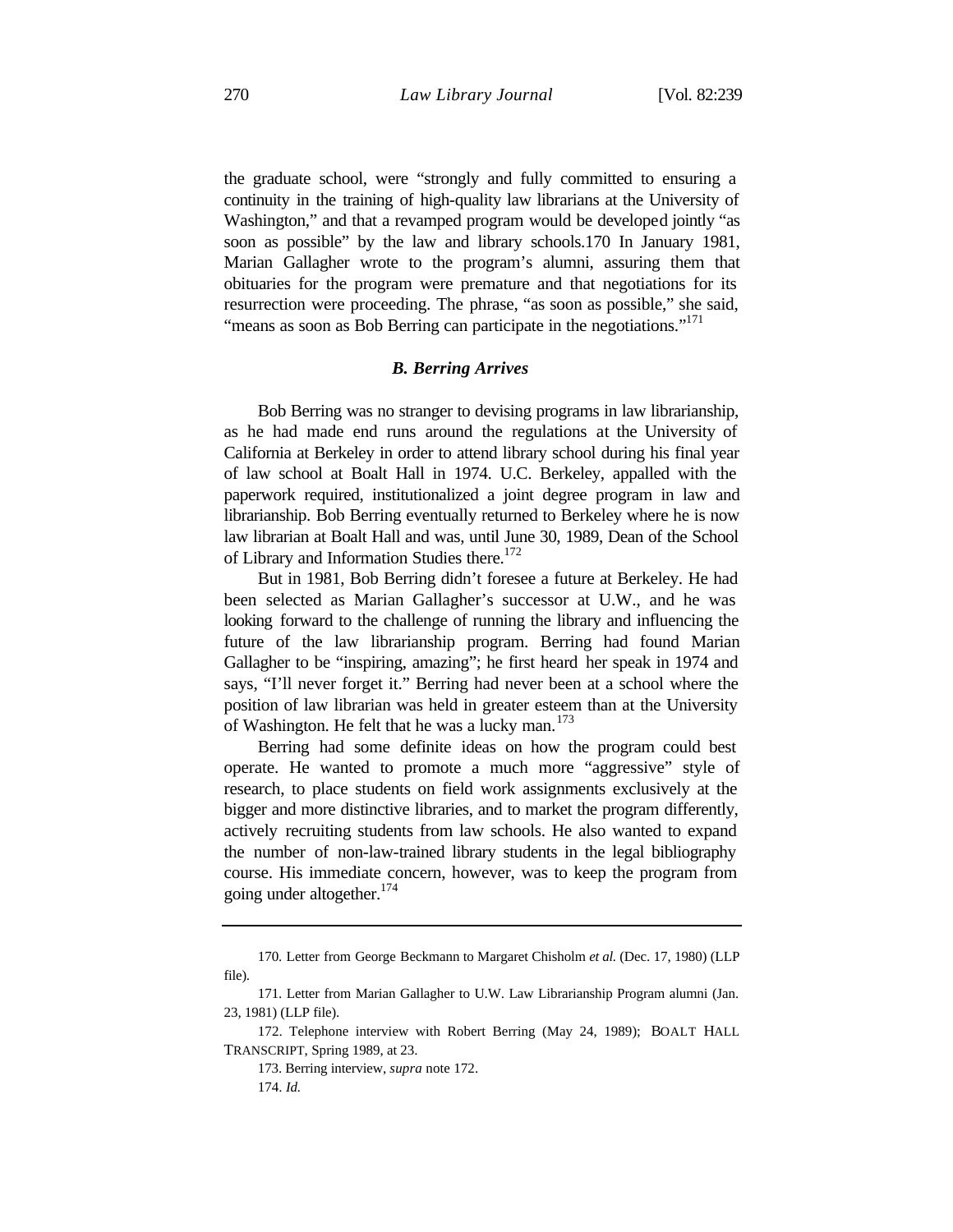On July 29, 1981, Marian Gallagher's retirement was celebrated at a ceremony and reception at which President William Gerberding officially renamed the law library the Marian Gould Gallagher Law Library. Bob Berring met Margaret Chisholm at the dedication of the law library, and they began the process of setting the new course of the law librarianship program. 175

Berring began a series of discussions with Gallagher, Schatzki, and Chisholm, and by December 1981 they came to the reluctant conclusion that it would take years to restore the separate degree. They suggested that the program continue essentially as before, under the umbrella of the Master of Librarianship program, with the students taking fewer credits and a different number of quarters in residence and receiving a certificate in recognition of special expertise.<sup>176</sup>

On December 19, 1981, Berring and Gallagher sent out a joint memorandum to law librarianship alumni and fieldwork hosts, notifying them that the program was not dead. Things were looking up; Berring added that "our biggest problem is the widespread perception that the program is ceasing and that the Library School is marked for early extinction. Both of those perceptions are incorrect and I will endeavor to keep them that way."<sup>177</sup>

In March of 1982, Berring received the formal assurance he had been requesting from the new graduate school dean, William C. Richardson, to the effect that the program would continue. Richardson wrote:

> We are all agreed that this Program is a valuable one, and will continue as a pathway under the Master of Librarianship degree. Recognizing the uniform, specialized, and advanced prior education of entrants into this Program, the content of the Program will differ from that for other graduate students who are pursuing the Master of Librarianship degree.<sup>178</sup>

Ewan Richardson requested a specific plan from the School of Librarianship, outlining the credits required for the program.

In response, Berring and Chisholm came up with a simple, one-page description of the "new" law librarianship program. It would require a law degree for admission, and students would take a program of forty-five units, which would begin with the autumn quarter and conclude the

178. Letter from William Richardson to Robert Berring (Mar, 19, 1982) (LLP file).

<sup>175.</sup> CONDON CURRENT, Sept. 1981, at I (University of Washington Law School Alumni Bulletin); Letter from Robert Berring to Margaret Chisholm (Aug. 12, 1981) (LLP file).

<sup>176.</sup> Memorandum from Robert Berring to William Richardson (Dec. 14, 1981) (LLP file).

<sup>177.</sup> Memorandum from Marian Gallagher and Robert Berring to U,W. Law Librarianship Program alumni (Dec. 10, 1981) (LLP file).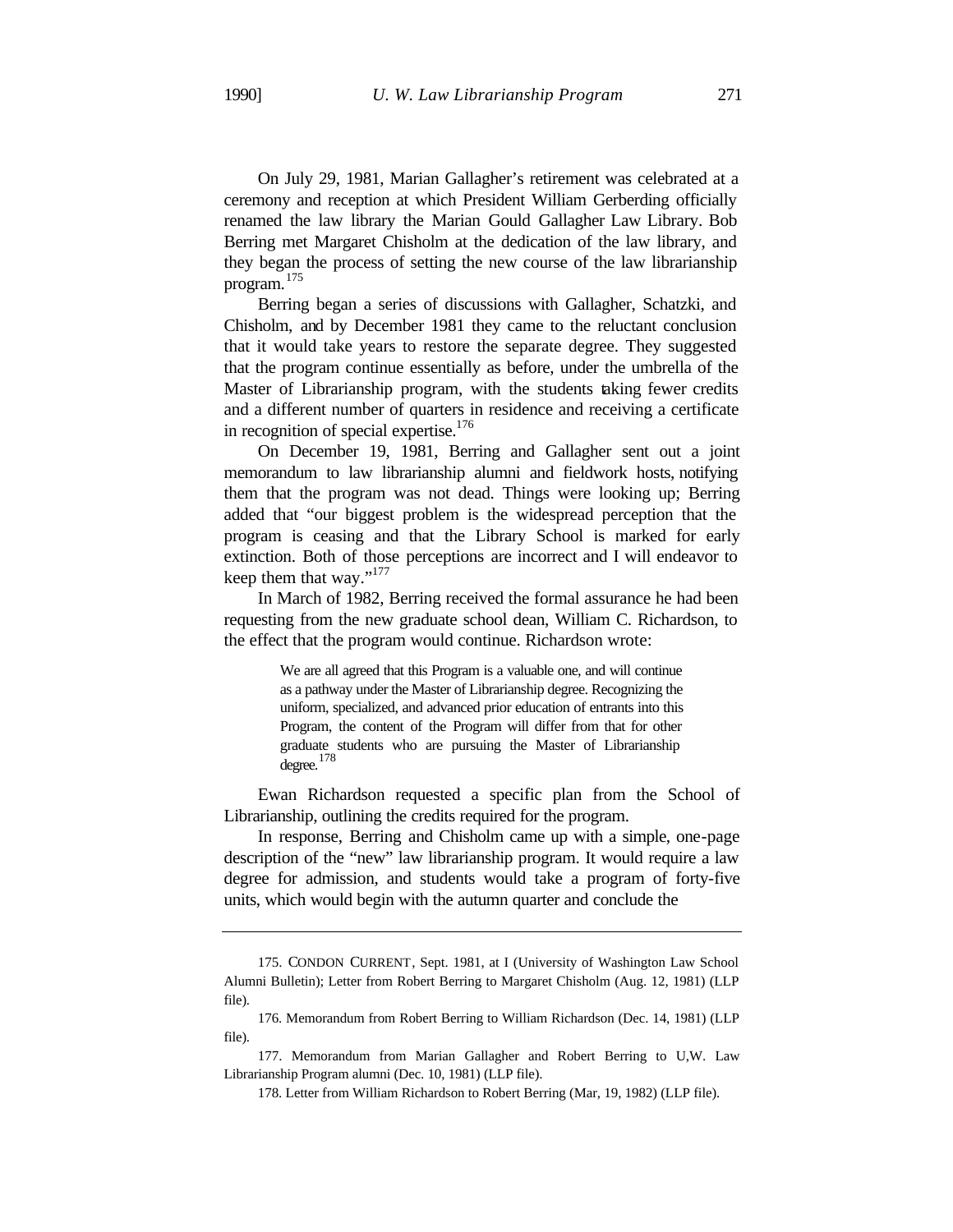following summer, and would include the three law library courses and fieldwork. Students would earn the Master of Librarianship degree, with special recognition in the form of a certificate signed by the appropriate deans.<sup>179</sup>

The library school faculty approved the program description, and on May 5, 1982, Margaret Chisholm forwarded it to Dean Richardson.<sup>180</sup> The class of 1983 was the last class to receive the Master of Law Librarianship degree.

Responses to a questionnaire sent to the program's graduates in 1989 indicate near unanimity that the separate M.L.L. degree ought to be reinstated. The graduates reasoned variously that the separate degree reflects the specialized background which the students bring into the program, recognizes the distinct nature of the course work, and provides a signal to the world that the graduate has something different from a regular library degree. One graduate summed up the situation: "It has never been explained to me so that I understand the reason for discontinuing the M.L.L. Until I receive a pedagogical reason for the change I will always believe it was a foolish decision brought about by a political squabble between the graduate school and the program."<sup>181</sup>

Although by May 1982 the degree situation had been settled for the time being, the program itself was not fated to have a quiet, stable existence for the next few years. Six days after the new plan for the law librarianship program was sent to Dean Richardson, Bob Berring sent Director Chisholm Its letter of resignation as law librarian.<sup>182</sup>

#### *C. Berring Departs*

Bob Berring had been recruited to the University of Washington by Law School Dean George Schatzki. Berring says that Schatzki came to U.W. dedicated to making it one of the top law schools in the country, and the prospect of being in on a new beginning, for the law school and the law librarianship program, was one of the principal reasons why Berring accepted the position. But Schatzki resigned his position in protest over budget cuts shortly after Berring arrived, and when the University of California at Berkeley offered Berring the law librarian position that he had previously turned down, he decided it was time for him to go.<sup>183</sup>

<sup>179.</sup> Law Librarianship Program (Apr. 2, 1982) (draft of program description) (LLP file).

<sup>180.</sup> Memorandum from Margaret Chisholm to William Richardson (May 4, 1982) (LLP file).

<sup>181.</sup> Goldsmith questionnaire, *supra* note 73.

<sup>182.</sup> Letter from Robert Betting to Margaret Chisholm (May 11, 1982) (LLP file).

<sup>183.</sup> Berring interview, *supra* note 172.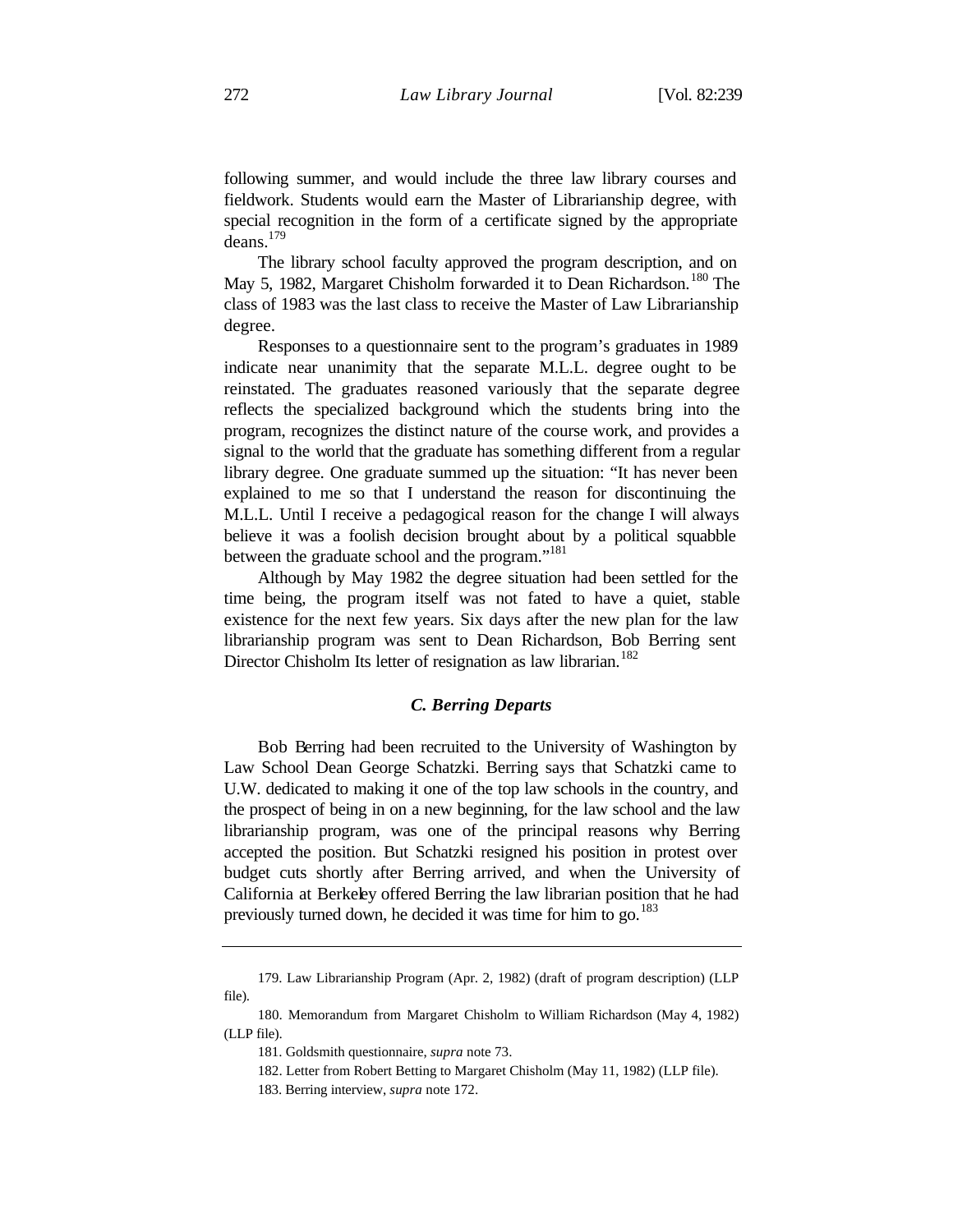The program was once again left in unsettled circumstances. Applications had diminished in light of the widespread misperception that the program was dead. During his year at U.W., Berring had only one student in the class of '82; that student went on to become a sports physiologist, 114 However, during Ids year as head of the program, Berring managed to get the word out that the program was still alive, and by July, eleven students had applied for admission to the class of '83.<sup>185</sup>

Berring was scheduled to begin his new job at Berkeley in August 1982, and it was arranged that Marian Gallagher would come back that summer to see the one student through the end of his course.<sup>186</sup>

The students in the class of '83 Were the last to graduate from the School of Librarianship; in August 1983, the regents changed the name of the library school to the Graduate School of Library and Information Science.

One of the four students in the class of '83, Antonio Santos, heard about the U.W. program from Myrna Feliciano, class of '65. Tony Santos is now law librarian at the University of the Philippines; he and Myrna Feliciano are working to set up a law librarianship training program in the Philippines and are discussing the possibility of establishing an Association of Asian Law Librarians.<sup>187</sup>

When Bob Berring left, Betty Wilkins, of the first graduating class of 1940, who had come back to work at the U.W. Law Library in 1965, became acting director; however, she didn't want to teach in the law librarianship program.<sup>188</sup> In the spring of 1983, Wes Cochran, of the class of '80, was hired as associate librarian, and he and Marian Gallagher teamtaught the law librarianship course. The Cochran/Gallagher team lasted for one year; in the fall of 1984, Cochran began a year as sole instructor. In 1985, he returned to his family roots in the South to become the director of the University of Mississippi Law Library.<sup>189</sup>

Meanwhile, the search continued for a permanent law librarian for the University of Washington. In the fall of 1984, Penny Hazelton was the Head of Research Services for the U.S. Supreme Court Library. She was having lunch in Washington, D.C. with her friend, the dean of Lewis and

<sup>184.</sup> *Id.*

<sup>185.</sup> Letter from Margaret Chisholm to Earl Borgeson (Aug. 2, 1982) (LLP file).

<sup>186.</sup> Letter from Robert Berring to Margaret Chisholm (May 11, 1982) (LLP file).

<sup>187.</sup> Goldsmith questionnaire, *supra* note 73.

<sup>188.</sup> Memorandum from Margaret Chisholm and Miles Price to William Richardson (May 31, 1983) (LLP file).

<sup>189.</sup> Memorandum from Miles Price to William Richardson (July 26, 1983) (LLP file); Letter from William Richardson to Miles Price (Aug. 4, 1983) (LLP file); Goldsmith questionnaire, *supra* note 73; Graduate School of Library and Information Science press release (Aug. 3, 1984) (LLP file).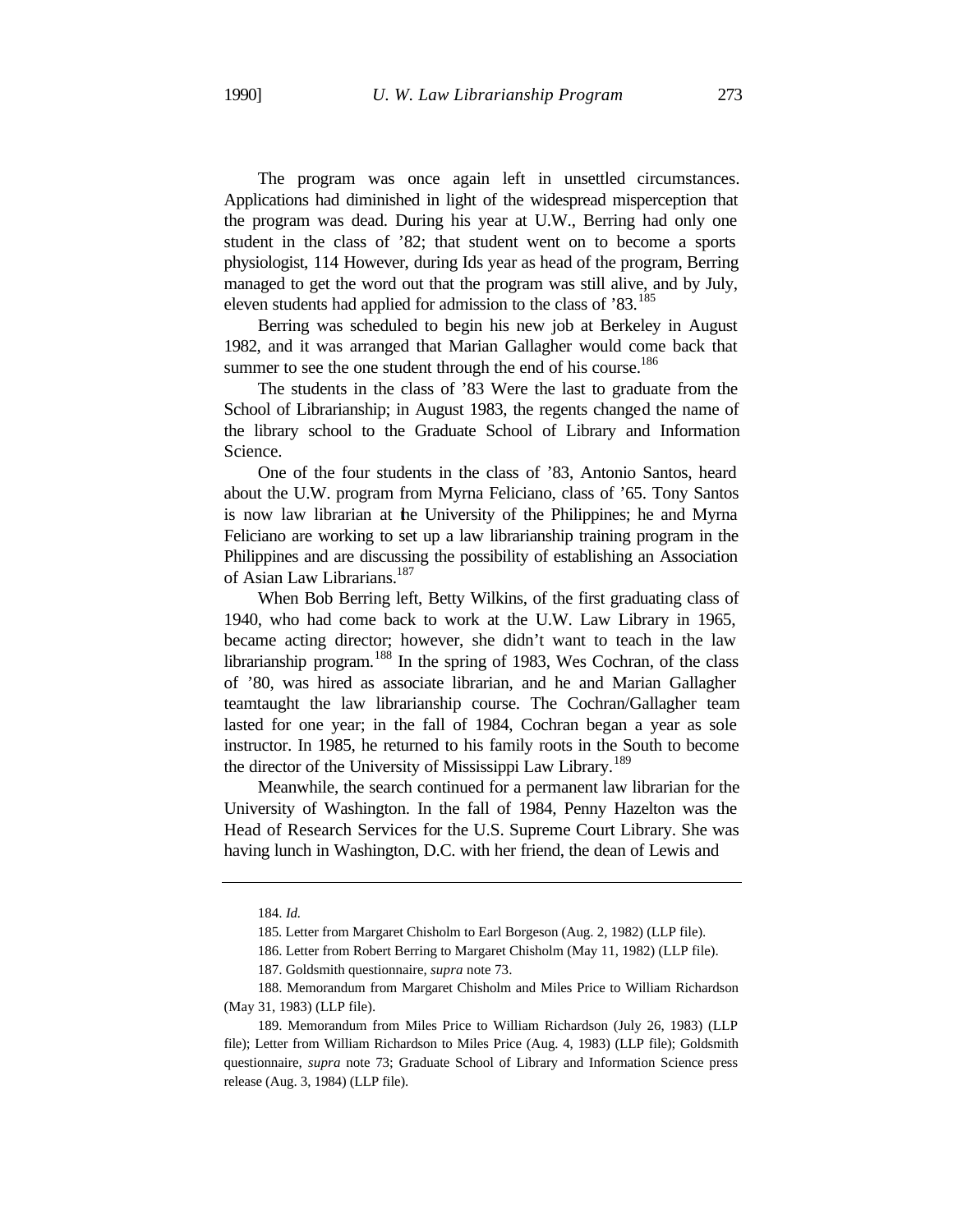Clark Law School, who mentioned that the position of U.W. law librarian was still available, and he encouraged Penny to apply. She took his advice and was eventually offered the position.<sup>190</sup>

### *D. The Hazelton Era*

A number of changes in the law librarianship curriculum have occurred under Hazelton's le adership. During his time at U.W., Bob Berring had noticed that many library students outside of the law librarianship program, some of whom were interested in law firm library positions, were asking to take the law courses.<sup>191</sup> A new course in Basic Legal Bibliography was added to give non-law-trained students the background to participate in the rest of the law librarianship courses, and also to provide a review for the lawyer-students.<sup>192</sup>

During Penny Hazelton's first year at U.W., law librarianship students were not required to take the Basic Legal Bibliography course. However, she found that the students had widely varying experience with LEXIS and WESTLAW, and some students required intense catching-up during the Advanced Legal Bibliography course in the winter quarter. The basic course, a requirement of the program since the fall of 1986, has been offered to students at the law school since the fall quarter of 1989.<sup>193</sup>

Students in the Advanced Legal Bibliography course no longer spend the winter quarter revising the Legal Research Guide. Topics now covered include review of computer-assisted and manual legal research; legislative history; research in English law, comparative law and international law; looseleaf services; and a "pathfinder" project, in which students produce a critical guide to the bibliographic and non-bibliographic resources of a particular subject.<sup>194</sup> Selection and Processing of Law Materials, offered in the spring quarter, provides students with an opportunity to make collection development recommendations for the Gallagher Law Library and puts heavy emphasis on automation of law library systems.<sup>195</sup> Law Library Administration is taught in the late summer quarter, when students return from their three-week fieldwork assignments. Since 1988, the course has been taught by visiting professors: Virginia Wise of the University of Michigan in the summer of 1988 and Virginia Kelsh of the University of

file).

<sup>190.</sup> Oral History, *supra* note 46, at 323; Hazelton interview, supra note 67.

<sup>191.</sup> Berring interview, *supra* note 172

<sup>192.</sup> Hazelton interview, *supra* note 67.

<sup>193.</sup> Id.; Memorandum from Penny HazcIton to Dolores Potter (Apr. 2, 1986) (LLP

<sup>194.</sup> Librarianship 557 syllabus (Winter 1989).

<sup>195.</sup> Librarianship 558 syllabus (Spring 1989).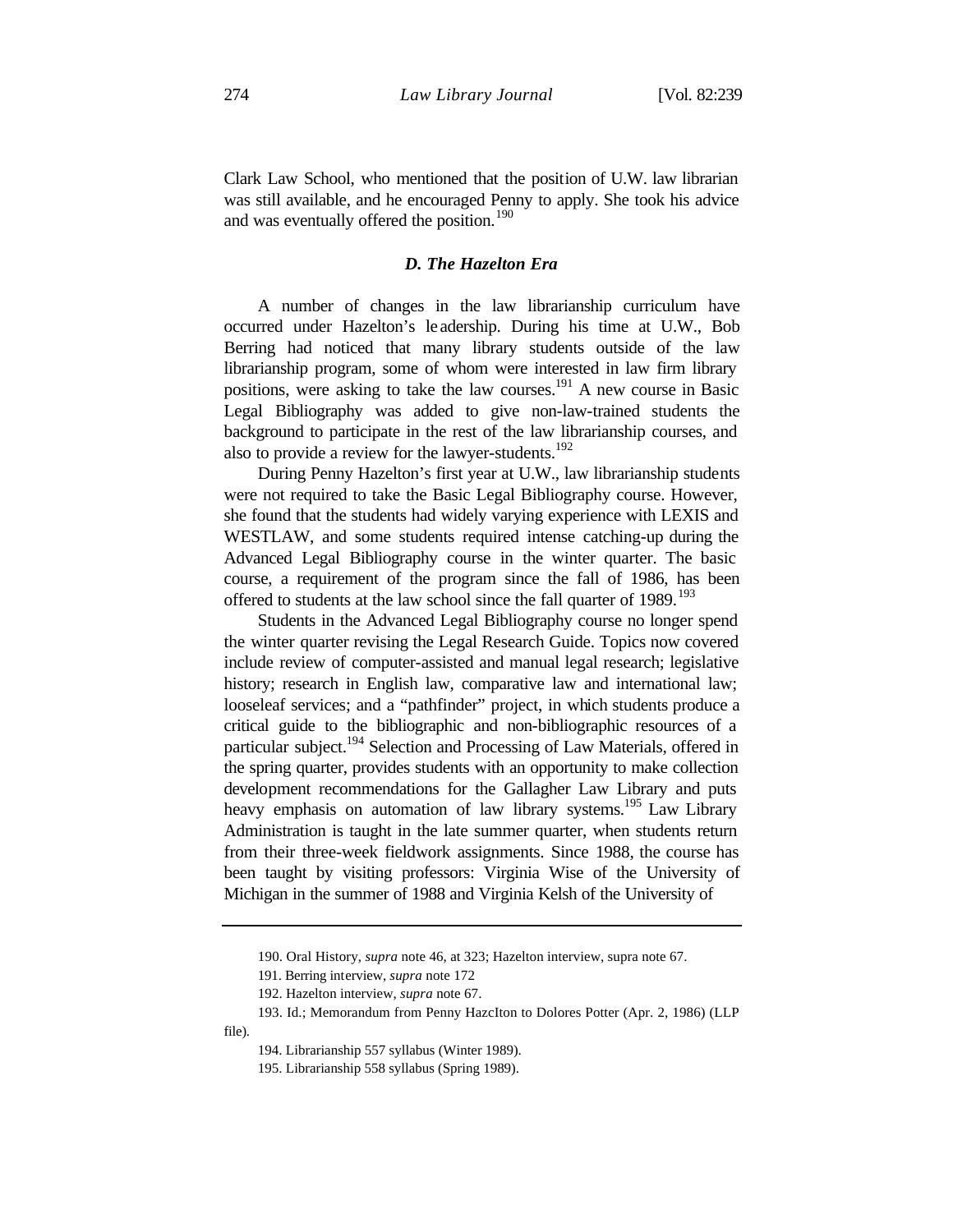San Francisco in 1989; Donald J. Dunn, law librarian at Western New England School of Law, is scheduled for 1990.

Aside from reducing the law librarian's teaching load, the visiting professors benefit the program by giving students exposure to how things are done in other law libraries and by making the program more immediately visible to others in the profession.<sup>196</sup> Alumni recently surveyed generally agree that bringing in outsiders, including guest lecturers in regular classes, is a good idea. Several former students emphasized the importance of the program's setting within a well-run working law library and the daily contact which such a setting provides; however, they also noted that visitors supply a fresh perspective to the students' education.<sup>197</sup>

Many former students commented that practical experience is a vital part of the law librarian's education. Some suggested that longer fieldwork assignments or a requirement that students work part-time in a law library during the school year would enhance the program. One graduate suggested that arrangements night be made so that students would be paid or provided with room and board during fieldwork, thus allowing more flexibility in choosing fieldwork sites.<sup>198</sup>

To give students a more organized practical experience with the law library, a formal internship program was initiated in 1988, under which participating students rotate through the various departments of the library, including reference, circulation, and technical services.

One former student suggested that the program could operate a law review type of publication to expose the students to some of the more seasoned members of the profession and allow students an opportunity to write for publication. 199 Several graduates said that students should be encouraged to write for publication while in school; a few thought that a thesis or publishable paper should be a requirement. Others said that there is not enough time in the one-year program to do any substantial writing. At present, students are not required to write for publication, although they are encouraged to do so, and have the opportunity to produce publishable articles in connection with course work and independent studies.200 The Hazelton era is now five years old, and the curriculum is continually evolving. The first class of "Hazeltonians," the class of '86, had five members. Chris O'Rourke of that class remembers that "we were loose and informal, and we were Penny's first class. As a result, I think

200. *Id.*

<sup>196.</sup> Hazelton interview, *supra* note 67.

<sup>197.</sup> Goldsmith questionnaire, *supra* note 73.

<sup>198.</sup> *Id.*

<sup>199.</sup> *Id.*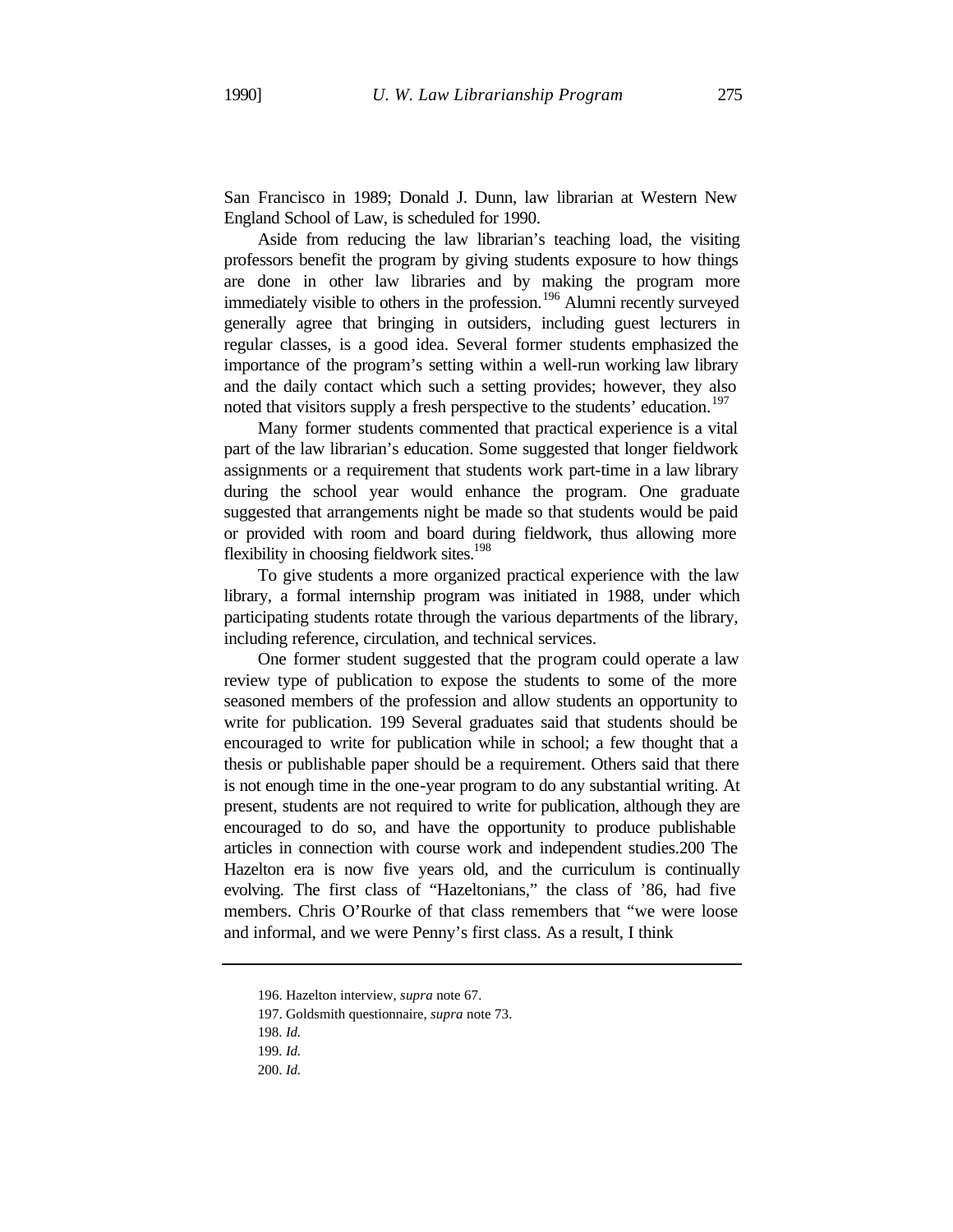things were just a little out of kilter on the fun side all year."<sup>201</sup>

The vigor and relevance of the program are evident in the "fiftieth anniversary" class. The class of 1990, with eight students, is one of the largest classes ever. It includes two University of Washington Law School graduates who began to take classes in the library school before law school ended. Other law schools represented in the class include Brigham Young University, the University of Oregon, the University of Puget Sound, the University of Virginia, and Washburn University.

#### *VII. The Nineties and Beyond*

What of the next fifty years? Will the law librarianship program exist in 2040? In what sort of settings will the twenty-first-century class of '40 be working? What new directions will law librarianship itself take?

About the profession, Marian Gallagher said, "I certainly don't expect it to sit still!" She noted that methods of information delivery will undoubtedly change and added, "I don't have any sense that the need to use your head on the approach to problems will be any less, regardless of the tools you're using." $^{202}$ 

Earl Borgeson predicts that librarians of the future, including law librarians, will rely less on "information in packages in books" and will no longer be buyers and holders of information, but rather will function as "information switching stations." Now retired but looking toward the future, he is characteristically enthusiastic about the possibilities for law librarians: "What a future! I wish I were  $28!$ "<sup>203</sup>

Marian Gallagher predicted also that there may be more specialization in law libraries, an idea affirmed by her student Albert Brecht, who wrote the following when he was president of AALL: "Today [academic] law libraries are selecting areas of specialization. Law libraries in major cities are dividing the world so as to limit duplication of foreign material. Less often will researchers be able to go to one library and find exhaustive collections."<sup>204</sup>

The profession, and the program, have felt the impact of more active involvement in recent years by law firm librarians. Marian Gallagher saw a gradual trend, during her tenure as head of the program, toward law firms hiring librarians to clean up their libraries and provide real information service. She said that law firms used to call her and ask her to send over a

at 6.

<sup>201.</sup> Goldsmith questionnaire, *supra* note 73.

<sup>202.</sup> Gallagher interview, *supra* note 49.

<sup>203.</sup> Borgeson interview, *supra* note 71.

<sup>204.</sup> Brecht, *Changes in Academic Law Librarianship Noted*, SYLLABUS, June 1988,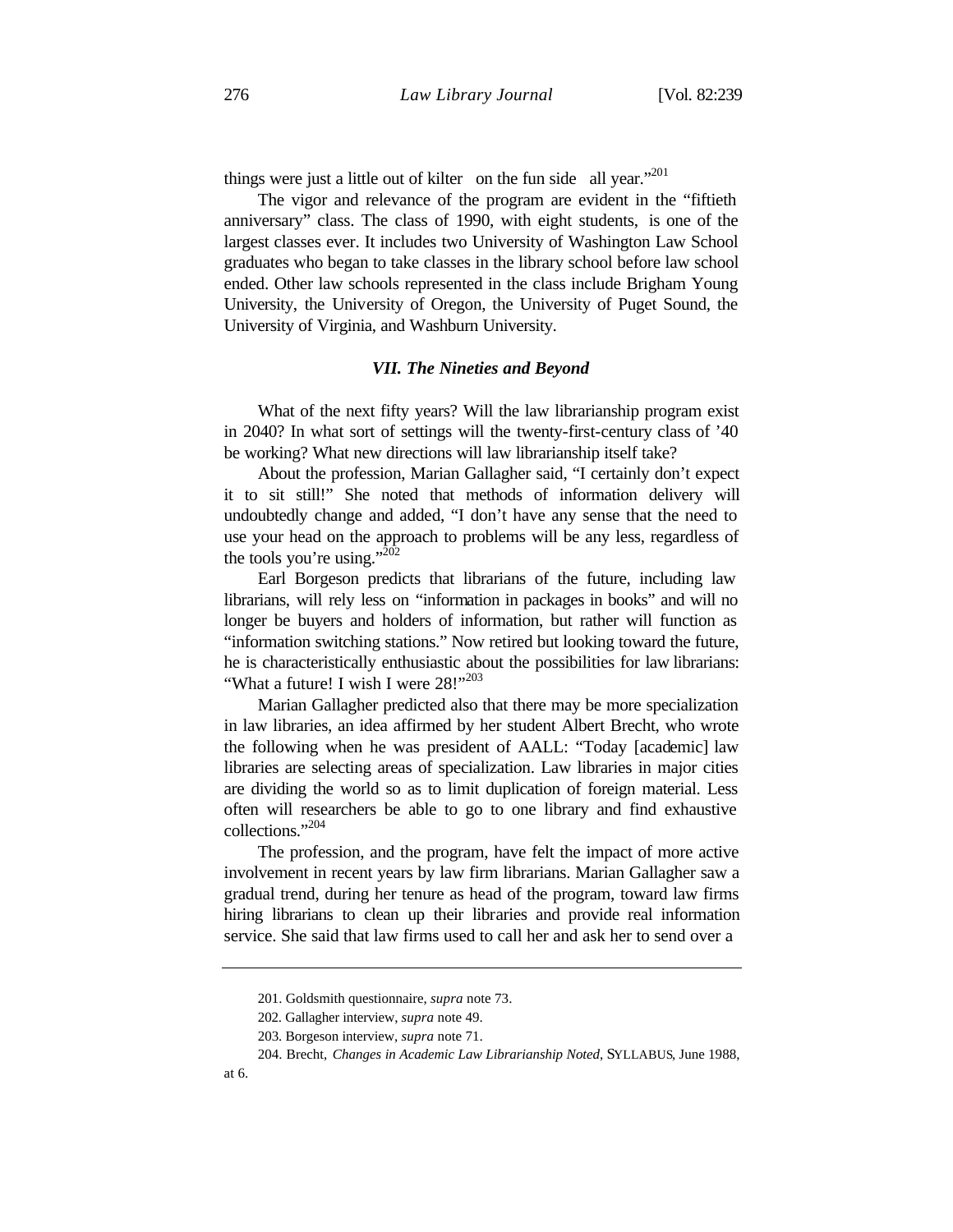law student for library work, never thinking to ask for a library student. That attitude is changing. In Seattle, for instance, Jane Stewart, who took all of the Gallagher classes, became the first law firm librarian sixteen yews ago; today, there are dozens of librarians working in Seattle law firms.

Not having to deal with the issue of faculty status, law firms are less likely than are academic law libraries to employ librarians with law degrees. Penny Hazelton feels that law firms represent a growth area in law librarianship and that the program's future graduates may increasingly find themselves in law firm positions.<sup>205</sup> Bob Berring agrees, adding that the private sector will eventually be the driving force in the law librarianship profession, with academics having dwindling influence.<sup>206</sup>

The program may find itself reaching out to attract more general library students, without law degrees. Penny Hazelton says that such students add balance and perspective to the classes. Encouraging such students, however, creates scheduling problems and adds additional teaching duties to the law librarian's already overburdened schedule. Teaching non-law-degreed library students is not what the program was devised to do. "I feel a clash," says Hazelton, "between my desire to help lawyers become law librarians and my desire to attract good librarians into law librarianship."<sup>207</sup> A possibility for the future is to reinstate the Master of Law Librarianship degree for those students coming into the program with law degrees, and offer the special certificate to the nonlawyers who complete all four courses in the program."<sup>208</sup>

Students in the course today are entering a different professional world than that faced by Penny Hazelton's class of 1976. In 1976 and before, most of the students expected to go right into directorships or assistant directorships in academic law libraries, as the field was wide open. Today, most academic law library directors are relatively young, and new positions are just not there. The current crop of graduates, therefore, will typically begin in reference positions and will have to spend a number of years working their way through the ranks.<sup>209</sup>

The program is changing to meet these evolving circumstances. There is no longer an easy assumption that nearly all of the graduates will

209. *Id.*

<sup>205.</sup> Hazelton interview, *supra* note 67.

<sup>206.</sup> Berring interview, *supra* note 172.

<sup>207.</sup> Hazelton interview, *supra* note 67.

<sup>208.</sup> *Id.*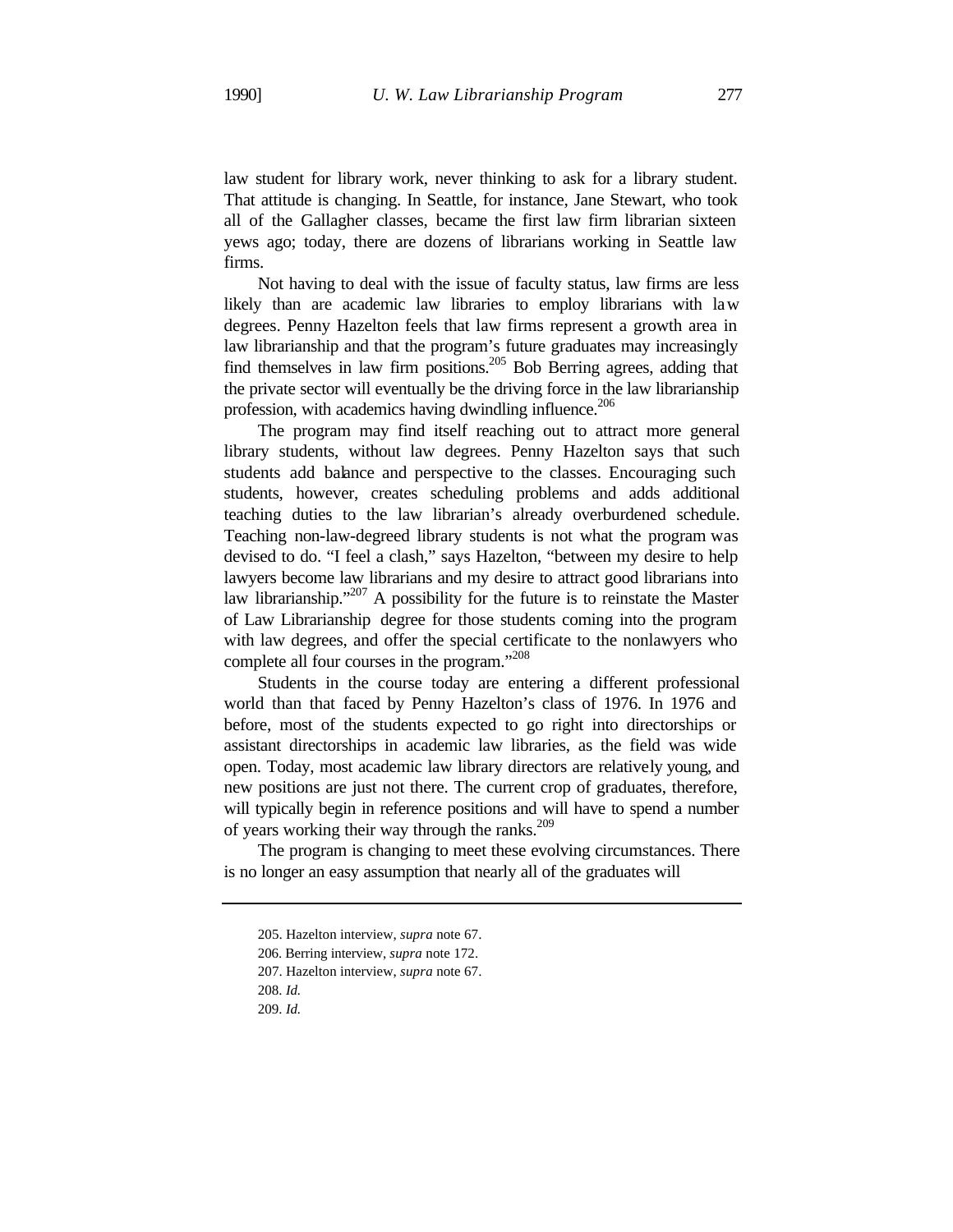eventually become law library directors. The Hazelton course puts more emphasis on reference and computer skills than did the Gallagher course, and it will, in the future, feature more heavily the interplay of computers and CD-ROM products with book research.<sup>210</sup>

Because of the growth in nonacademic opportunities in law librarianship, Hazelton would like to see more general librarianship courses added to the curriculum, as nonlegal research may become a more important part of the law librarian's job. This would create a problem, however, as the nonlegal courses cannot be added to the curriculum at the expense of the law classes and, as has always been the case, it is unrealistic to expect to attract law-trained students to a program of more than one year's duration. $^{211}$ 

Hazelton foresees more lam, librarians in the twenty-first century, and more need for them. She predicts that more of her students will end up not only in law firms, but also in state and county law libraries, which are increasingly beginning to grasp the benefits of having librarians, even law-trained librarians, to handle the ever-increasing volume of legal materials. Statewide and even regional coordination of county law libraries, perhaps funded in part by contributions from state and local bar associations, would allow for more efficient library service to outlying areas, and would create more need for well-trained law librarians.<sup>212</sup>

The law librarianship program at the University of Washington has profoundly influenced the lives of those who have graduated from it. It has also had a far-reaching effect on the profession of law librarianship. One-third of those graduated over the past fifty years have become directors of academic law libraries, and other graduates have contributed to the profession in the areas of teaching, reference work, research, and publication, both in the United States and abroad. Marian Gallagher's influence and role modeling have encouraged many of her graduates to take an active part in AALL, and the program has been an inspiration and encouragement for other library schools to add legal bibliography and law librarianship courses to their programs of instruction.<sup>213</sup>

Arthur Beardsley could not have foreseen the transformation in library work and legal research caused by the computer and other recent developments. But he had a common-sense idea about how to train law librarians, and the program he founded, which flourished under Marian Gallagher, has been flexible enough to change with the changing times.

<sup>210.</sup> *Id.*

<sup>211.</sup> *Id.*

<sup>211</sup> *Id.*

<sup>213.</sup> *Id.*